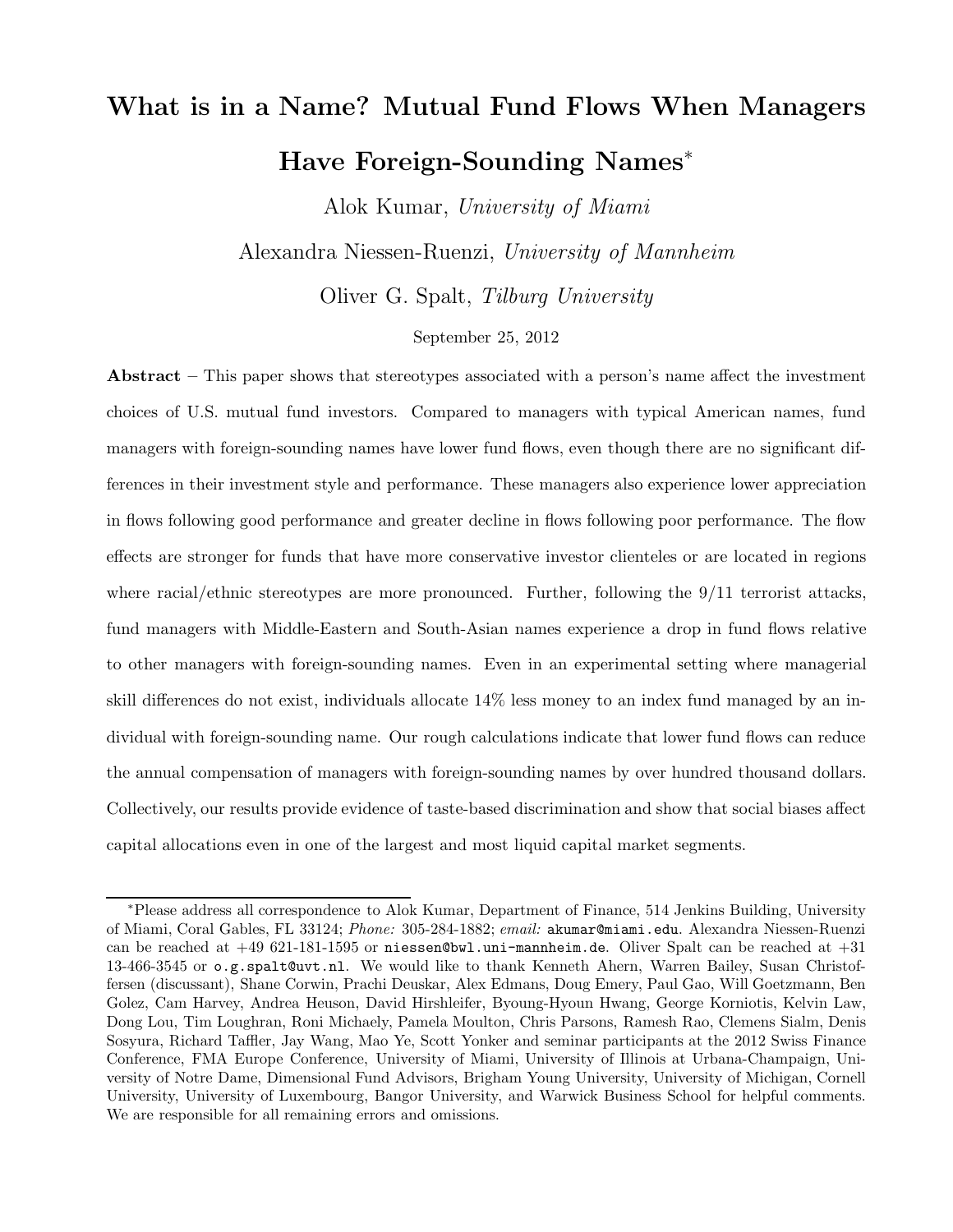# What is in a Name? Mutual Fund Flows When Managers Have Foreign-Sounding Names

Abstract – This paper shows that stereotypes associated with a person's name affect the investment choices of U.S. mutual fund investors. Compared to managers with typical American names, fund managers with foreign-sounding names have lower fund flows, even though there are no significant differences in their investment style and performance. These managers also experience lower appreciation in flows following good performance and greater decline in flows following poor performance. The flow effects are stronger for funds that have more conservative investor clienteles or are located in regions where racial/ethnic stereotypes are more pronounced. Further, following the 9/11 terrorist attacks, fund managers with Middle-Eastern and South-Asian names experience a drop in fund flows relative to other managers with foreign-sounding names. Even in an experimental setting where managerial skill differences do not exist, individuals allocate 14% less money to an index fund managed by an individual with foreign-sounding name. Our rough calculations indicate that lower fund flows can reduce the annual compensation of managers with foreign-sounding names by over hundred thousand dollars. Collectively, our results provide evidence of taste-based discrimination and show that social biases affect capital allocations even in one of the largest and most liquid capital market segments.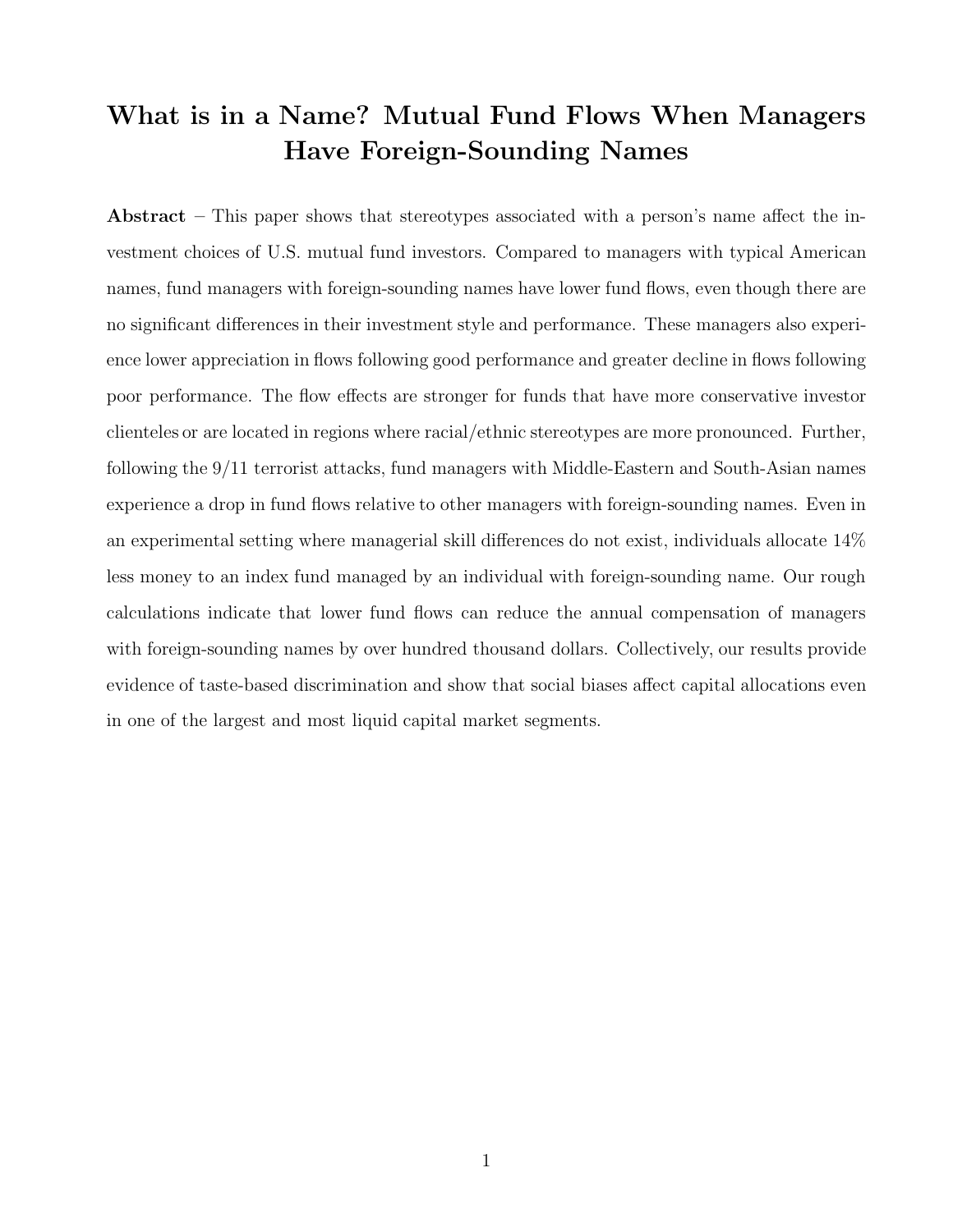And I got my middle name from somebody who obviously didn't think I'd ever run for president.

> – Barack Hussein Obama Al Smith Dinner, New York, October 16, 2008.

# 1. Introduction

When people hear the name of a person, either consciously or sub-consciously, they typically assign a host of attributes to that person, which are related to the "group" (i.e., country of origin, religion, race, ethnicity, culture, etc.) associated with the name. Often, name-related stereotypes get activated almost spontaneously without much conscious effort (Kunda (1999)). These stereotypes consequently may color the initial impressions of the person. For example, names such as "Zaheer Sitabjhan" or "Toshihiko Tsuyusaki" is likely to invoke a different reaction than typical American names like "Michael Brown" or "Robert Stevens".

One of the main reasons for this differential perception based primarily on the name of a person is that a person with a less familiar, foreign-sounding name may trigger a strong sense of in-group bias.<sup>1</sup> As a result, that person may be trusted less, undergo closer scrutiny, and may even experience some form of discrimination. If these biases take an extreme form, they may even generate emotions of fear or hostility and induce xenophobic feelings (Hirshleifer (2008)).

A foreign name can also invoke stereotypes associated with the country of origin of the name. For example, when people hear an Indian name, they are more likely to believe that the person is a doctor or a computer engineer because such associations are more salient and more easily available. For similar reasons, people often assume that a person with an Asian last name must be good in science and mathematics.<sup>2</sup>

Of course, name-related stereotypes can also be negative. Using a field experiment in which names were randomly assigned to resumes, Bertrand and Mullainathan (2004) show that em-

<sup>&</sup>lt;sup>1</sup>People systematically adopt favorable opinions about members of their own group and might be indifferent or have lower opinions about members who are outside of their group (e.g., Tajfel (1982), Hewstone, Rubin, and Willis (2002)). This form of in-group favoritism is likely to be the primary driver of social biases such as prejudice, stereotyping, and discrimination.

<sup>2</sup>As discussed in Kao (1995), some common positive stereotypes about minorities are: "Asians are good in technical fields." or "Asians are good with numbers."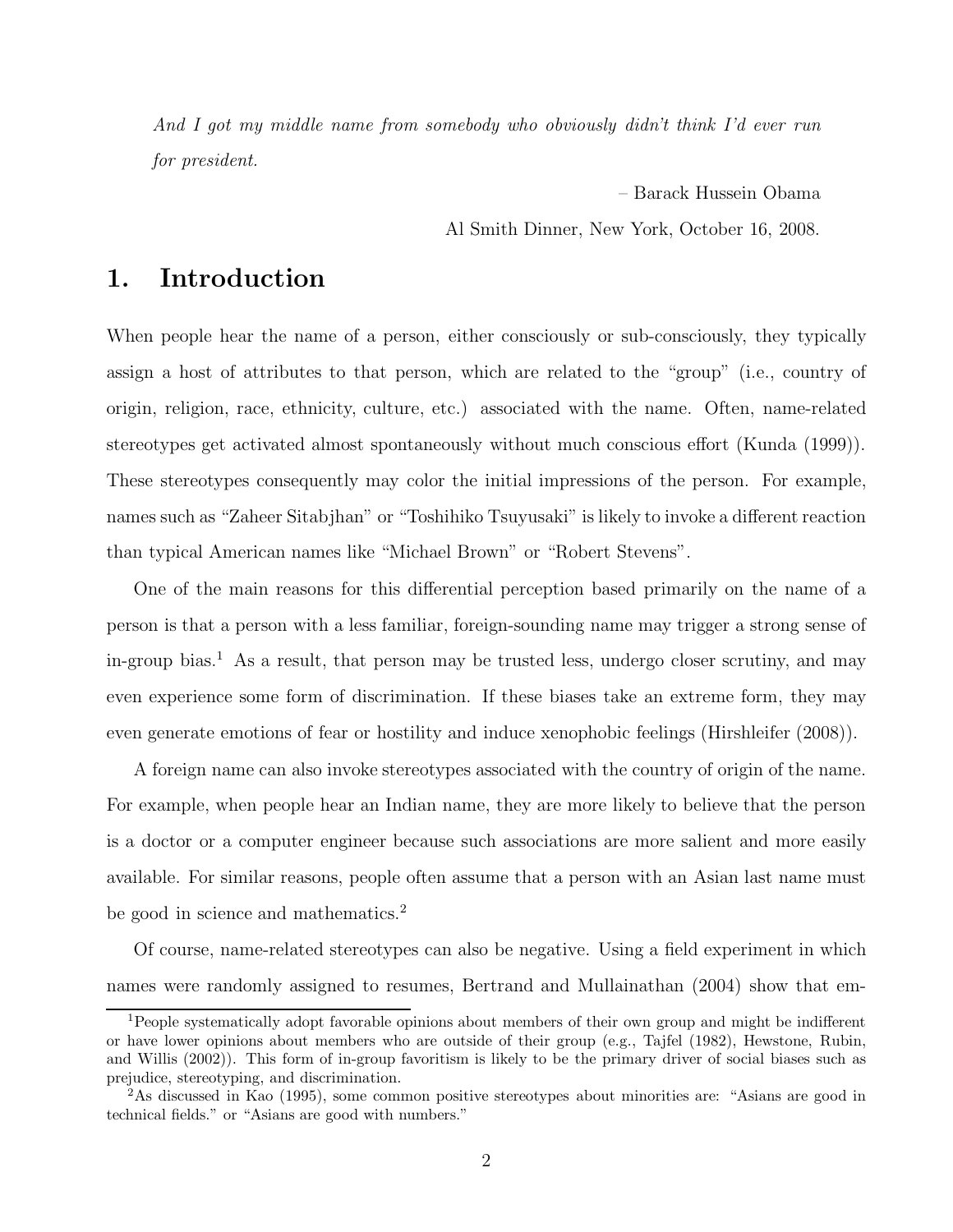ployers discriminate against candidates based on their name. Individuals with names such as "Lakisha" and "Jamal" that are distinctively African-American are less likely to be invited for a job interview.<sup>3</sup> While in that study there are no differences between candidates' resumes by design, it is still possible that names proxy for unobservable differences in productivity. In a related study, Fryer and Levitt (2004) show that Black names are correlated with parental behavior that is in turn negatively related to productivity of the child. Because job productivity is largely unobservable, in most labor market settings it is very hard to distinguish between social bias induced taste-based discrimination and pure statistical discrimination.

In this paper, we analyze whether potential stereotypes associated with a person's name affect the investment choices of mutual fund investors. Specifically, we examine whether investors are less likely to invest in mutual funds that are managed by individuals with foreign-sounding names. The mutual fund setting is particularly attractive for studying discrimination because fund management is one of the very few occupations where good measures of job performance are available. In particular, the performance of fund managers is observable from fund returns, which allows us to overcome challenges in the prior literature where it has been very difficult to account for productivity differences that might be correlated with the degree of foreignness of names.

We are not particularly interested in identifying fund managers who are U.S. citizens and those who are foreigners. What we want to capture is whether a name sounds foreign when heard, read in a fund prospectus, or found on a mutual fund web site.<sup>4</sup> Since information on nationality is rarely disclosed, the name of the fund manager is the only personal information that is available to most investors. The foreignness of a name is likely to be sufficient to invoke various social biases and influence the investment decisions of mutual fund investors.

Our key conjecture is that funds with "foreign" managers would experience lower flows even if managers of those funds do not have inferior investment skill or follow a different investment

<sup>&</sup>lt;sup>3</sup>During the Presidential elections in 2008, several political commentators strategically highlighted President Barack Obama's Arab-sounding middle name "Hussein", perhaps to highlight his Islamic roots and affect voting behavior through ethnic intolerance.

<sup>4</sup>See Appendix E for an example of how fund manager names are usually displayed to potential investors.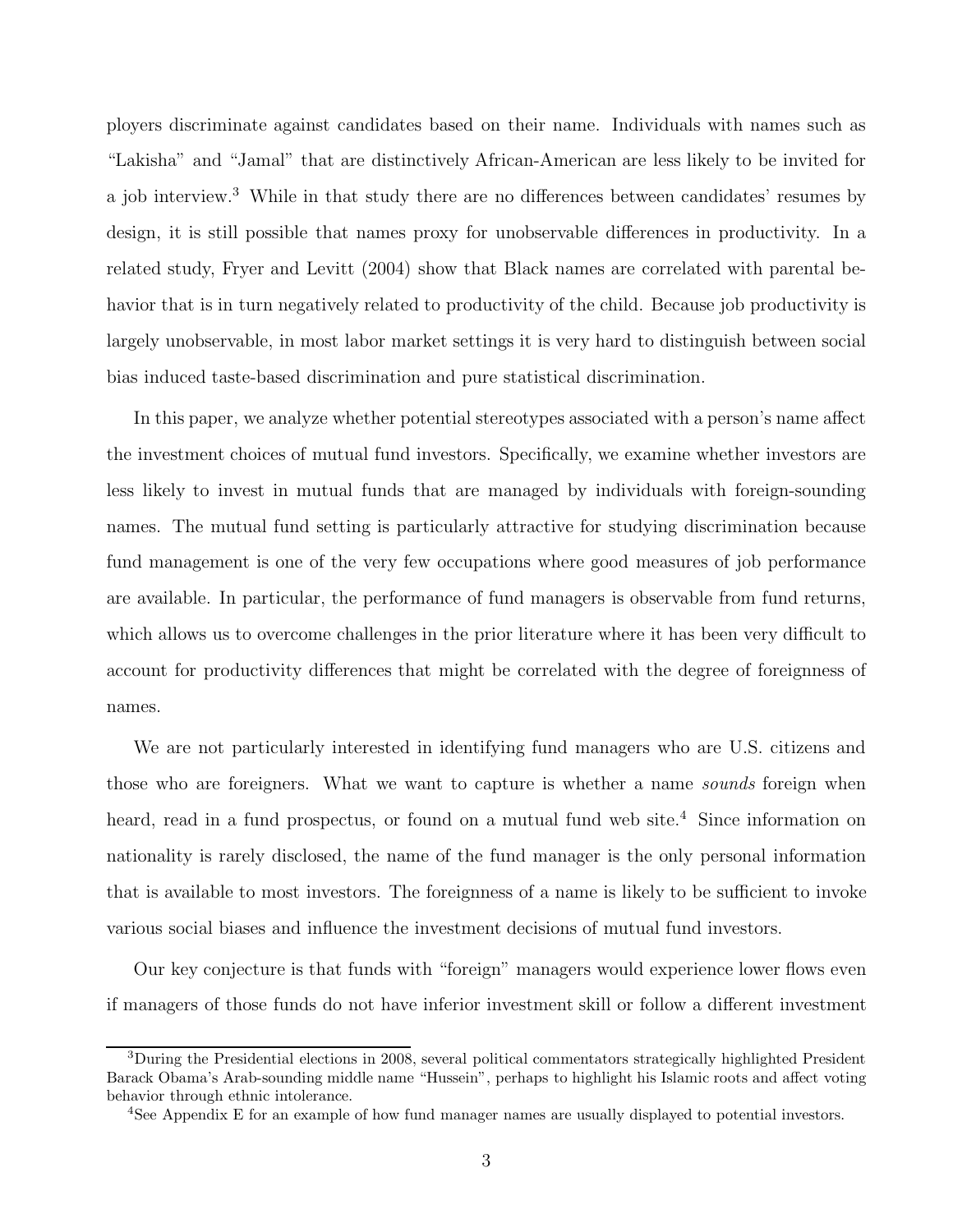style.<sup>5</sup> In particular, those managers would be "punished" more after bad performance and "rewarded" less after good past performance, i.e., compared to funds managed by individuals with non-foreign sounding names, funds with foreign managers would experience greater decline in flows following poor performance and lower appreciation in flows following good performance. Further, name-induced racial and ethnic stereotypes are likely to be stronger among individuals who are more conservative and, consequently, these name-induced flow patterns would be stronger for mutual funds that have more conservative investor clienteles.

We test our conjectures using a novel, hand-collected dataset that contains measures of foreignness of a large sample of mutual fund managers. We use the Amazon Mechanical Turk (AMT), an anonymous Internet platform, to hire several paid "workers" from the U.S. who classify names into foreign and non-foreign categories. Each name is evaluated by ten different workers and they indicate whether a name sounds foreign or domestic from the perspective of a U.S. resident. We aggregate the classifications of all workers into a foreign name index, which is defined as the percentage of workers who classified a name as foreign. Using these estimates, we classify each manager into the foreign-sounding name category if at least 75% of workers indicate that the name sounds foreign.

We use the foreign name classification obtained from the AMT to examine the influence of name-induced stereotypes on mutual fund flows. Our evidence indicates that funds managed by individuals with foreign-sounding names are very similar to other funds in terms of performance levels and investment styles. In some tests, there is weak evidence that a portfolio of foreign funds outperforms a portfolio of non-foreign funds on a risk-adjusted basis. These findings suggest that a foreign-sounding name is not a signal of worse managerial skill. Therefore, the foreignness of fund manager names cannot be used to engage in effective statistical discrimination where an investor could separate good fund managers from bad managers based only on their names.

In spite of these similarities among funds, the perceived foreignness of fund manager names influences fund flows. Specifically, our baseline results show that compared to funds managed

<sup>5</sup>A manager with a foreign-sounding name may be a U.S. citizen and need not be a foreigner, but for brevity, we refer to managers with foreign-sounding names as "foreign" managers. Similarly, we refer to funds managed by individuals with foreign-sounding names as "foreign" funds.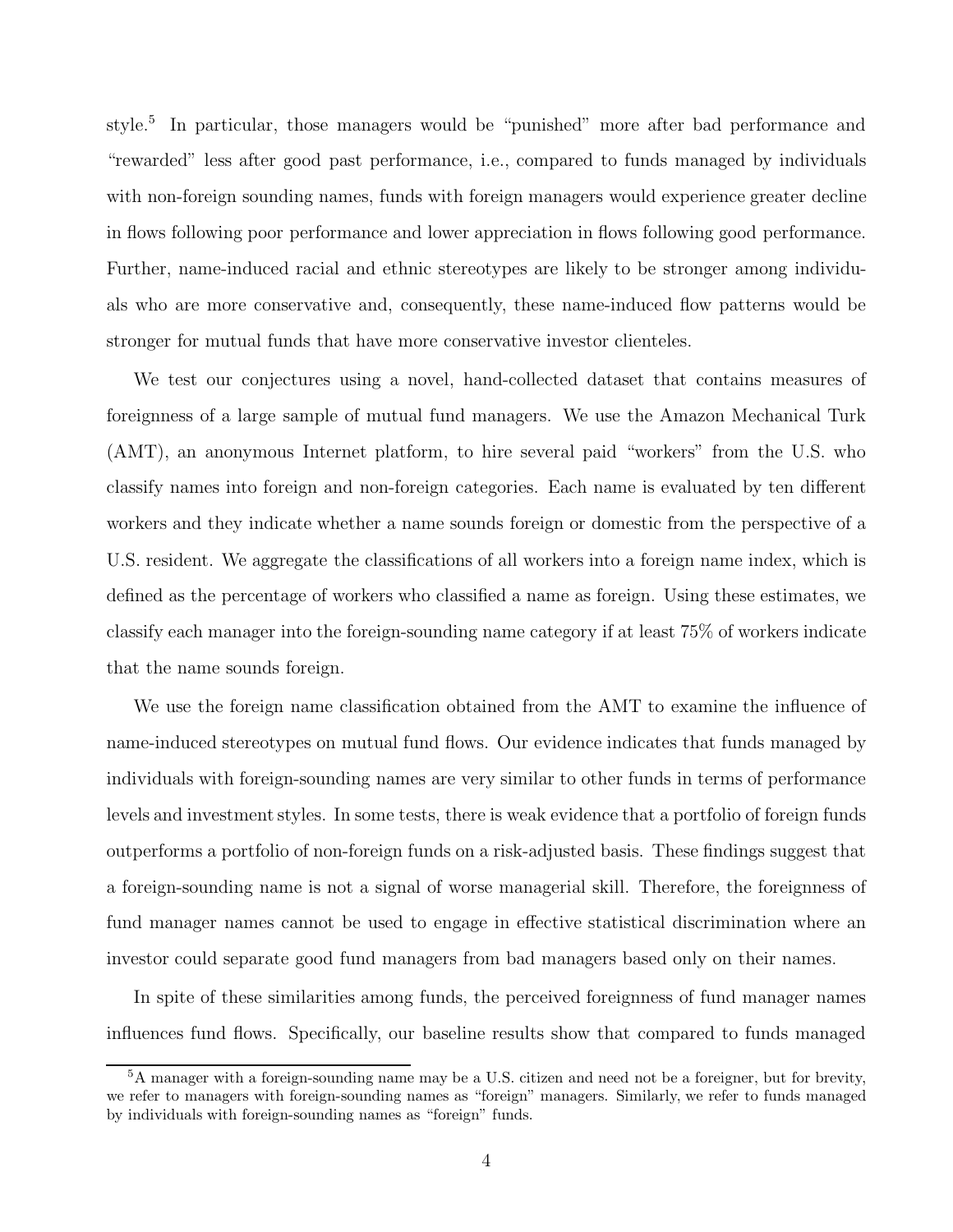by individuals with typical American names, mutual fund flows are around 10 percentage points lower for funds managed by individuals with foreign-sounding names. Further, managers with foreign-sounding names experience lower appreciation in flows following good performance and greater decline in flows following poor performance. Compared to an otherwise identical fund managed by an individual with an American name, managers with foreign-sounding names experience 11.7 percentage points higher outflows and a 44.5 percentage points lower inflows when their recent performance is in the bottom or the top decile of all mutual funds, respectively.

The results from additional tests suggest that these flow patterns are induced by tastebased discrimination among fund investors. First, we show that name-induced flow patterns are stronger for funds headquartered in regions that are more conservative and where racial and ethnic stereotypes are more pronounced. Because fund location is mostly exogenous, these findings provide strong support for the view that discrimination is induced by social biases and is likely to be taste-based.

Second, we find evidence of taste-based discrimination using the exogenous event of 9/11 terrorist attacks when negative stereotypes against individuals of South-Asian and Middle-Eastern origin were amplified. Specifically, we demonstrate that following the 9/11 terrorist attacks, fund managers with Middle-Eastern and South-Asian names experience a drop in fund flows relative to other managers with foreign-sounding names. Last, even in an experimental setting where we assign fund manager names to index funds and managerial skill differences do not exist by design, individuals allocate 14% less money to an index fund run by a manager with a foreign-sounding name.

In the last part of the paper, we examine directly whether the foreignness of fund manager names influences the mutual fund investment decisions of individual investors. Using a small sample of brokerage customers at a large U.S. discount brokerage house, we show that household characteristics are important determinants of mutual fund investment decisions of U.S. investors. While older, conservative households are less willing to invest in funds that are managed by individuals with foreign-sounding names, individuals who live in regions with a greater proportion of foreign-born individuals are more likely to invest in those funds. Even the level of investments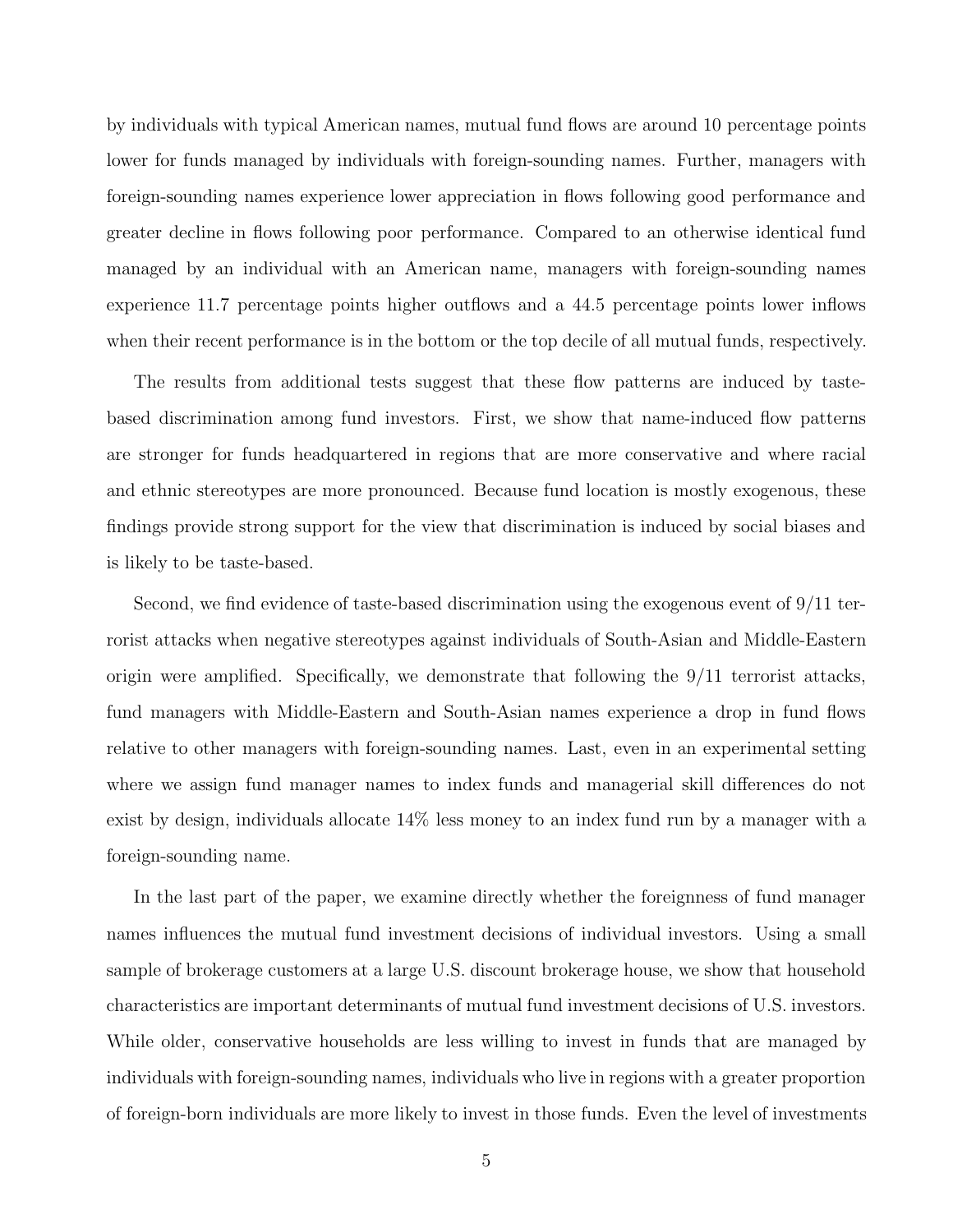in "foreign" funds is influenced by investors' demographic characteristics. Overall, we find that both the degree of conservatism and in-group bias affect the mutual fund choices of individual investors.

We do not find empirical support for alternative explanations for our findings such as discrimination at the fund management level or information asymmetry between managers with foreign-sounding names and other managers. Bias against foreign-sounding names at the fund management company level could be relevant for our results if, for example, managers with foreign sounding names were systematically assigned to worse funds that are expected to attract lower flows. However, our finding that the fund attributes and performance levels of funds with managers with foreign-sounding names is not very different from other funds does not support this hypothesis. The fund company could also advertise these funds less, which could explain our flow results. But we find that foreign funds have larger marketing expenses than other funds. Hence, our results are most consistent with the conjecture that social biases such as discrimination, stereotyping, and in-group bias influence the behavior of mutual fund investors.

One of the key implicit assumptions in our analysis is that investors are aware of the identities of their fund managers. To examine whether this assumption is appropriate, we conduct an online survey in the U.S. and ask individuals whether they are aware of the fund manager when they pick a mutual fund. About 64% of survey respondents mention that fund manager identity is an important determinant of their fund choices and  $57\%$  of respondents knew their fund managers.<sup>6</sup> This evidence suggests that a sizeable proportion of mutual fund investors are likely to be aware of fund manager identities. Therefore, fund manager names could influence people's investment decisions and aggregate fund flows.

Taken together, our empirical results suggest that name-induced social biases such as ingroup bias and stereotyping affects the behavior of mutual fund investors. If managers with foreign-sounding names face greater hurdles in the labor market, only superior managers would be able to enter the profession. Thus, ex ante they may be expected to have superior abilities and, in fact, managers with foreign-sounding names are better educated (a larger proportion

<sup>6</sup>Our survey focuses on smaller retail investors. The degree of awareness about fund managers is likely to be higher among larger and relatively more sophisticated retail investors.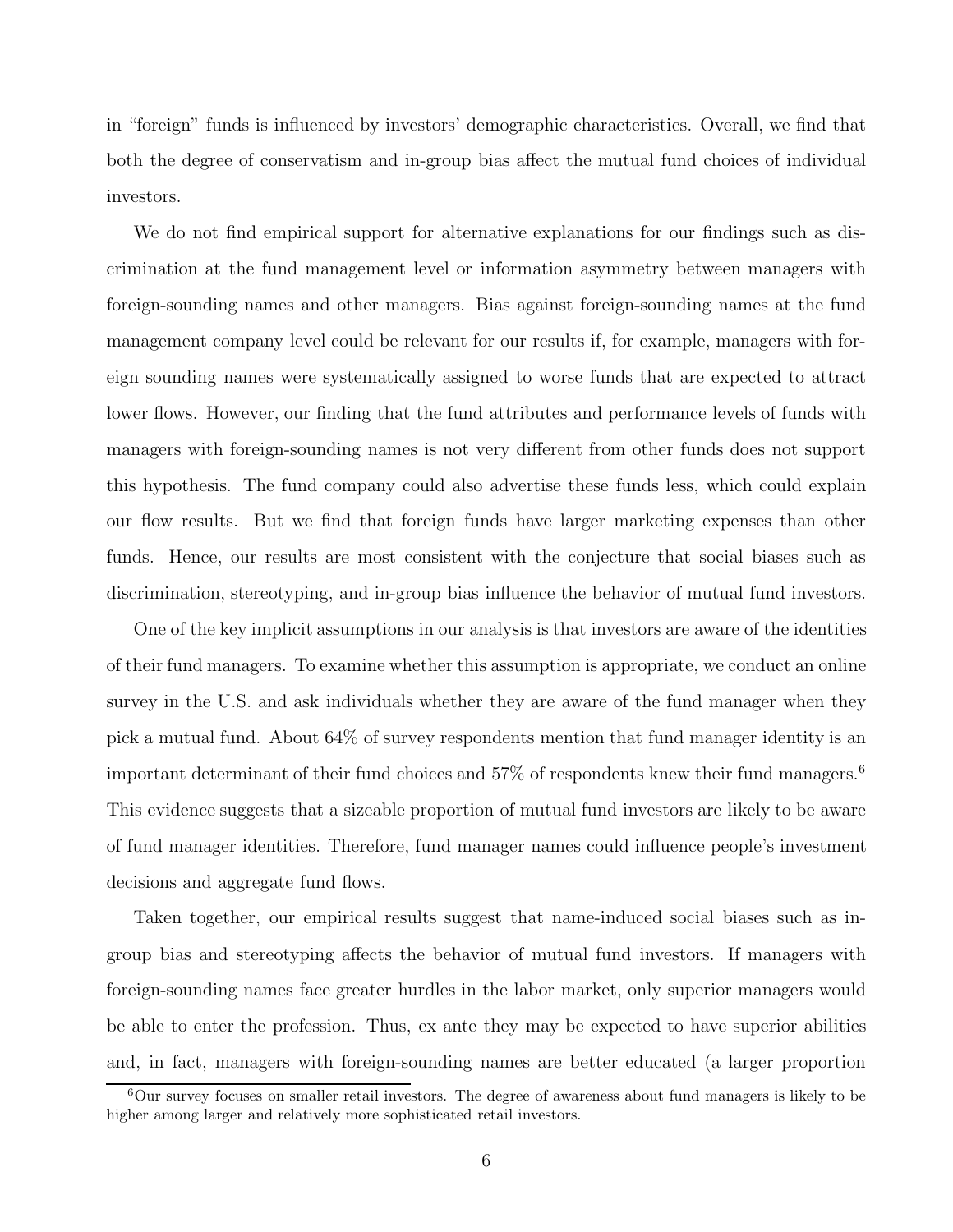hold a Ph.D. degree). From this perspective, our evidence of taste-based discrimination is quite surprising.

Our results challenge the belief that liquid and competitive capital markets can fully absorb the potential adverse effects of social biases and other types of biases. Examining the economic costs of these social biases to a fund manager, we find that mutual fund managers with foreignsounding names incur a significant cost for the foreignness of their names. Our estimates indicate that the typical fund with a size of about \$175 million can incur an annual average cost of \$143,000, although this cost can be as high as \$600,000. Even if only a fraction of this cost is experienced by the fund manager, the cumulative cost of having a foreign-sounding name over the entire career span of a fund manager can be significant.

These empirical findings contribute to the growing literature in behavioral finance that examines the effects of social biases such as discrimination and stereotyping on financial markets (e.g., Wolfers (2006), Kumar (2010), Niessen-Ruenzi and Ruenzi (2011)). To our knowledge, this is the first paper to demonstrate that social biases such as in-group bias and stereotyping can aggregate and have the potential to influence aggregate-level variables like fund flows. Several previous papers have examined the impact of psychological biases such as overconfidence and the disposition effect on aggregate-level variables such as turnover, liquidity, and returns. However, none of these studies study the impact of social biases on portfolio decisions and aggregate-level variables, which is the main focus of our study.

Our results also contribute to a broader literature in economics that provides evidence of in-group bias and discrimination in a variety of settings. Specifically, this literature documents that employers discriminate against minority groups in the labor market (e.g., Becker (1957), Bertrand and Mullainathan (2004)). Similarly, consumers discriminate against products sold by or associated with individuals of other races (e.g., Nardinelli and Simon (1990), Ouellet (2007)). Race-based discrimination influences decisions in sporting events (e.g., Price and Wolfers (2010), Parsons, Sulaeman, Yates, and Hamermesh (2011)). Even in courtrooms, studies consistently find that race matters (e.g., Abrams, Bertrand, and Mullainathan (2012)). In this paper, we provide strong evidence of taste-based discrimination and demonstrate that social biases such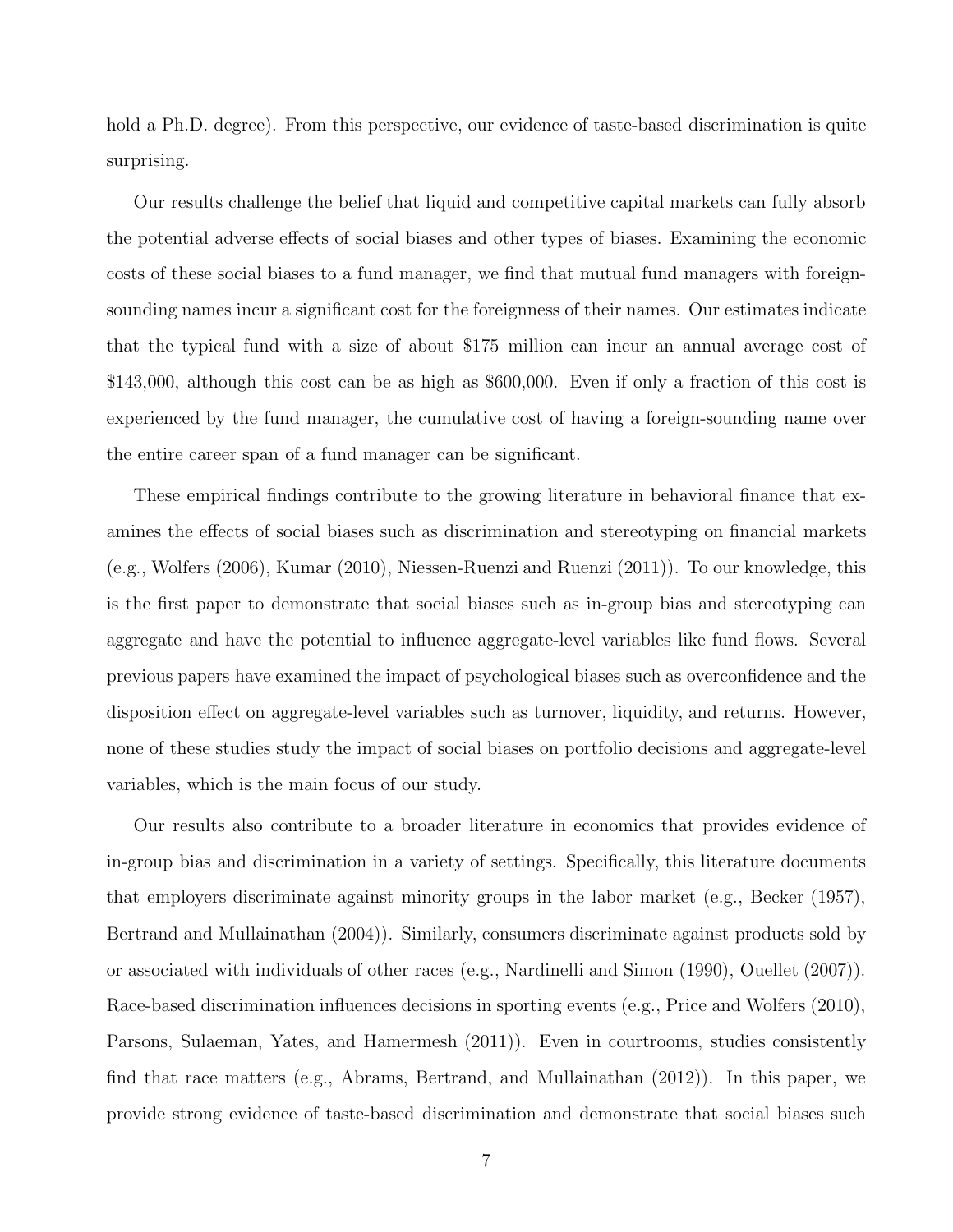as in-group bias and stereotyping affect capital allocations in the mutual fund industry, which is one of the most liquid and competitive capital markets in the U.S.

The rest of the paper is organized as follows. We summarize our data sources and the foreign names classification method in Section 2. We present our main empirical results in Section 3 and present additional experimental results in Section 4. In Section 5, we provide supporting evidence using data from a discount brokerage house in the U.S. We conclude in Section 6 with a brief discussion.

### 2. Data and Summary Statistics

We use data from multiple sources. This section provides a brief summary of all those datasets. In Appendix A, we provide a brief summary of all variables used in the empirical analysis.

#### 2.1. Mutual Fund Data

We obtain data on mutual funds from the Center for Research on Security Prices (CRSP) survivorship bias free mutual fund database. This database covers virtually all U.S. open-end mutual funds. It contains information about fund returns, fund management structure, total net-assets, investment objectives, fund manager identity, and other fund characteristics. Our sample spans from 1993 to 2009.

We focus on funds that are not team-managed. Baer, Kempf, and Ruenzi (2011) and Patel and Sarkissian (2012) show that fund managers behave very differently if they work together in a management team as compared to managing a fund on their own. To avoid these confounding effects of group behavior versus individual behavior, we focus on single managed funds only and exclude all funds for which CRSP provides multiple manager names. This selection allows us to isolate the potential effects of foreignness of fund manager names on the investment choices of mutual fund investors.

Our sample consists of actively managed equity funds that invest more than 50% of their assets in stocks and exclude bond and money market funds. We exclude fixed-income funds from the sample because these funds have very different performance benchmarks and would not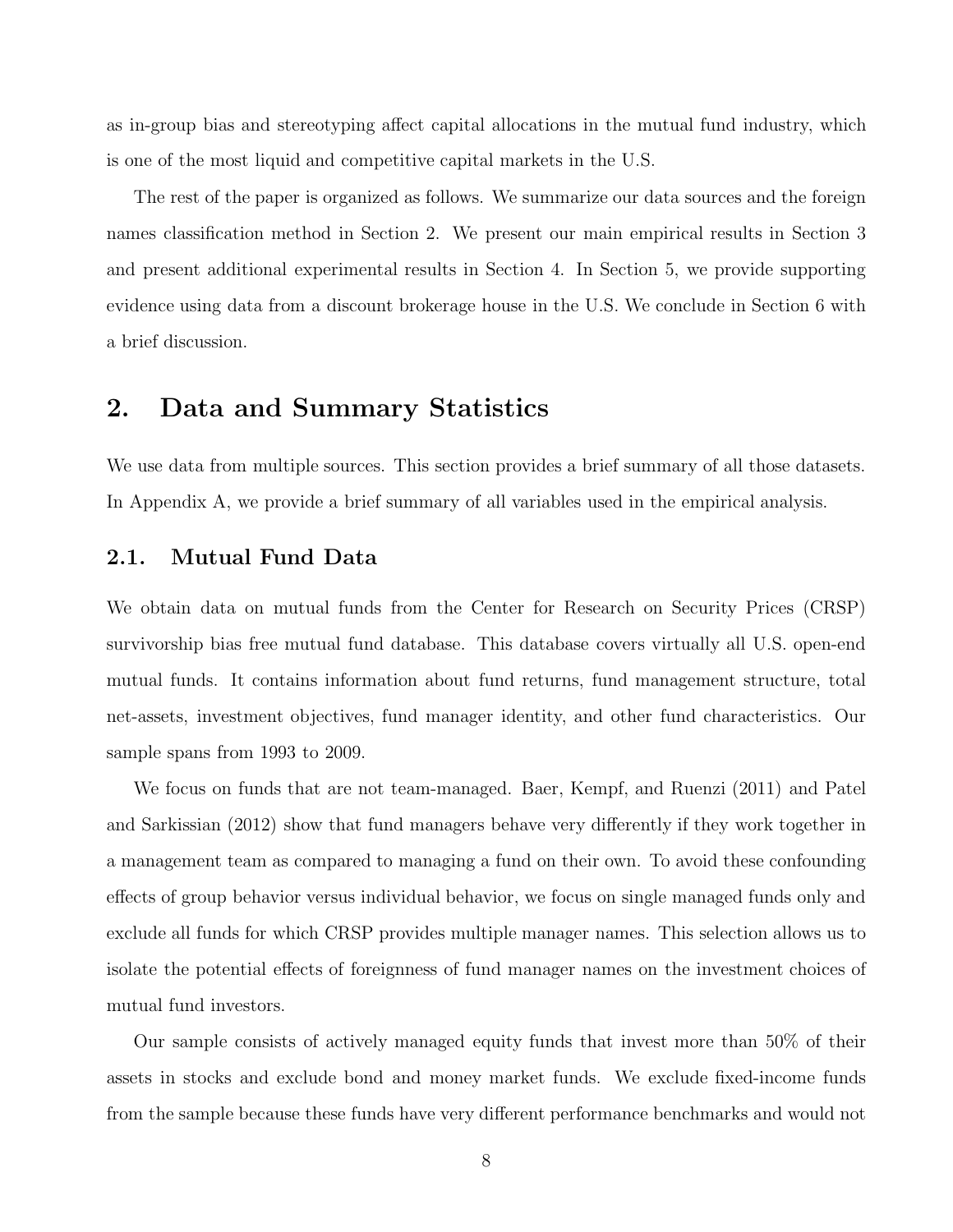be comparable to equity funds. Following Daniel, Grinblatt, Titman, and Wermers (1997), we aggregate all share classes of the same fund to avoid multiple counting of the same portfolio. We aggregate Strategic Insight (SI) and Lipper fund objective codes to define the market segment of all funds. This aggregation generates the following eleven distinct equity fund segments: AG (Aggressive Growth), BAL (Balanced Funds), GE (Global Equity), GI (Growth and Income), IE (International Equity), IN (Income), LG (Long-term Growth), REG (Regional Funds, e.g., Asia-Pacific, Europe etc.), SE (Sector Funds), UT (Utility Funds) and TR (Total Return).

All mutual fund variables used in the empirical analysis are similar to those used in the prior literature. The main variable of interest in most of our tests is the net inflow ("fund flow") for fund  $i$  in year  $t$  defined as

Find Flow = 
$$
\frac{TNA_{i,t} - TNA_{i,t-1}}{TNA_{i,t-1}} - r_{i,t},
$$

where  $T N A_{i,t}$  denotes fund i's total net assets at the end of year t and  $r_t$  denotes fund i's return (net of fees) in year  $t$  as reported in CRSP.

Beyond the CRSP mutual fund database, we obtain various fund manager attributes such as age and education from Morningstar. We also supplement the Morningstar data with handcollected data on managerial attributes.

Table 1, Panel A provides the summary statistics for the CRSP sample. The average fund grows its net assets by 28.8% a year net of returns and the median fund by 5.7%. On average fund returns net of fees have been 3.8% (median is 3.1%). The average log fund size is 5.152, which corresponds to a raw size of \$174.5 million.

#### 2.2. Identifying Managers with Foreign-Sounding Names

To identify fund managers that have foreign-sounding names, we survey a random sample of the U.S. population via Amazon Mechanical Turk (AMT).<sup>7</sup> AMT is an online platform similar to a labor market, in which "requesters" can list tasks called "human intelligence tasks" (or HITs) along with a specified compensation. Individual "workers" can then elect to work on the

<sup>7</sup>See https://www.mturk.com/mturk/welcome for additional details.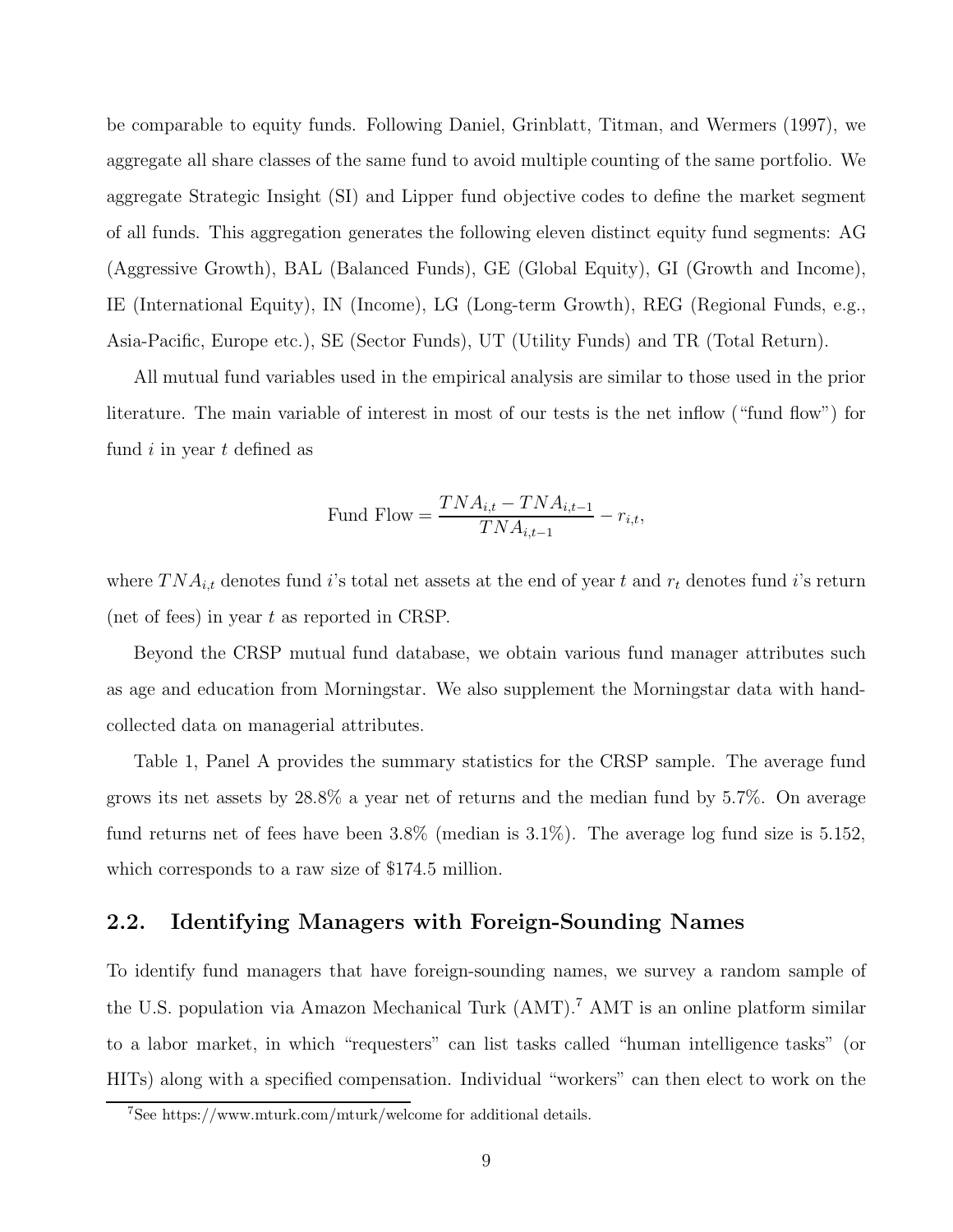task. They first click on a link to view a brief description of the task. This link can be tied to requirements that a worker has to fulfill (e.g., only U.S. workers can open the link). After seeing the preview, workers can choose to accept the HIT, at which point the work is officially assigned to them and they can begin working on the task. Requesters can set a time frame in which the task needs to be completed.

Once a worker completes a task, the requester examines the quality of the work and the payment amount. If the worker completed the task properly, she will get the specified compensation. But if the task is not completed in a satisfactory manner, requesters can withhold the payment. The requester can also pay a bonus if a worker completes a task extremely well.

We identify a list of all fund manager names for our sample of single managed equity funds from the CRSP mutual fund database. This list contains 4,118 individual first and last names.<sup>8</sup> We then upload this list on AMT. Our task submitted to AMT involved going through the list of fund manager names and marking all names that sounded foreign to the worker.<sup>9</sup> Specifically, we asked workers to indicate for each name in the list whether it sounds foreign from the perspective of a U.S. resident by inserting "Yes" or "No" into the corresponding field. If workers were unsure, they were allowed to indicate "Unsure" into the field.

To ensure that workers completed the task carefully, we told them that we would analyze their answers and if we detected any pattern indicating that they gave their answers randomly, they would not get paid. Workers were required to fulfill the task in two business days. They were paid \$20 for their work. In addition, we required that workers who register to work on our task are located in the United States and that their reliability rank is at least 95. This threshold is recommended by AMT and reflects the reliability of a worker based on the ratings from previous requesters.

Ten different workers classified each fund manager name. Workers were able to give us feedback on the task and all of them indicated that they enjoyed working on the task as they considered it more interesting than the average task provided on the AMT platform. They also

<sup>&</sup>lt;sup>8</sup>We drop names that appear several times in the database due to spelling errors, etc. However, these managers are not excluded from the sample.

<sup>&</sup>lt;sup>9</sup>See Appendix D for a screen-shot of the task description.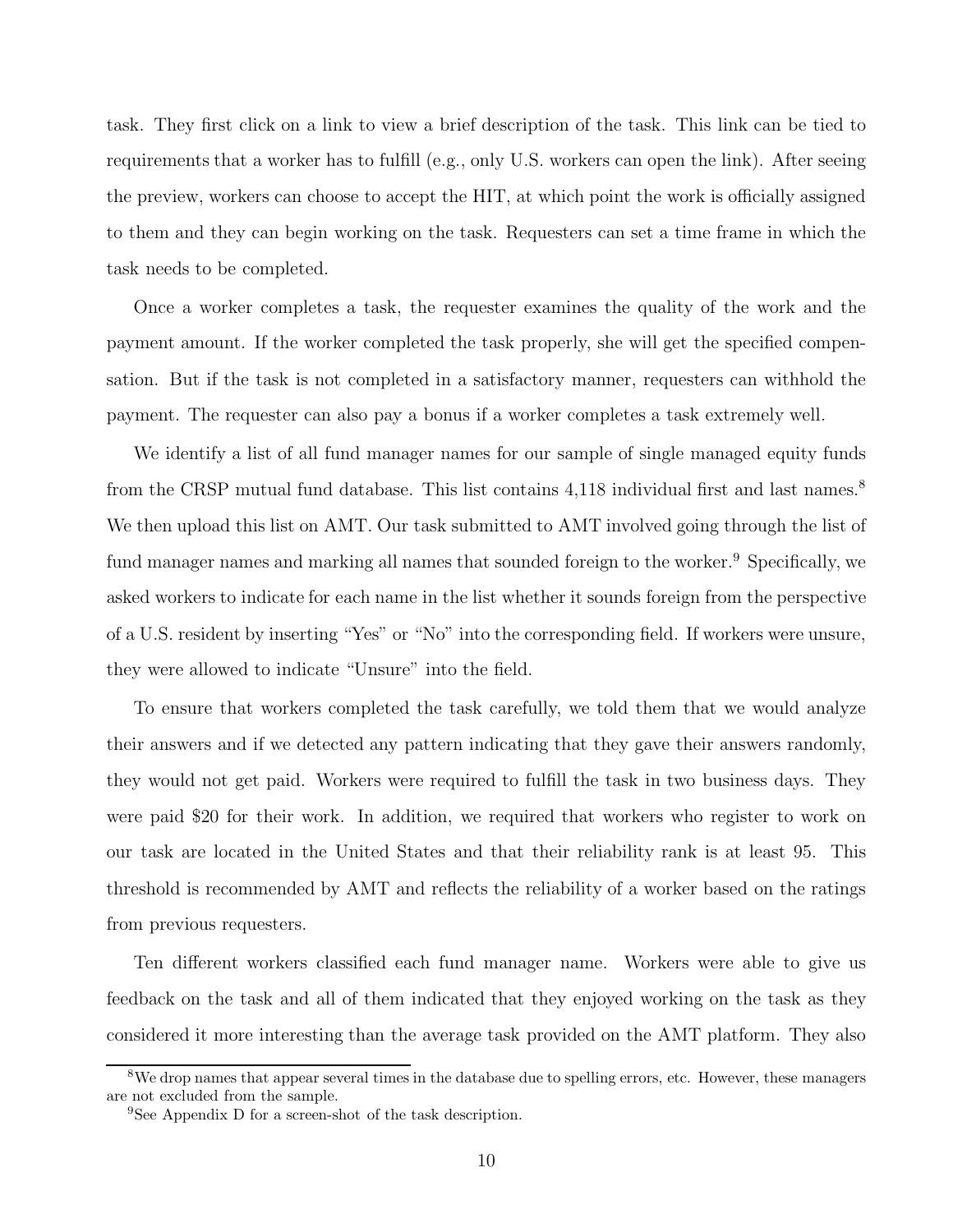commented that the task was well paid. All workers were paid \$20 as they submitted their task on time and completed it satisfactorily.

We aggregate the foreign classification scores of each fund manager, and calculate the percentage of workers who classified the name as foreign. We define the Foreign75 variable, which is a dummy variable that is set to one for names where at least 75% of workers indicated that the name sounds foreign. Appendix B provides the list of the 168 fund manager names that were identified as foreign-sounding according to this definition. <sup>10</sup> We use a cutoff of 75% because it is an effective way to trade off noise, which we get for lower cutoffs, versus a small number of observations, which we get if we require that all workers classify a name as foreign. As expected, we find weaker results for lower cutoffs and very similar results for higher cutoffs.

A significant fraction (40.3%) of fund companies have at least one of their funds run by a manager with foreign sounding name. However, in most fund families, the fraction of funds run by "foreign" managers is small (on average 4.41%). As shown in Table 1, Panel A, 2.1% of fund-years in our sample come from foreign funds. Altogether, there are 3,902 individual funds and 3,159 unique managers in our full sample. Within this set, 192 of the funds (4.92% of total) are managed by 168 unique individuals (5.32% of total) with foreign-sounding names.

There may be concerns that there is a bias in our foreign name classification procedure. For example, there may be a concern that the AMT population is a group with access to the Internet and with skills to download and open an Excel file. Thus, the AMT population may not be representative of the average investor population, which includes a large fraction of older individuals. We think this is a minor concern because older investors and less educated individuals are more likely to stereotype and discriminate. Thus, the bias in our workers sample towards more educated and younger subset of the population would work against us finding an effect.

Second, the AMT workers might not take their task seriously. We try to mitigate such concerns by selecting only workers with a reliability rank above 95. Since these workers receive compensation from various tasks and since previous work performance is an important criterion

<sup>&</sup>lt;sup>10</sup>For comparison, Appendix C provides a partial list of fund manager names that were not identified as foreign by any AMT worker.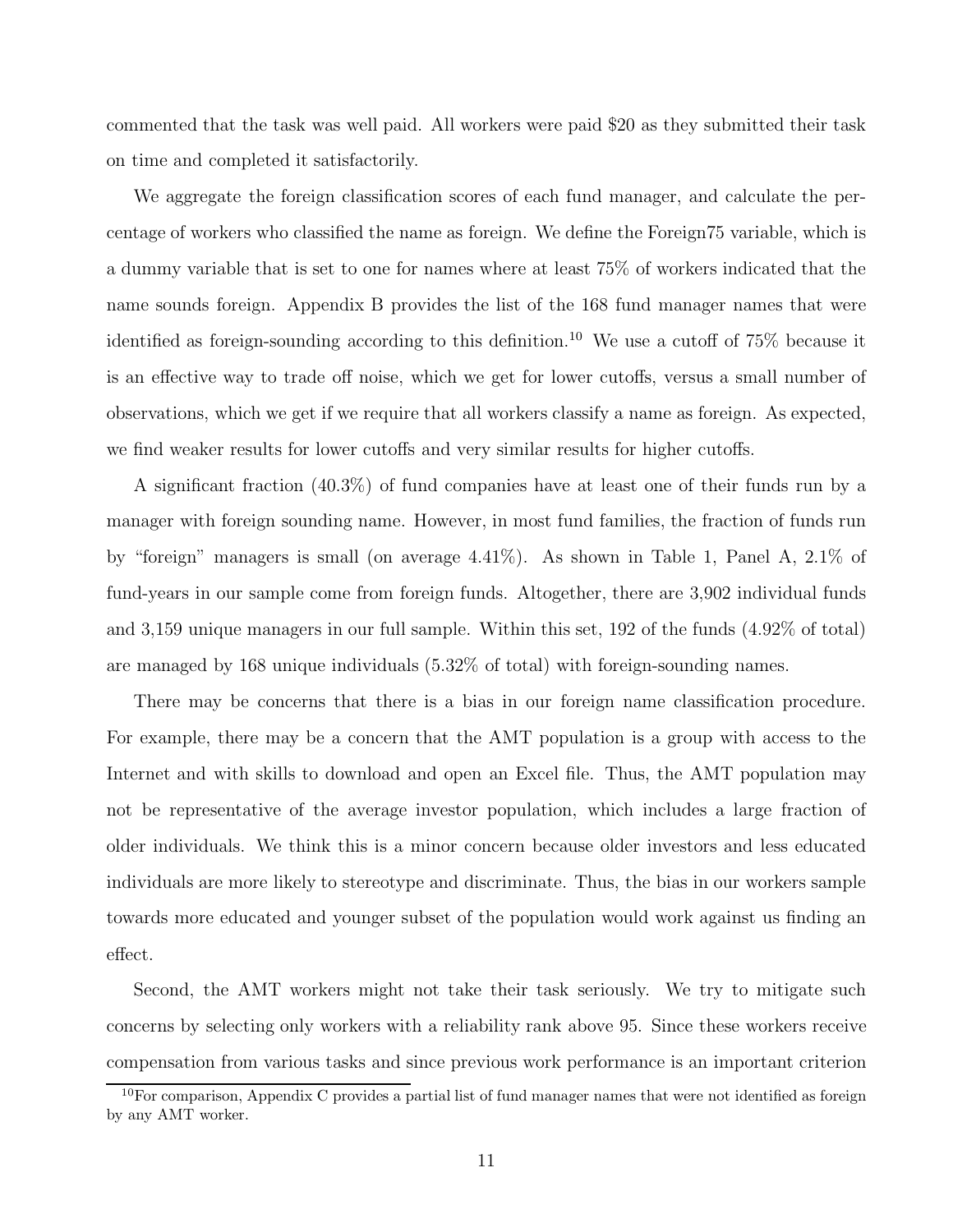for receiving future tasks, reputation should be important for them.

The third potential concern is that ten workers might not be enough to minimize potential noise in the evaluation process. We try to eliminate this noise by defining a manager as "foreign" only if at least 75% of all workers classified the name as foreign. Further, we find that the correlations among the foreign-name classification measures of AMT workers are significantly positive (average is 0.40) and, therefore, our procedure is unlikely to have systematic biases that would skew our results.

#### 2.3. Individual Investor Data

To provide sharper tests of our main conjectures, we use mutual fund holdings of individual investors from a major U.S. discount brokerage house. This data set contains all mutual fund trades and end-of-month portfolio positions of a set of individual investors during the 1991 to 1996 period. In this paper, we use the data only for the 1993 to 1996 period because not all control variables from the CRSP database are available before 1993. For a subset of households, demographic measures such as age, income, location (zip code), total net worth, occupation, marital status, family size, and gender are also available.

We enrich the individual investor database using data from other sources. Specifically, to identify sample investors' racial and ethnic characteristics and education level, we obtain the racial and ethnic compositions of each zip code using data from the 1990 U.S. Census. We assign each investor the appropriate zip code-level racial and ethnic characteristics. We also assume that investors who live in more educated zip codes are likely to be more educated.<sup>11</sup>

We use the investor-level brokerage data to directly measure fund inflows and outflows. We aggregate the mutual fund trades of all households in the brokerage dataset and compute Inflow, Outflow, and Netflow (= Inflow − Outflow) by fund, household, and year. Our ability to measure inflows and outflows separately using the investor-level data is a major advantage over the CRSP mutual fund database, which does not allow us to decompose total flows into inflows and outflows.

<sup>&</sup>lt;sup>11</sup>Additional details on the individual investor database are available in Barber and Odean (2000) and Barber and Odean (2001). Bailey, Kumar, and Ng (2011) provides additional information about the mutual funds sample.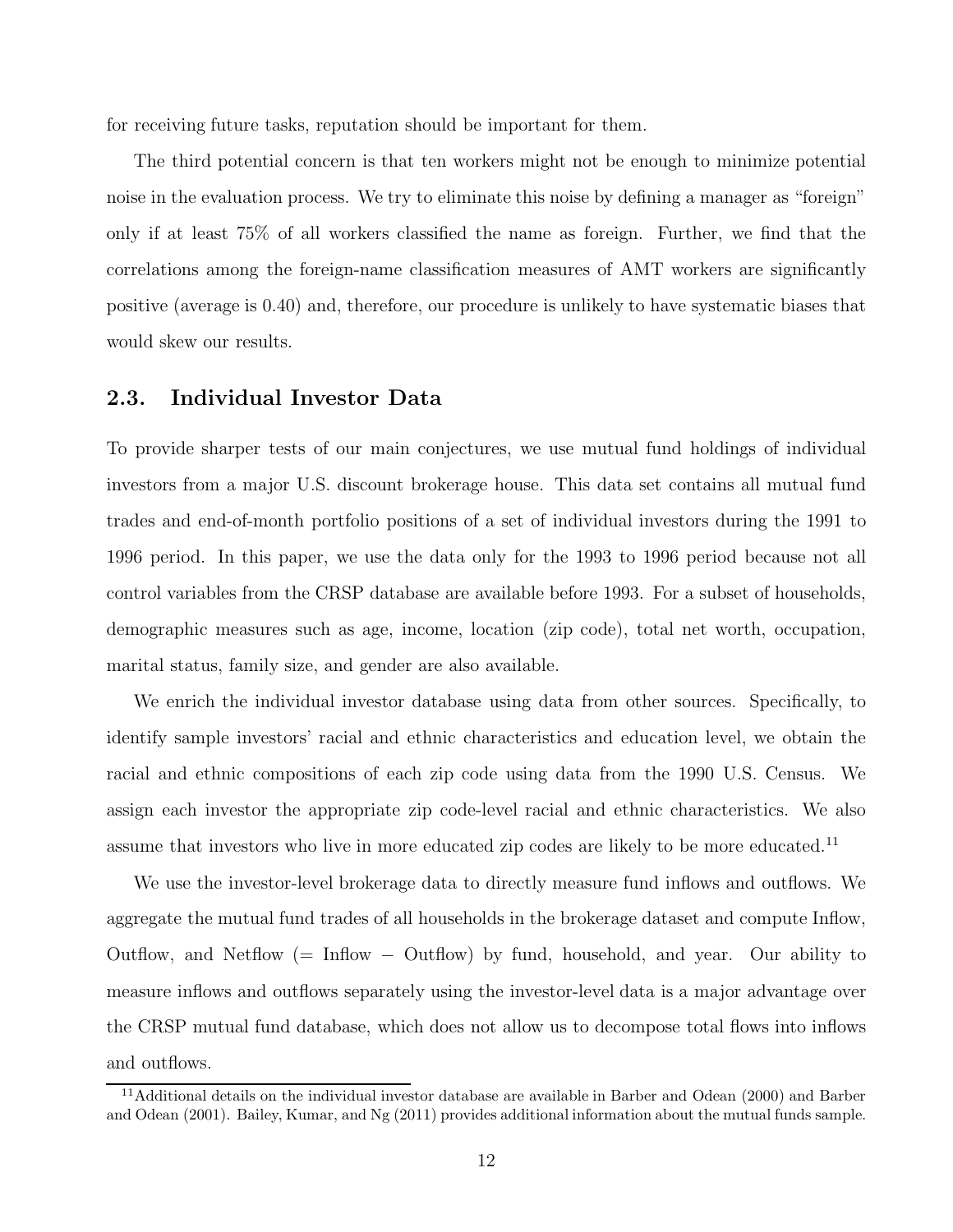Table 1, Panel B provides the summary statistics for the brokerage sample.

#### 2.4. Other Data Sources

We gather data from several additional sources to construct other variables used in our empirical analysis. For our performance regressions, we use monthly values of the market (RMRF), size (SMB) and value (HML) factors from Professor Kenneth French's web site.<sup>12</sup>

For the location tests using the CRSP dataset and for assigning investor attributes using the brokerage data, we obtain demographic characteristics from the U.S. Census Bureau. Specifically, we consider the total population of an area, the level of education (the proportion of county population above age 25 that has completed a bachelor's degree or higher), the male-female ratio, the proportion of households in the region with a married couple, the minority population (the proportion of the local population that is non-white), the median age of the population, and the proportion of residents who live in urban areas. From the same data source we obtain files that link counties, states, MSAs, and zip-codes and we use different levels of aggregation for different tests.

The Presidential elections data used in our location tests are from David Leip's web site (www.uselectionatlas.org). The religion data are obtained from two sources. First, we collect data on religious adherence using the "Churches and Church Membership" files from the American Religion Data Archive (ARDA) available at www.thearda.com. The data set compiled by Glenmary Research Center contains county-level statistics for 133 Judeo-Christian church bodies, including information on the number of churches and the number of adherents of each church. During our 1993 to 2009 sample period, the county-level religion data are available only for years 1990 and 2000. Following the approach in the recent literature (e.g., Alesina and La Ferrara (2000), Hilary and Hui (2009)), we linearly interpolate the religion data to obtain the values in the intermediate years. Following Kumar, Page, and Spalt (2011), the main religion variable we consider is the Protestant to Catholic ratio (PCRATIO) to capture the relative proportions of Protestants and Catholics in a county.

<sup>12</sup>See http://mba.tuck.dartmouth.edu/pages/faculty/ken.french/data library.html.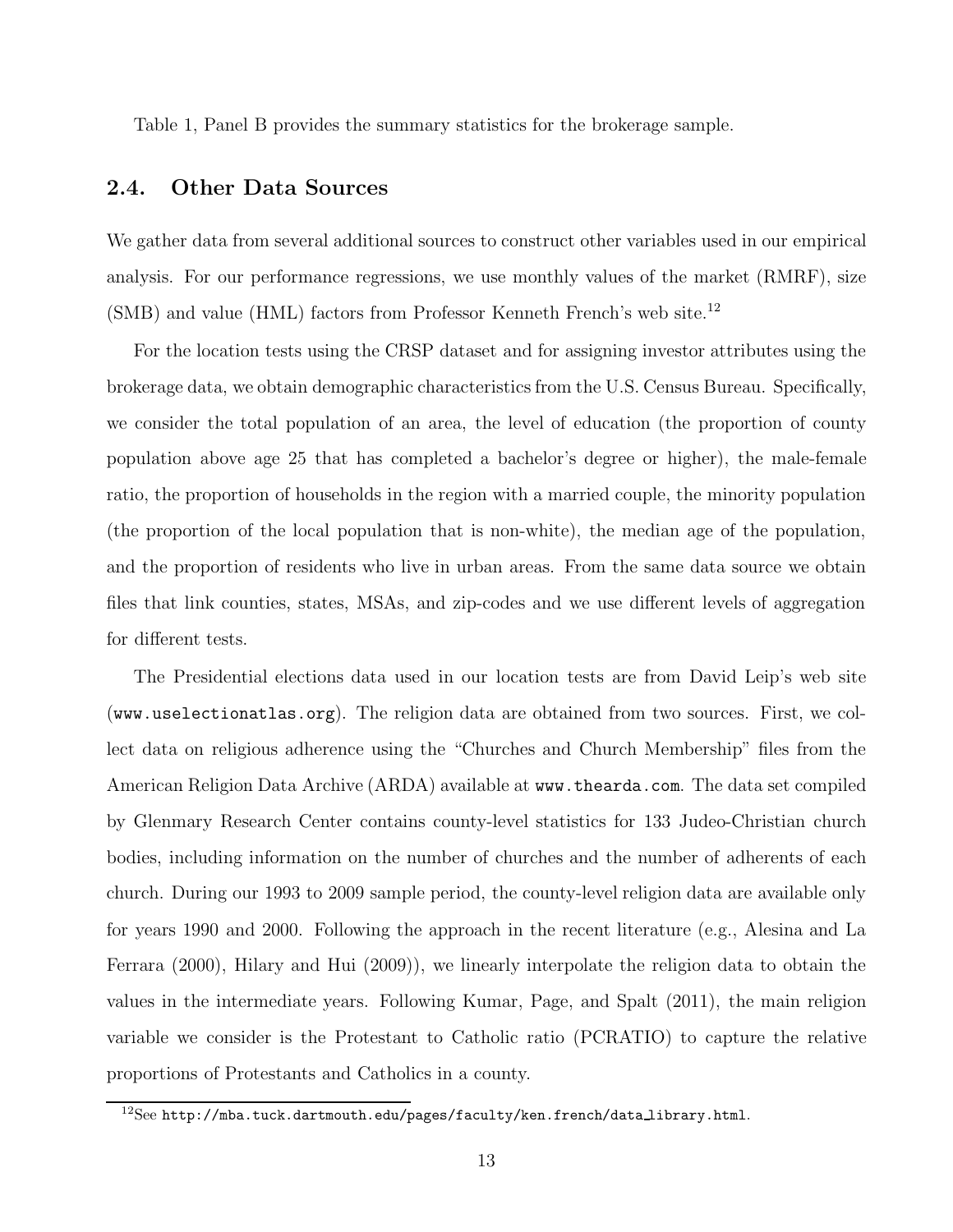The second source for religiosity data is the General Social Survey, which is conducted biannually since 1974 by the National Opinion Research Corporation at the University of Chicago. This dataset provides information on the share of residents in a geographical region, who go to church at least once a week.

We obtain state-level data on stereotypes from the 2008 wave of the American National Election Studies (ANES).<sup>13</sup> Specifically we make use of the questions numbered beginning with V083208, which use a representative sample of the U.S. population to rate whether or not they perceive Whites, Blacks, or Asians as intelligent on a scale between one (intelligent) and seven (unintelligent).

Last, we compute name fluency measures using a list of the 10,000 most common U.S. last names.<sup>14</sup>

# 3. Main Empirical Results

In this section, we present our main empirical findings. Our main objective is to establish that aggregate mutual fund flows are affected by social bias induced taste-based discrimination by U.S. mutual fund investors. We also provide rough estimates of the potential costs of discrimination against fund managers with foreign-sounding names.

#### 3.1. Attributes of Funds with "Foreign" Managers

We start our empirical analysis by examining the attributes of funds that have managers with foreign-sounding names and other funds. Table 2 presents the univariate sorting results. Consistent with our main conjecture, we find that funds managed by individuals with foreign-sounding names have 10.9 percentage point lower average fund flows. While fund flows are different, fund returns are not. The mean raw returns of foreign funds is slightly lower but statistically insignificant, while the risk-adjusted returns are effectively identical.

<sup>&</sup>lt;sup>13</sup>The American National Election Studies (ANES) 2008: Pre- and Post-Election Survey (computer file: ICPSR25383-v1), Ann Arbor, MI. Inter-university Consortium for Political and Social Research (distributor), 2009-06-10, doi:10.3886/ICPSR25383.

 $14$ http://names.mongabay.com/most\_common\_surnames.htm.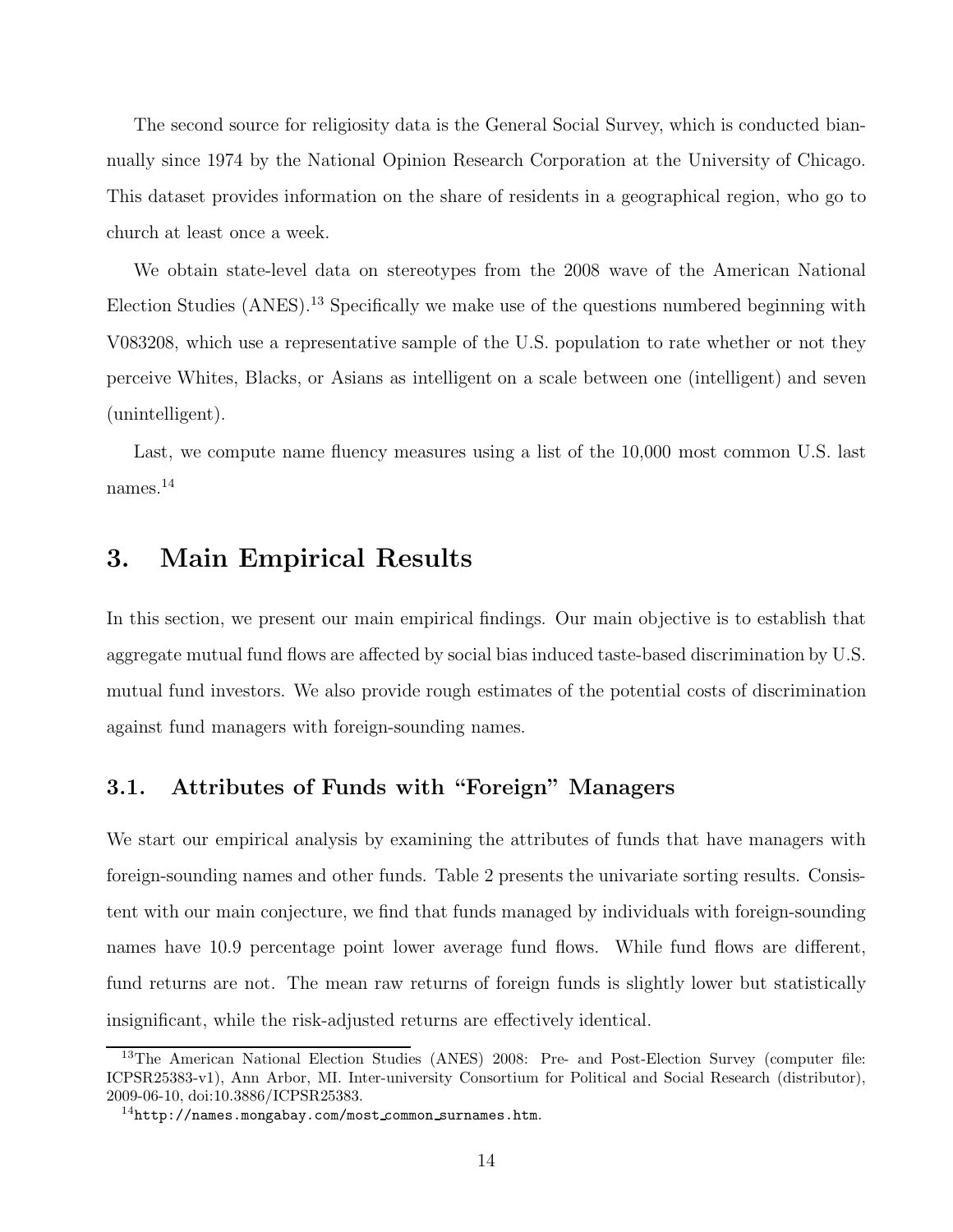Among the other fund attributes, we find that on average funds with "foreign" managers are smaller, slightly riskier, and have somewhat higher expense ratios. Marketing expenses as proxied by the 12b-1 fees are higher for "foreign" funds, which suggests that flows are not lower because fund management companies spend less resources on marketing these funds. There are no significant differences in the average fund turnover and fund age estimates of the two groups.

Comparing the fund manager characteristics across the two groups, we find that there are no significant differences in age, gender, and undergraduate education. But "foreign" managers have shorter average tenure (4.69 versus 5.87 years) and are more likely to hold a Ph.D. degree.

#### 3.2. Comparing Fund Performance and Investment Styles

In the next set of tests, we take a closer look at the performance and investment styles of foreign funds. We start by computing equal-weighted and value-weighted portfolios based on monthly returns of all funds with and without managers with foreign sounding names, respectively. We compute the return of a portfolio that is long in all foreign funds and short in all non-foreign funds in our sample. We assign funds to the foreign and non-foreign portfolios at the beginning of every month.

Table 3, Panel A reports estimates of risk-adjusted alphas from this Long−Short strategy. Irrespective of the factor model used to obtain risk-adjusted performance, the alpha is always close to zero, i.e., there is no significant difference in the returns of foreign and non-foreign funds. If anything, funds with foreign managers perform better than other funds on a risk-adjusted basis when we use value-weighted portfolios. This evidence suggests that only more skilled foreign managers enter the profession because of perceived discrimination in the fund manager labor market.

Panel B of Table 3 presents results using an alternative approach, where we regress individual fund alphas on our main Foreign75 indicator variable and various control variables. We use one year of daily returns (columns  $(1)$  to  $(3)$ ) and three years of monthly returns (columns  $(4)$  to  $(6)$ ) to compute the alphas in these tests. The set of independent variables includes lagged fund size, expense ratio, fund age, and managerial tenure. In all regressions, we include year and segment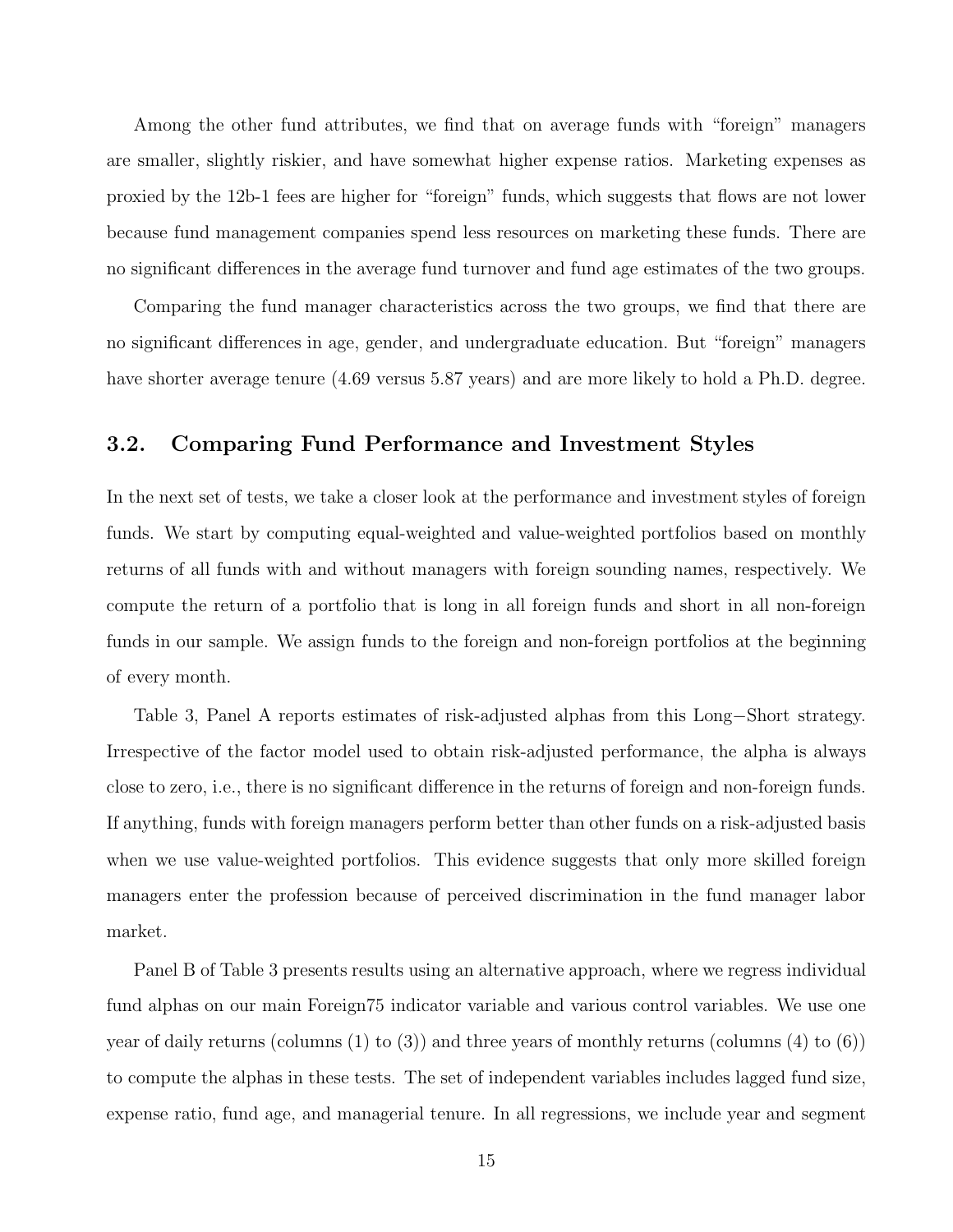fixed effects and cluster standard errors at the fund level. Because the standard risk factors may not be adequate for international stock portfolios, we also repeat the analysis in Panel C for the subset of funds that invests mainly in U.S. equities. The results in all panels portray a consistent picture. There are no significant differences in the performance of foreign funds, irrespective of the method or benchmark used.<sup>15</sup>

Table 4 looks at differences in investment style. We again find no significant differences between foreign and non-foreign funds for most of the standard style variables we consider. Specifically, total risk, the CAPM beta, the HML and momentum factor loadings, and the tracking error estimates are all statistically indistinguishable between the two groups. Foreign funds are more exposed to SMB, but at the same time they have lower idiosyncratic risk. They also have a larger active share, which has been shown to positively affect fund performance (e.g., Cremers and Petajisto (2009)). This form of active management may therefore be beneficial to investors.

Overall, the results reported in Tables 3 and 4 suggest that funds managed by individuals with foreign-sounding names are similar to other funds in terms of performance and only marginally different in terms of investment style. The managerial characteristics are also roughly similar across the two groups, although foreign managers are more educated. Thus, it may be difficult to engage in effective "statistical" discrimination using the foreignness of fund manager names where an investor could separate good fund managers from bad managers based only on their names. In particular, a foreign name does not signal systematically lower abilities in generating risk-adjusted returns. This evidence also suggests that fund management companies are not systematically assigning individuals with foreign-sounding names to inferior funds.

#### 3.3. Foreign-Sounding Names and Fund Flows

Since funds with managers with foreign-sounding names and other funds do not differ significantly along the dimensions of style and performance, capital allocations across funds should not be different after we account for the observable differences in fund and managerial characteristics.

<sup>&</sup>lt;sup>15</sup>Other performance measures such as the raw returns, Sharpe ratios, or appraisal ratios also delivers insignificant results. They are not reported to save space.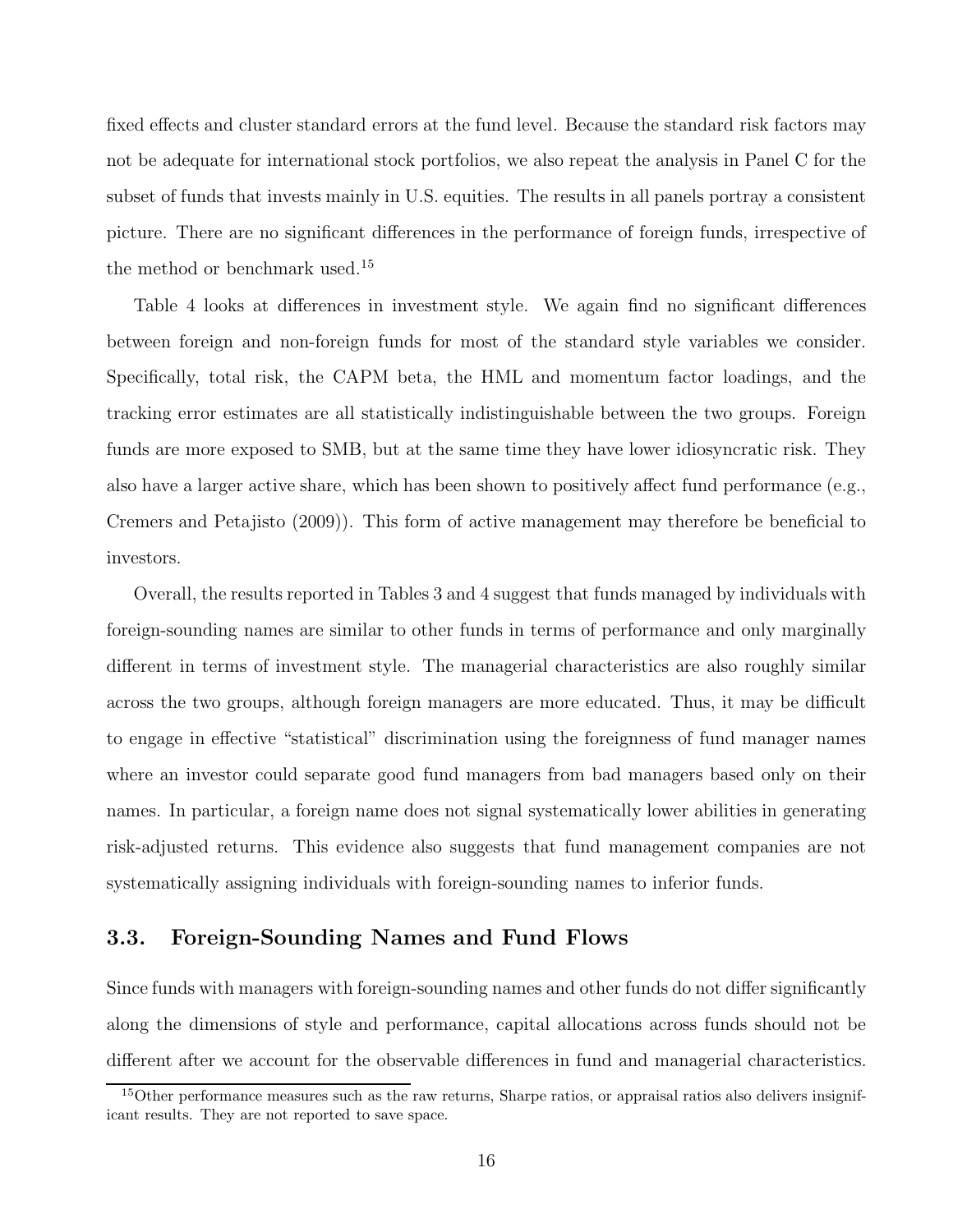In particular, the foreignness of fund manager names should not influence fund flows. However, if social biases such as discrimination, stereotyping, and in-group bias affect investment decisions of mutual fund investors, the foreignness of fund manager names could drive capital away from those funds. Investors may skew their investments more toward funds that are managed by individuals with names that sound more familiar.

To examine the relation between the foreignness of fund managers and fund flows, we estimate flow regressions where the annual fund flow is the dependent variable. The main independent variable is the Foreign75 dummy variable. We also include measures of fund size, fund risk, expense ratio, segment flow (i.e., the aggregate flow to funds that are in the same SI/Lipper fund segment during the year), and fund manager tenure. In addition, we consider different measures of lagged fund returns, which includes the raw fund performance (specifications (1) and (2)), performance rank as well as squared performance rank (specifications (3) and (4)) or performance quintiles (specifications (5) and (6)). Here, performance ranks and quintiles are formed by ranking all funds in the same market segment in the previous year.

Last, flow regression specifications include fund turnover, lagged fund flow, fund age, and family flow (i.e., the aggregate flow to all funds in the same fund family during the year) as additional control variables. In all flow regression specifications, we lag the control variables by a year. We estimate the flow regressions as a panel that includes year and segment fixed effects where we cluster the standard errors at the fund-level. For robustness, we estimate Fama-MacBeth regressions.

Table 5, Panel A presents the flow regression estimates. Consistent with the view that investors discriminate among funds based on fund manager names, we find that the Foreign75 variable is significantly negatively related to fund flows across all specifications. These estimates are also significant in economic terms. The fund flows are between 8.50 to 11.40 percentage points lower for a fund that is managed by an individual with a foreign-sounding name. Compared to the mean fund flow of 28.80%, these estimates are economically meaningful. In these specifications, we control for fund return, fund risk as well as other well-known determinants of fund flows, and include segment fixed effects. Therefore, these results cannot be explained by differences among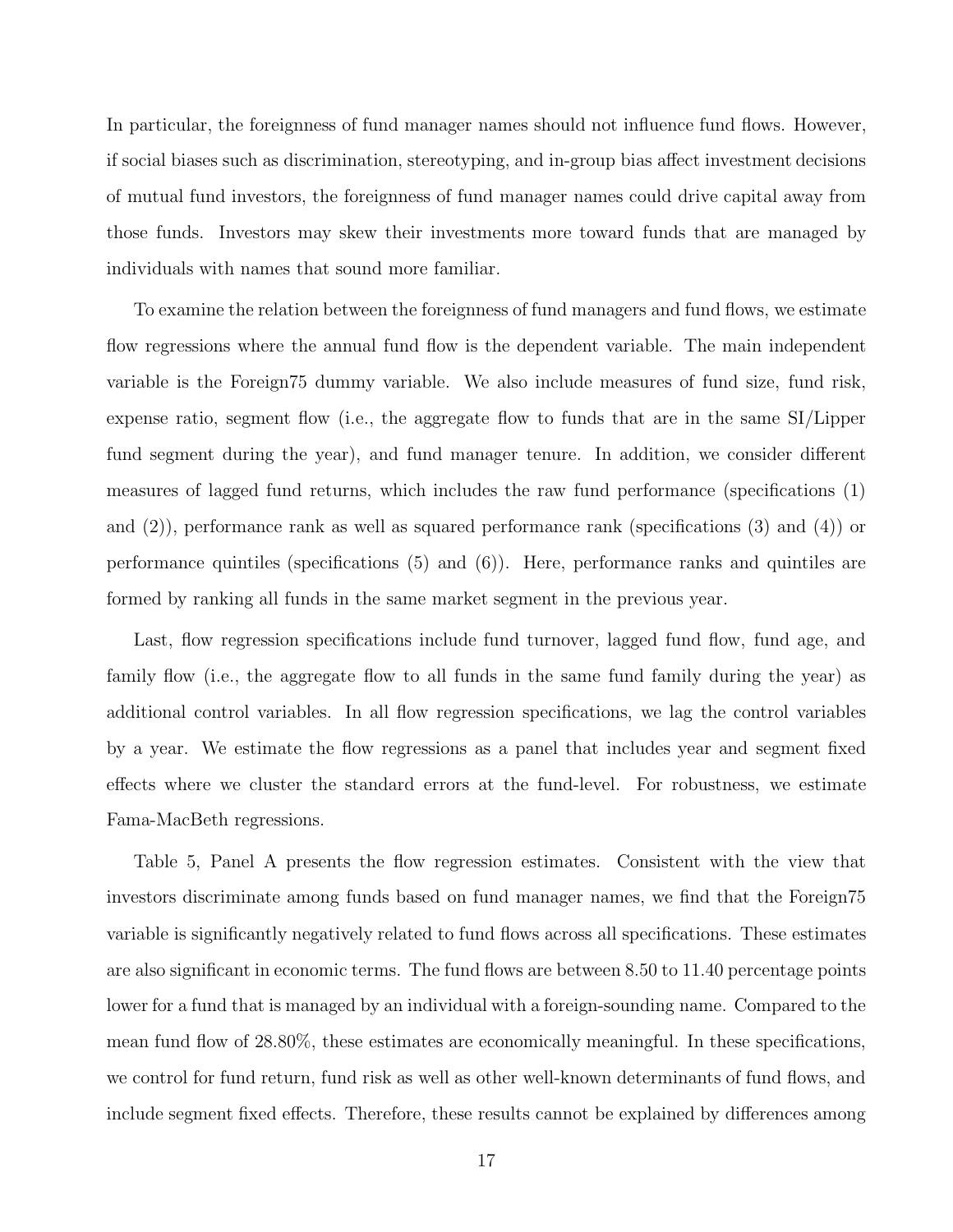funds along these dimensions. The evidence is more consistent with name-induced stereotypes and taste-based discrimination, which we examine further in the following sections.

#### 3.4. Flow Regression Estimates Using a Matched-Sample

One potential concern with the flow regression results may be that our findings are spuriously induced by unobservable fund or managerial attributes. Because the set of foreign funds is small, our regressions might implicitly compare very different types of funds that would then also differ on those unobservable attributes. To mitigate these potential concerns, we identify a matched sample where we match the subset of foreign funds with similar non-foreign funds at the same point in time. We then re-estimate the baseline regressions using only the sample of foreign funds plus matched funds. If our results are truly due to the foreignness of the name, then restricting the analysis to more similar funds should increase the precision of our estimates. In addition, because the foreign and matched funds are more similar on observable characteristics, they are also likely to be more similar on the unobservable characteristics.

We perform this matching analysis as follows. First, we identify a set of matching attributes such as fund size, fund location, manager education, etc. Then, each year, for each foreign fund in the sample, we identify all non-foreign funds that match the foreign fund on the chosen dimensions. We keep these non-foreign funds in the sample and drop all non-foreign funds that do not have a matching foreign fund in the chosen year. This matching procedure produces a set of funds that closely resemble our sample of foreign funds.

Panel B presents the fund flow regression results for several alternative ways of performing the match. The results are based on specification (3) in Panel A, where for brevity we only report the estimates of the Foreign75 dummy. The matched-sample results indicate that restricting the sample to better matches in terms of observable attributes increases the point estimates of the Foreign75 indicator variable. In most cases, the statistical significance increases substantially despite the considerable reduction in sample size.

Specifically, we continue to find lower flows for funds managed by individuals with foreignsounding names when we match funds on year, fund segment, and fund size. Our results get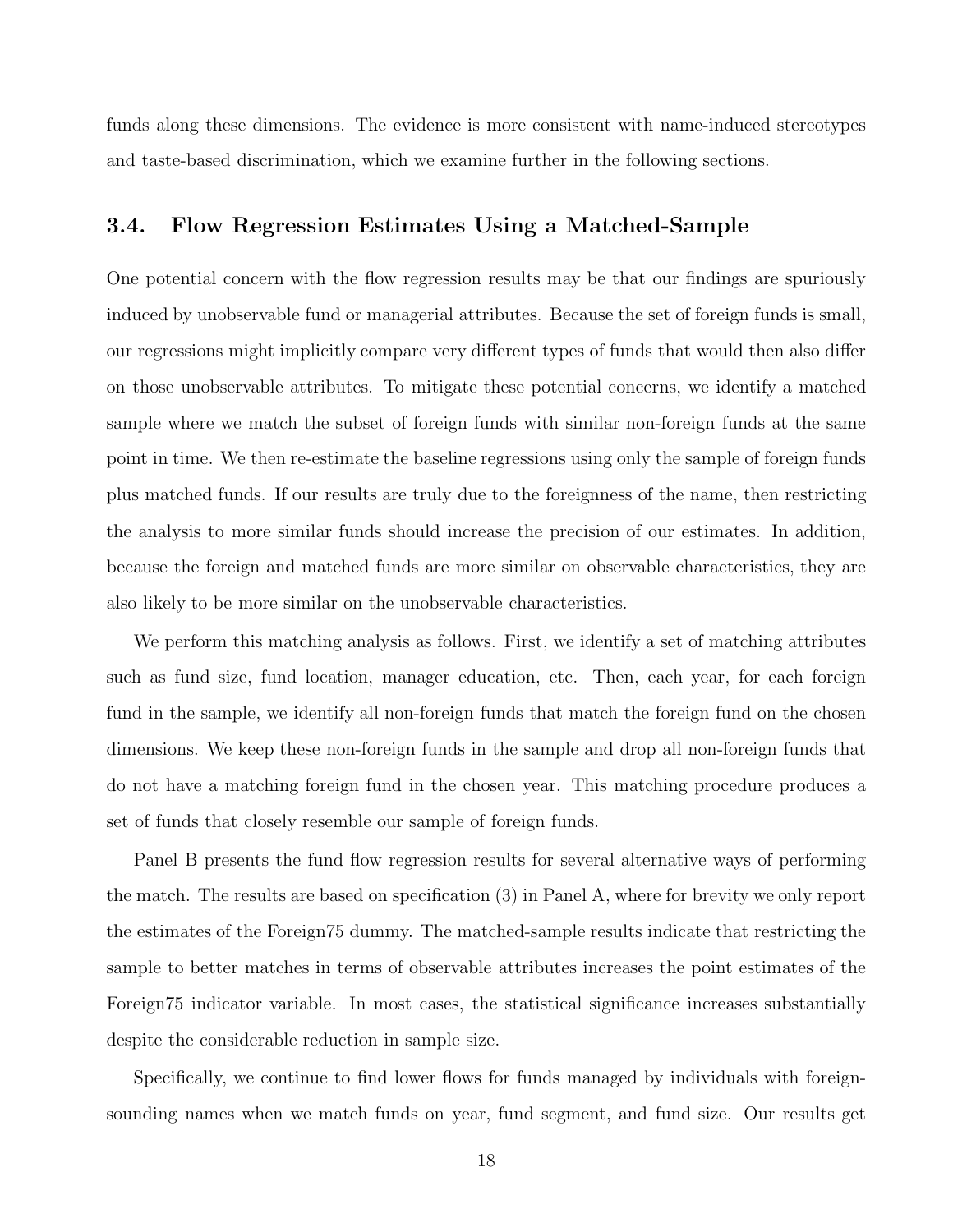substantially stronger when we additionally match on fund age and manager age. Although the sample size shrinks significantly, the point estimates double and the statistical significance increases. These results are similar when we match on lagged performance or focus only on funds that are headquartered in the same MSA. Even when we compare foreign funds to other nonforeign funds in the same fund family, we find the same stronger patterns. Thus, unobservable fund family attributes are unlikely to explain our results. Last, we show that even though foreign managers are slightly more educated (see Table 2), we do not find that our effects go away when we consider a subsample of matched funds that are managed by individuals with either a Ph.D., an MBA, or a professional degree (e.g., CFA).

Overall, our flow regression estimates in Table 5 indicate that flows are significantly lower when fund managers have foreign-sounding names. Our matched-sample analysis shows that benchmarking foreign funds to funds that are more similar on observable fund and managerial characteristics strengthens our results. The matching analysis also minimizes concerns that unobservable fund and managerial attributes are somehow spuriously generating these results.

#### 3.5. Basic Robustness Checks

In this section, we show that our results on fund flows are robust to sensible alterations of our main setup and line up with a discrimination-based interpretation of our findings. We use specification (3) in Table 5, Panel A as the benchmark. The results from these tests are summarized in Table 6.

We start by estimating the flow regressions for different subsamples (see Panel A). We first separate funds in the international and global equities segments from funds that focus primarily on U.S. equities. We find that the Foreign75 dummy variable has a significant negative estimate only for the subsample of funds that do not focus predominantly on international markets. One potential explanation for this pattern is that investors perceive "foreign" managers to be more knowledgeable about foreign investments, while managers with more familiar "American" names are perceived to be more skillful in analyzing domestic U.S. stocks. Hence, a foreign name is less of a disadvantage when managing a portfolio of non-domestic stocks. However, this type of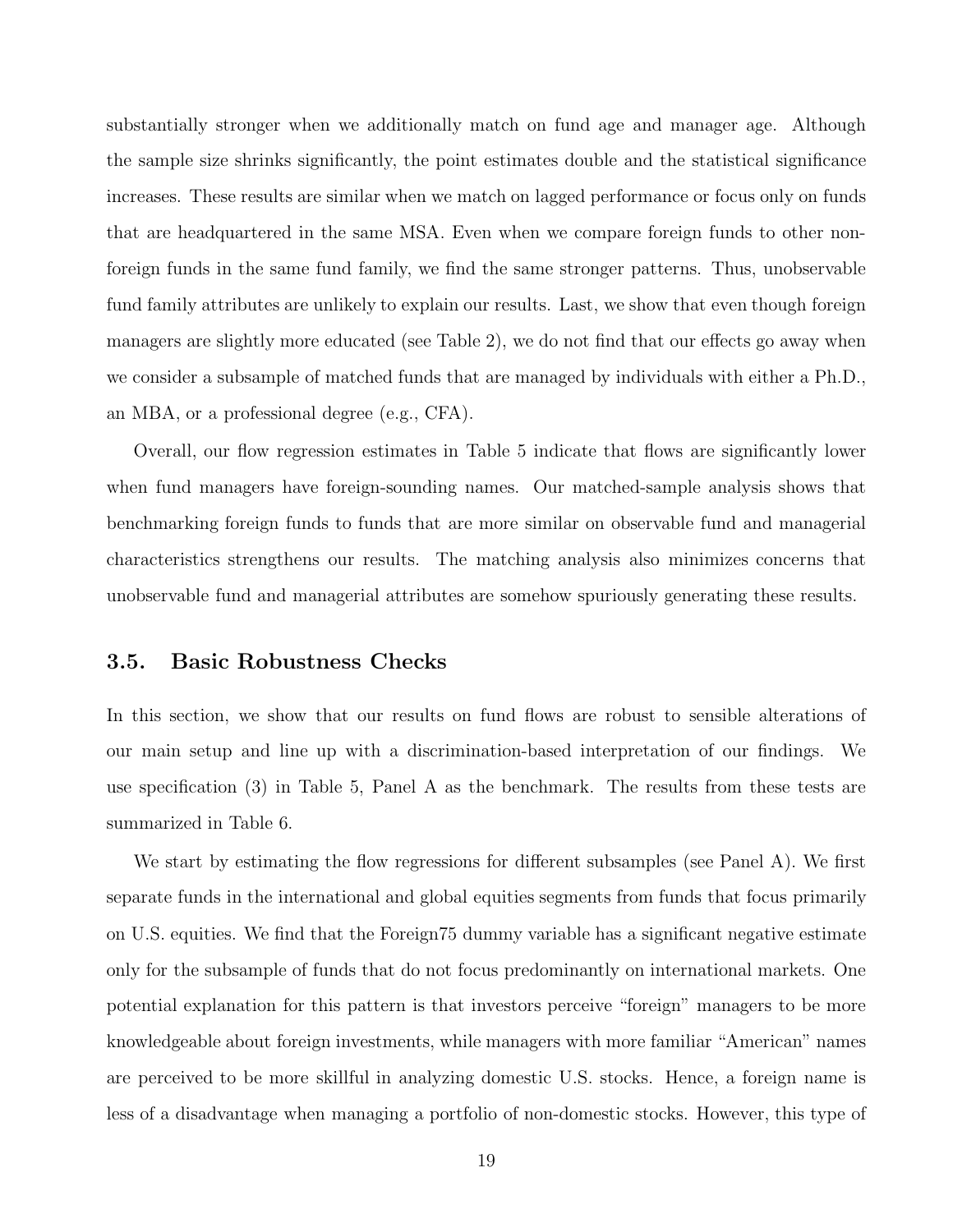statistical discrimination is unlikely to be effective since Tables 3, Panel C, and Table 4, Panel B, show that U.S. equity funds managed by "foreigners" do neither differ with respect to their returns nor with respect to their riskiness.

Next, we split the sample into two time periods. This test is designed to examine whether our results are driven by the earlier sample years in which mangers with foreign-sounding names were less common. The results in Panel A show that this is not the case. In fact, the results are more pronounced in the latter part of the sample. These findings could also be consistent with the idea that following the terrorist attacks of September 2001 and the subsequent wars in Iraq and Afghanistan, the in-group bias was stronger and foreignness was more salient.<sup>16</sup>

Panel B presents the results from various robustness checks. We first show that our results are essentially unchanged if we classify a name as foreign-sounding if at least 85% of AMT workers classify it as foreign. The results from test (1) shows that our findings are unchanged when we replace the Foreign75 variable with the Foreign85 measure.

In the second test, we investigate if our results are driven by name fluency rather than the foreignness of a name. Green and Jame (2011) show that people prefer to trade company stocks if the name of the company is more fluent and easier to process mentally. In our setting, investors might discriminate against foreigners not necessarily because foreign-sounding names are associated with negative stereotypes but because a name like "Yosawadee Polchareon" is harder to memorize, less salient, or otherwise less convenient to handle mentally than "David White". Motivated by Green and Jame  $(2011)$ , we define a name fluency dummy that is equal to one if the number of characters in the name is below the median number of characters or the name does not appear in the 10,000 most commonly-used names in the US.<sup>17</sup>

The results from test (2) in Table 6 show that name fluency is indeed related to fund flows. Names with lower fluency are associated with lower fund flows. Importantly, however, if we use the name fluency variable as a control variable, we find that the size and significance of the Foreign75 measure is largely unaffected. This evidence demonstrates that our foreignness measure is not simply a proxy for name fluency.

<sup>16</sup>We provide additional results related to these ideas in Section 3.7.

 $17$ See http://names.mongabay.com/most\_common\_surnames.htm.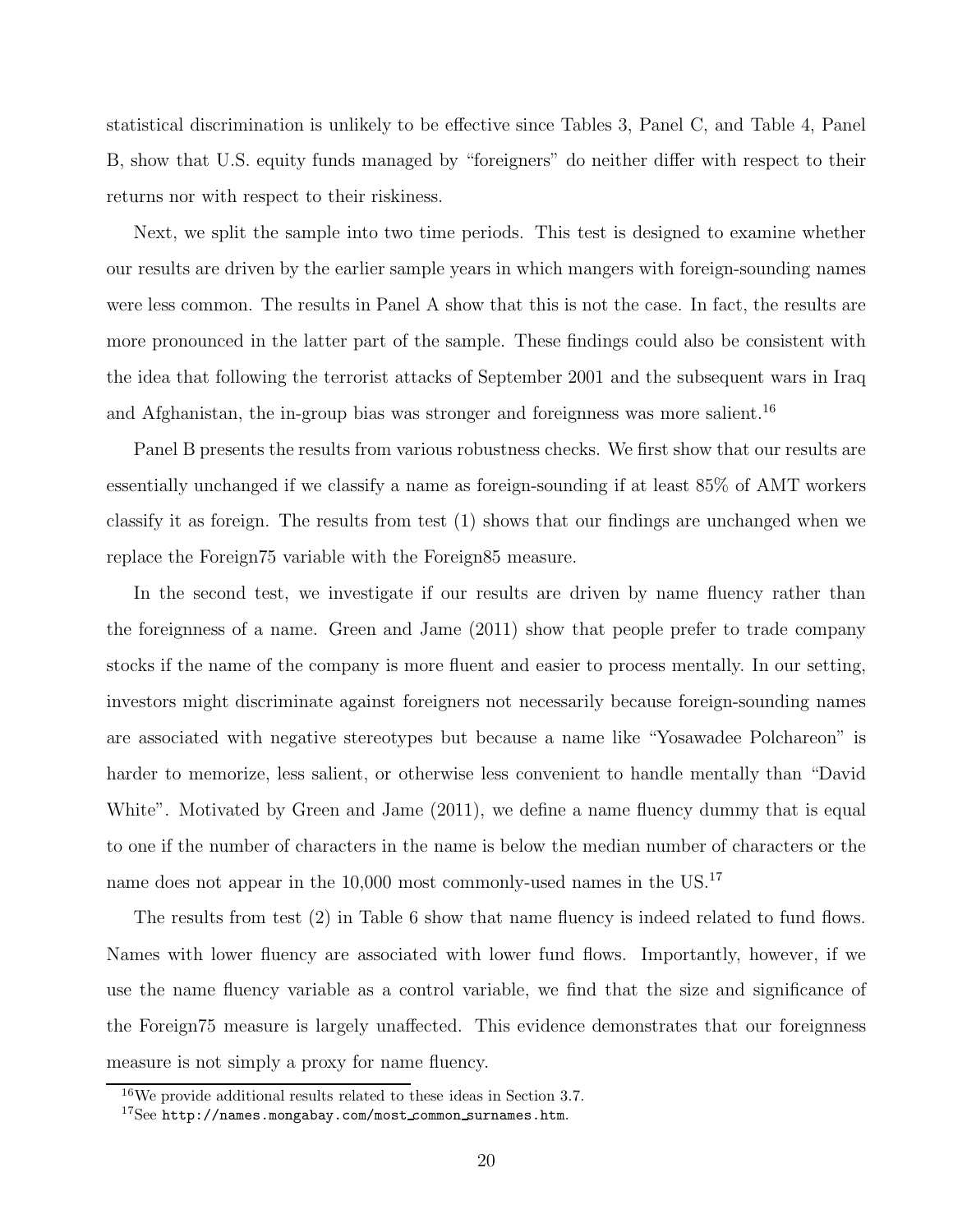In the third test, we employ additional controls for fund size. The evidence in Table 2 indicates that funds managed by foreign managers are smaller. Since it is well known that fund size is related to fund flows, we replace our fund size control variable with a non-parametric control for fund size. To do this, we assign funds to size deciles in its market segment for each year and include this set of dummy variables instead of fund size in our regression specification. The results from test (4) show that our choice of size control is not influencing our inferences. In fact, our results become economically larger when we use non-parametric controls for fund size.

In the next test, we exclude index funds because for index funds the identity of the fund manager is less likely to matter. The evidence from test (5) shows that excluding index funds does not influence our results.

Test (6) controls for the known effects of various managerial attributes such as gender, age, and education on mutual fund flows. In particular, if some foreign names such as "Ivka", "Tetsuya", or "Fariba" are perceived as female names, and if investors perceive female fund managers as less knowledgeable, then our Foreign75 variable might be a proxy for gender effects (e.g., Niessen-Ruenzi and Ruenzi (2011)). Similarly, the lower fund flows may reflect the effects of other managerial attributes such as age and education, which are known to be correlated with managerial skill (e.g., Chevalier and Ellison (1997)).

Our results show that gender bias does not influence our main findings. Consistent with the finding in Niessen-Ruenzi and Ruenzi (2011), we find that female fund managers receive lower flows but the effect of Foreign75 remains statistically and economically significant. Similarly, our results do not reflect the effects of other managerial attributes, including age and education.<sup>18</sup>

In test (7), we control for marketing expenses of funds as proxied by 12b-1 fees. To the extent that 12b-1 fees are an adequate proxy for marketing expenses, these results show that our results are not driven by fund management companies that spend less on advertising funds that are managed by individuals with foreign-sounding names. This evidence is consistent with the univariate results presented in Table 2.

<sup>&</sup>lt;sup>18</sup>We assign the mean age and education level of all foreign managers to foreign managers with missing age and education data. We perform a similar data-filling exercise for non-foreign managers. Our results are qualitatively similar but somewhat weaker when we exclude about 25% of observations with missing managerial attributes.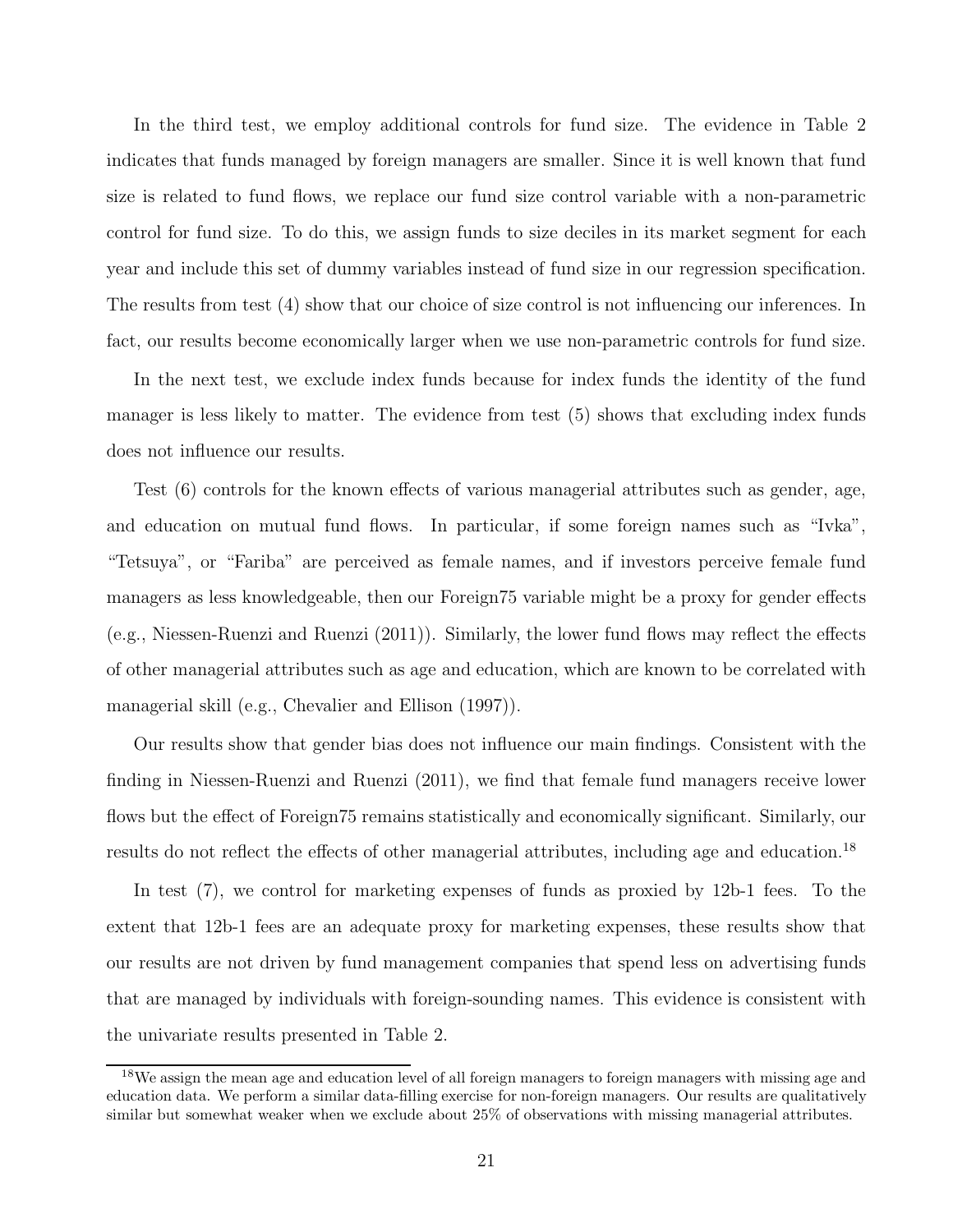To mitigate potential concerns that names which sound foreign to less than 75% of all AMT workers might bias our main result, we remove them from our sample in test (8). Consequently, we only compare flow differences between fund managers who were rated as foreign by at least 75% AMT workers and fund managers who were rated as foreign by not even one AMT worker, respectively. Our main result is unaffected.

In test (9) we investigate whether differences in distribution channels might drive our result of lower inflows into "foreign" funds. To that end, we define a dummy variable equal to one if a fund does not charge load fees, and zero otherwise. We interact this variable with our foreignness measure and find that our main result is unaffected by a fund's distribution channel.

Finally, in test (10) we replace managerial tenure with the specific fund with tenure in the mutual fund industry. We define industry experience as the difference between the current year and the year a manager first entered the CRSP mutual fund database. Controlling for industry experience does not affect our results.

Based on these findings from various additional tests, we conclude that our baseline results are robust to reasonable alterations to the main empirical specification. Overall, the baseline flow regression results and the evidence from various robustness tests jointly indicate that managers with a foreign sounding name have different flows despite essentially identical performance and styles. This finding makes statistical discrimination unlikely and suggests an explanation based on taste-based discrimination. In the next two sub-sections, we use other approaches to provide further evidence that taste-based discrimination is the most plausible explanation for our findings.

#### 3.6. Evidence Based on Fund Headquarters Locations

First, we exploit geographical variation in conservatism and stereotypes among investors to provide evidence for a taste-based explanation of our baseline results. Specifically, we present a test for taste-based discrimination using cross-sectional variation in the propensity to discriminate. We exploit the well-documented local bias in equity investments among both institutions and retail investors (e.g., Coval and Moskowitz  $((1999), (2001))$ , Ivković and Weisbenner  $(2005)$ ).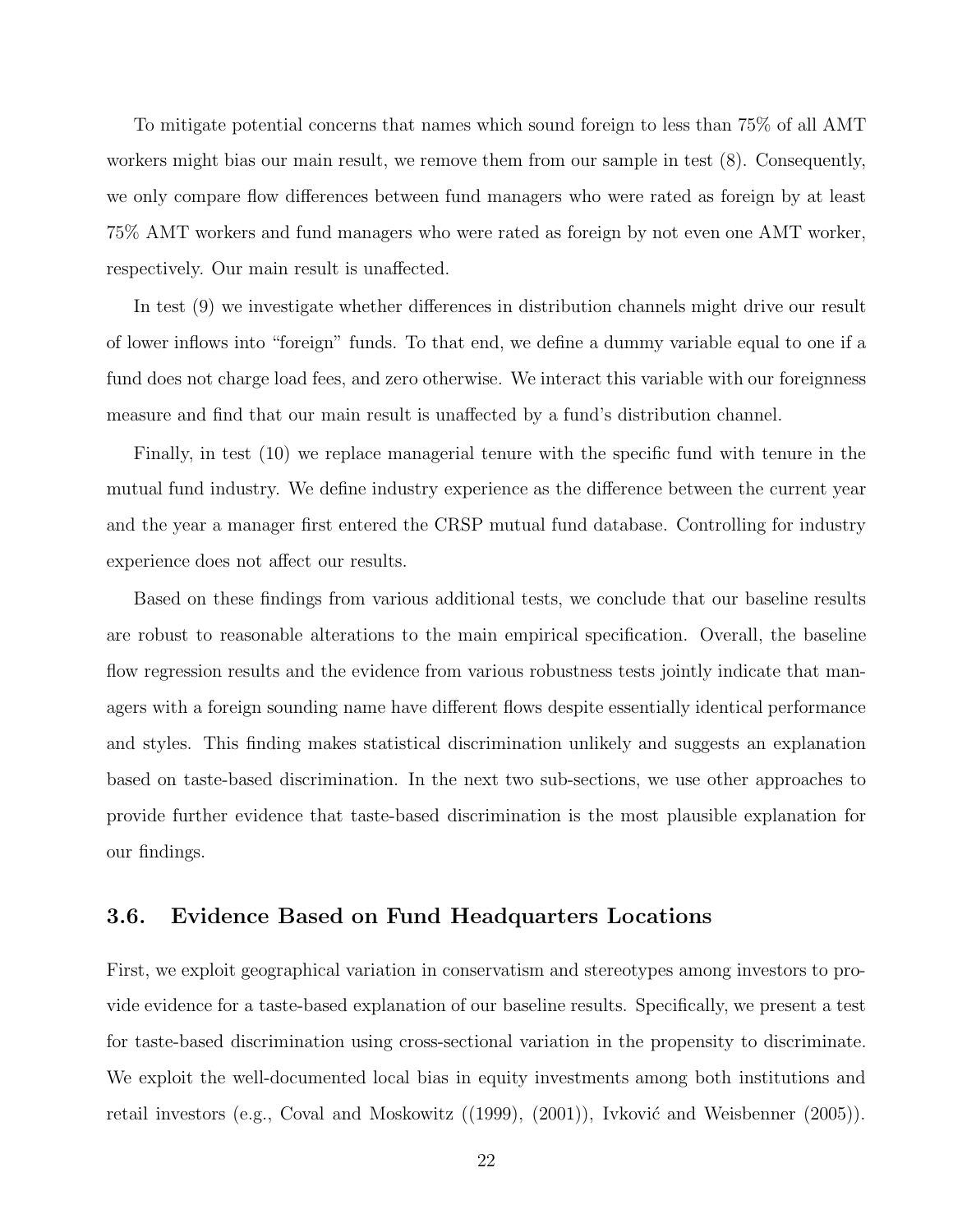Bailey, Kumar, and Ng (2011) provide direct evidence that there is local bias among retail investors in mutual fund investment.

Given the existence of fund-level local bias, the foreignness-fund flow relation should be more pronounced for funds headquartered in regions where discrimination, stereotyping, and in-group bias are stronger. Since the regional characteristics can be thought of as exogenous in our setting, this procedure can identify a causal role of the fund manager name, and makes it harder for alternative omitted variable bias stories to explain our findings.

To conduct these tests, we use CRSP to obtain data on the headquarters location for the set of mutual funds in our sample. We are able to obtain the headquarters locations for about half of the funds in our sample. We then match these data with regional characteristics that are likely to reflect conservatism and in-group bias. In these regions, we expect greater sensitivity to foreign-sounding names. Our econometric approach is to regress fund flows on one or more interaction variables defined using the Foreign75 dummy variable and various regional characteristics. A significant coefficient estimate of the interaction term would indicate that fund managers with foreign-sounding names have greater flow sensitivity if those funds are located in more conservative regions. Except for the addition of these interaction terms, our regression specifications in this section are identical to the baseline specification in column (3) of Table 5, Panel A.

The estimates from these extended flow regression specifications are presented in Table 7. In the first test, we investigate whether frequent exposures to people from different cultural backgrounds and races would attenuate the tendency to discriminate. We posit that investors in large metropolitan statistical areas (MSAs) in the U.S. are likely to be less responsive to the foreignness of manager names.<sup>19</sup> Similarly, we expect that investors in more rural areas, on average, are more conservative. We obtain data on the fraction of the county population that lives in rural areas from the U.S. Census and define a dummy variable that is set to one for counties with above-median rural population in our sample.

The results reported in specifications (1) and (2) of Table 7 provide evidence consistent with

<sup>&</sup>lt;sup>19</sup>The ten largest MSAs based on the population in the year 2000 are New York, Los Angeles, Chicago, Miami, Philadelphia, Dallas, Boston, San Francisco, Detroit, and Houston.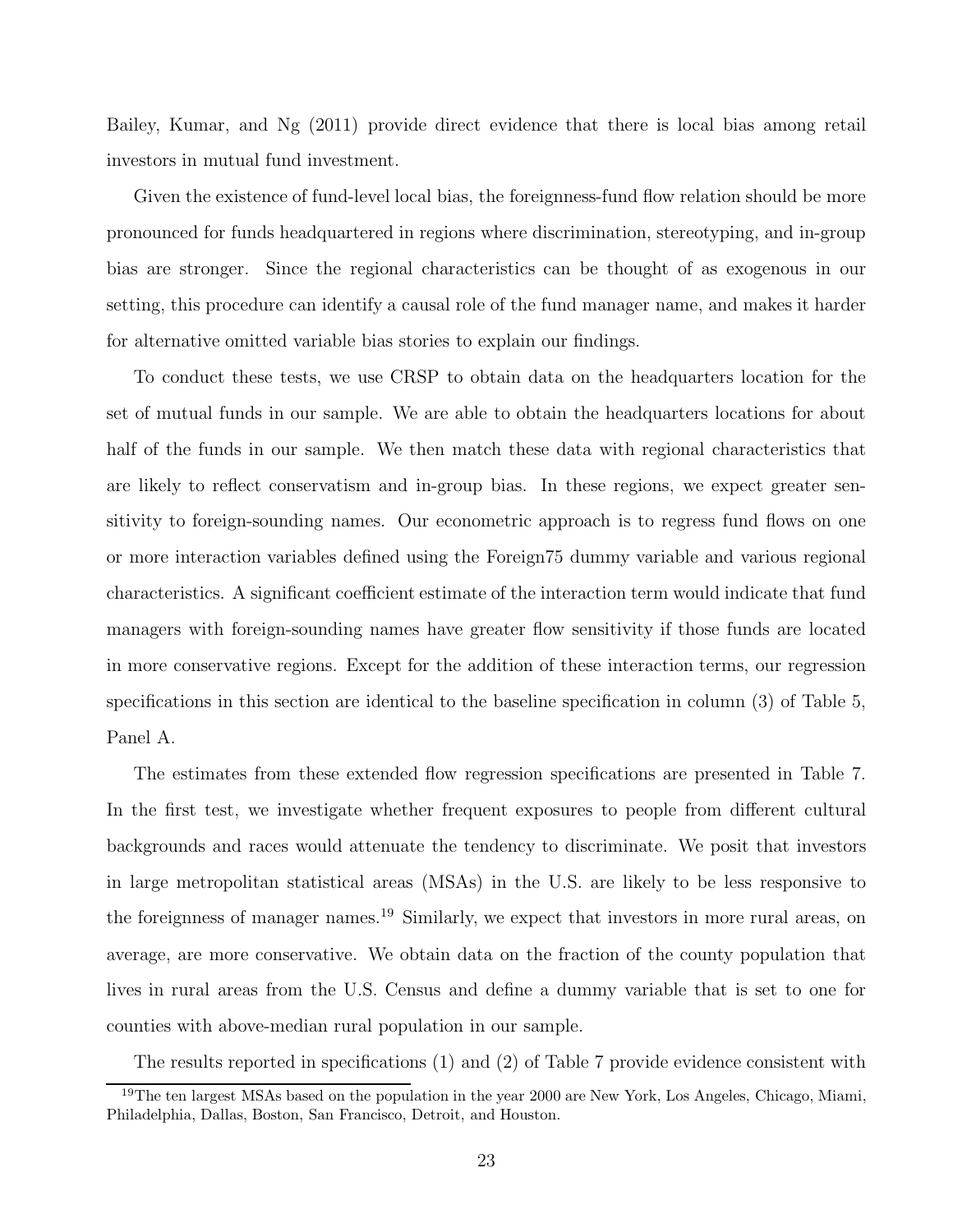this conjecture. The interaction term is negative in both specifications, which indicates that fund flows are significantly lower for "foreign" funds when these funds are located outside the ten largest MSAs or in rural areas. The results are also economically significant. The coefficient estimates of the interaction terms imply that flows are 30.20 and 28.20 percentage points lower in regions outside of top ten MSAs and rural areas, respectively.

A potential alternative explanation for this finding is that foreign-named fund managers are more likely to work for funds that are located in large metropolitan areas. Since investors are known to exhibit local bias in their equity (e.g., Coval and Moskowitz (1999)) as well as mutual fund (Bailey, Kumar, and Ng (2011)) holdings, one might expect that investors in small metropolitan areas invest less in funds with foreign managers. To examine this alternative conjecture, we perform the matched sample analysis using the location of funds. The results reported in Panel B of Table 5 show that the Foreign75 dummy has a significantly negative coefficient estimate even when we compare flows into foreign and non-foreign funds located in large metropolitan areas. Thus, the combination of geographical concentration of foreign managers in large metropolitan areas and local bias is unlikely to explain these results.

Another potential proxy for local conservatism is the age of the local population. Specification (3) shows that funds located in counties with above-median average age have substantial 47.70 percentage points lower flows when they are managed by individuals with foreign-sounding names than otherwise identical funds run by fund managers with more familiar American names. As before, the results are also significant statistically (*t*-statistic  $= 4.19$ ).

In the next test, we use state-level data on Presidential elections to measure conservatism directly. Specifically, we define a Republican state dummy that is set to one for funds that are located in a state that voted for the Republican presidential candidate in the most recent presidential election. Specification (4) shows again that there is a stronger sensitivity to foreignness to fund manager names for funds that are located in more conservative regions. The estimates are significant both statistically and economically.

For additional robustness, we use two religion-based measures to gauge local conservativeness. We first get data on church attendance from the General Social Survey and define a Church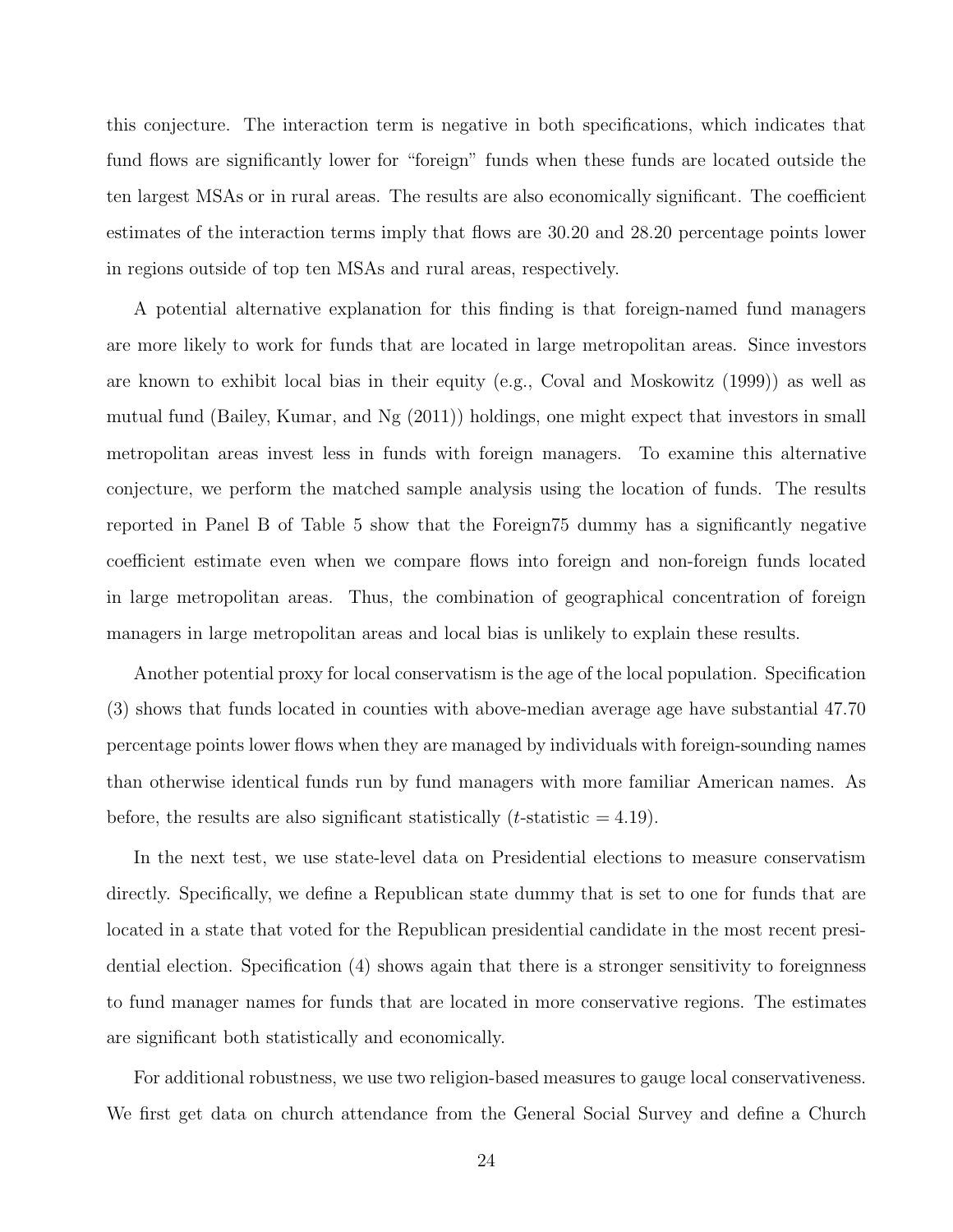Attendance dummy variable that is set to one for a region if the share of residents in that region who go to church at least once a week is higher than the sample median. The second data source is the American Religious Data Archive which provides county-level data on the fraction of the population that adheres to protestants and Catholic faiths. 20

These tests are motivated by the evidence in Kumar, Page, and Spalt (2011) who show that investors in Protestant denominated areas are less likely than Catholics to engage in speculative trading activities. If investing in a fund managed by an individual with an unfamiliar name is perceived to be riskier, a higher ratio of Protestants to Catholics in a county (we label this ratio PCRATIO) would predict greater reluctance to invest in such funds. The results in specifications (5) and (6) are consistent with this hypothesis and show that "foreign" funds have significantly lower flows when they are located in areas where church attendance is higher or the local tendency to take speculative risks is lower.

In the final set of location-based tests, we use a direct measure of ethnic stereotypes in a region. The 2008 wave of the American National Election Studies (ANES) asks a representative sample of the U.S. population about whether or not they rate Whites, African-Americans, or Asians as intelligent on a scale between one (intelligent) and seven (unintelligent). We construct a state-level stereotype measure by dividing the average rating assigned to African-Americans and Asians by the average number assigned to Whites. This produces a relative state-adjusted measure of how much the local population is likely to have stereotypes against non-Whites. This measure should provide a good proxy for the tendency of local population to dislike managers that have foreign-sounding names.

The last two specifications in Table 7 report the estimates. We find that funds managed by managers with foreign-sounding names have flows that are about 38 percentage points lower and highly statistically significant flows when stereotypes among the local investor population are particularly pronounced. As this measure directly captures local stereotypes, these results provide strong support for our interpretation that the observed differences between the two groups of managers are likely to be due to in-group bias and discrimination.

 $^{20}$ Since both, the GSS and the ARDA denominations survey, are not conducted every year, we extrapolate the yearly values between the different survey waves before matching it to our mutual fund dataset.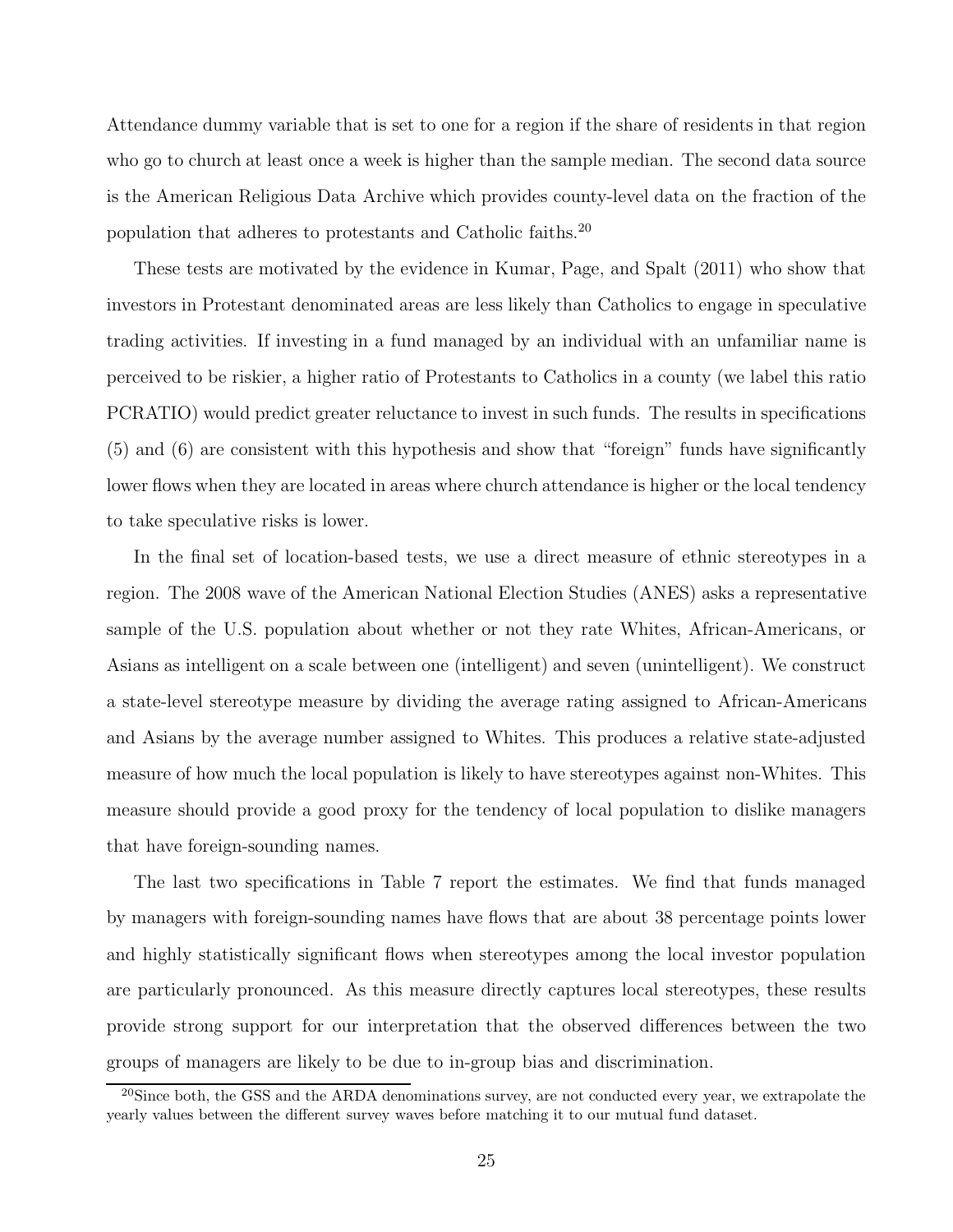An alternative interpretation of the results in this subsection could be that the geographical patterns we observe reflect taste-based discrimination on the fund management company level. Such a management company channel, if it exists, would further strengthen our argument that flow differences are induced by taste-based discrimination. However, because foreign funds perform as well as other funds and they have higher marketing expenses, it is not entirely obvious how that channel would operate.<sup>21</sup>

Taken together, these results from our location-based tests show that foreignness of fund manager names affect fund flows more strongly when the local investor population is more conservative and is more likely to be influenced by racial or ethnic stereotypes. Because our regression specifications ensure that the funds are otherwise comparable and since the fund location is likely to be exogenous to the name of the fund manager, it is difficult to identify reasonable alternative explanations for our findings. The differences in fund flows that are associated with foreignness of managers' names are most likely driven by racial or ethnic stereotypes and in-group bias of mutual fund investors.

#### 3.7. A Natural Experiment: The 9/11 Terrorist Attacks

In this subsection, we use the terrorist attacks of September 11, 2001 as a natural experiment to examine the taste-based explanation for our findings. Specifically, we exploit the fact that the attacks generated an exogenous shock to the negative stereotypes against a subset of the foreign names sample. These are funds managed by individuals with names that could be associated with the Middle East (e.g., Saudi Arabia, Syria, Iraq, Iran) and South-East Asia (e.g., Afghanistan, India, Pakistan). For brevity, we refer to these names as "Middle Eastern" names. We test if flows into funds with Middle Eastern named managers decline abnormally after 9/11.

This test is based on the observation that following the 9/11 terrorist attacks, through the enhanced focus on national security and the wars in Iraq and Afghanistan, the perceived distinc-

 $^{21}$ Fund-level discrimination could be important in hiring and promotion decisions. This channel presents an additional layer of discrimination that we would not capture in our tests. Nevertheless, discrimination in hiring and promotion decisions, if it exists, cannot explain our 9/11 evidence (see next section), our experimental evidence (see Section 4.2), and the brokerage data evidence (see Section 5.2). Rather, it would complement the investor channel we identify.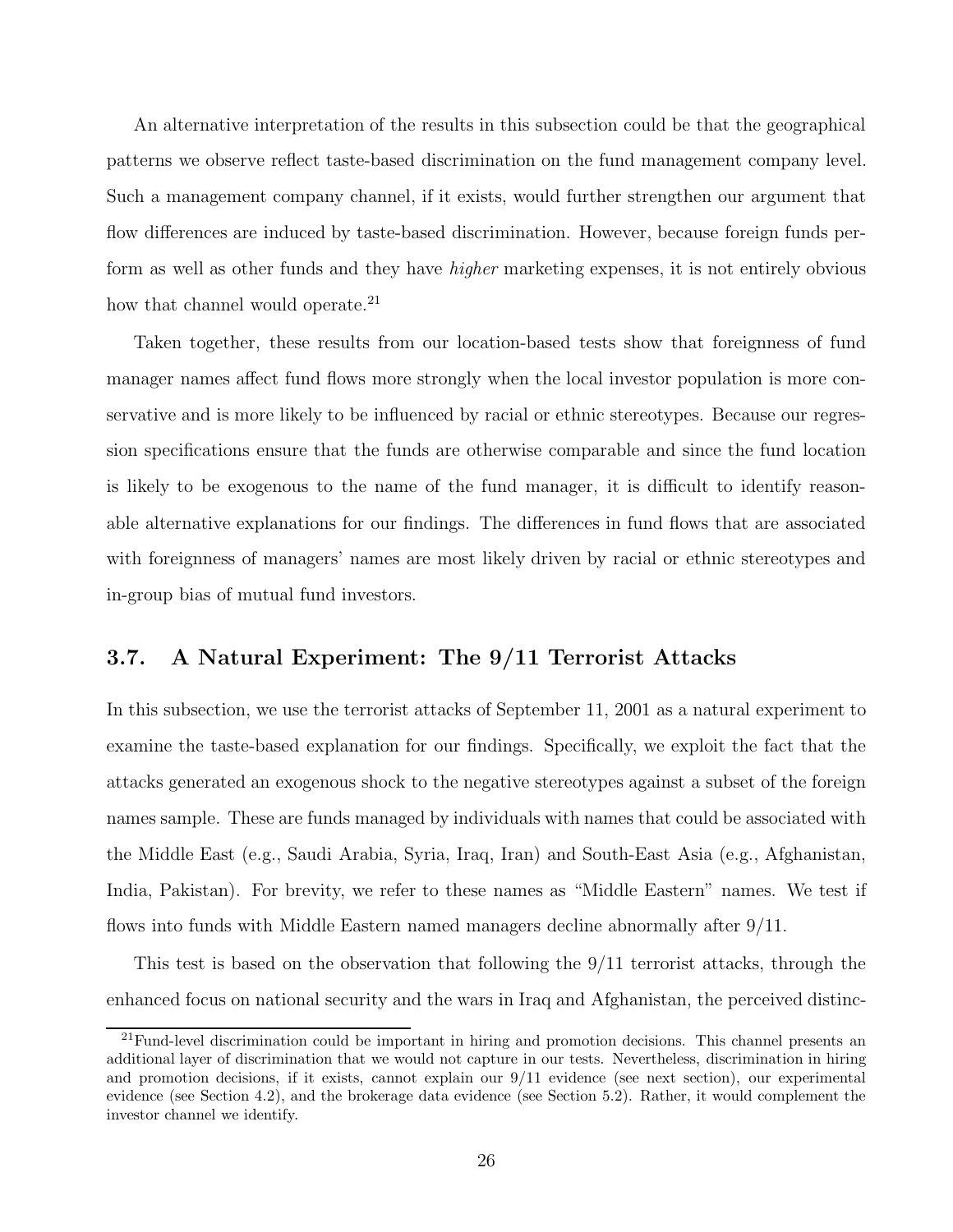tion between foreigners and U.S. nationals has become stronger (e.g. Vlopp (2002), Abowitz and Harnish (2006)). In particular, individuals of Middle Eastern origin as well as South Asians, or more broadly speaking, individuals perceived to be associated with Islam, were reportedly subject to increased levels of xenophobia and sometimes even outright violence following the 9/11 event (e.g., American-Arab Anti-Discrimination Committee (2003) and Human Rights Watch  $(2002)$ ).<sup>22</sup> Further, prior research establishes that this xenophobic sentiment affected economic behavior. For example, Davila and Mora (2005) show a significant abnormal decrease in earnings of men from Middle Eastern decent in the U.S. labor market between 2000 and 2002, which they argue is consistent with increased taste-based discrimination after the 2001 events.

Motivated by these observations, we conduct the 9/11 tests by manually identifying those names that could be perceived as Middle Eastern or South Asian. These names are marked with an asterisk in Appendix B. One-third of managers (56 out of 168) with foreign-sounding names is identified as "Middle Eastern". As before, the focus here is on the perception of being Middle Eastern or South Asian rather than truly being from those countries.<sup>23</sup>

The split sample test in Table 6, Panel A, already shows that the negative impact of foreignness on flows became much stronger after 2001. Our main prediction in this section is that after 9/11, flows into funds with managers with Middle Eastern names would decline abnormally relative to the flows of non-foreigners and, importantly, relative to the flows of managers with a name that sounds foreign but not Middle Eastern (we call this latter group "Non-Middle Eastern Foreigners").

We use monthly flow data to isolate the effects of  $9/11$ . We only include control variables with a monthly variation into these regressions. Specifically, we control for lagged fund size, lagged performance rank and squared performance rank, flows into the fund's market segment

 $^{22}$ According to a CNN report from September 16, 2001: "Reports of hate crimes against Muslims and Southeast Asians have risen exponentially across the U.S. in the wake of Tuesday's terror attacks." This article was retrieved from http://articles.cnn.com/2001/sep/16.

<sup>&</sup>lt;sup>23</sup>India is a good example of the impact of perceptions following  $9/11$ . While there are more than 150 million Indians with Islamic faith, many Indians adhere to other religions. Nevertheless, following the 9/11 attacks, the number of hate crimes against Indians in the U.S. were sufficiently alarming for the former Indian Prime Minister Atal Bihari Vajpayee to intervene with President George W. Bush to ensure the safety of Indians living in the United States. See the CNN article cited above.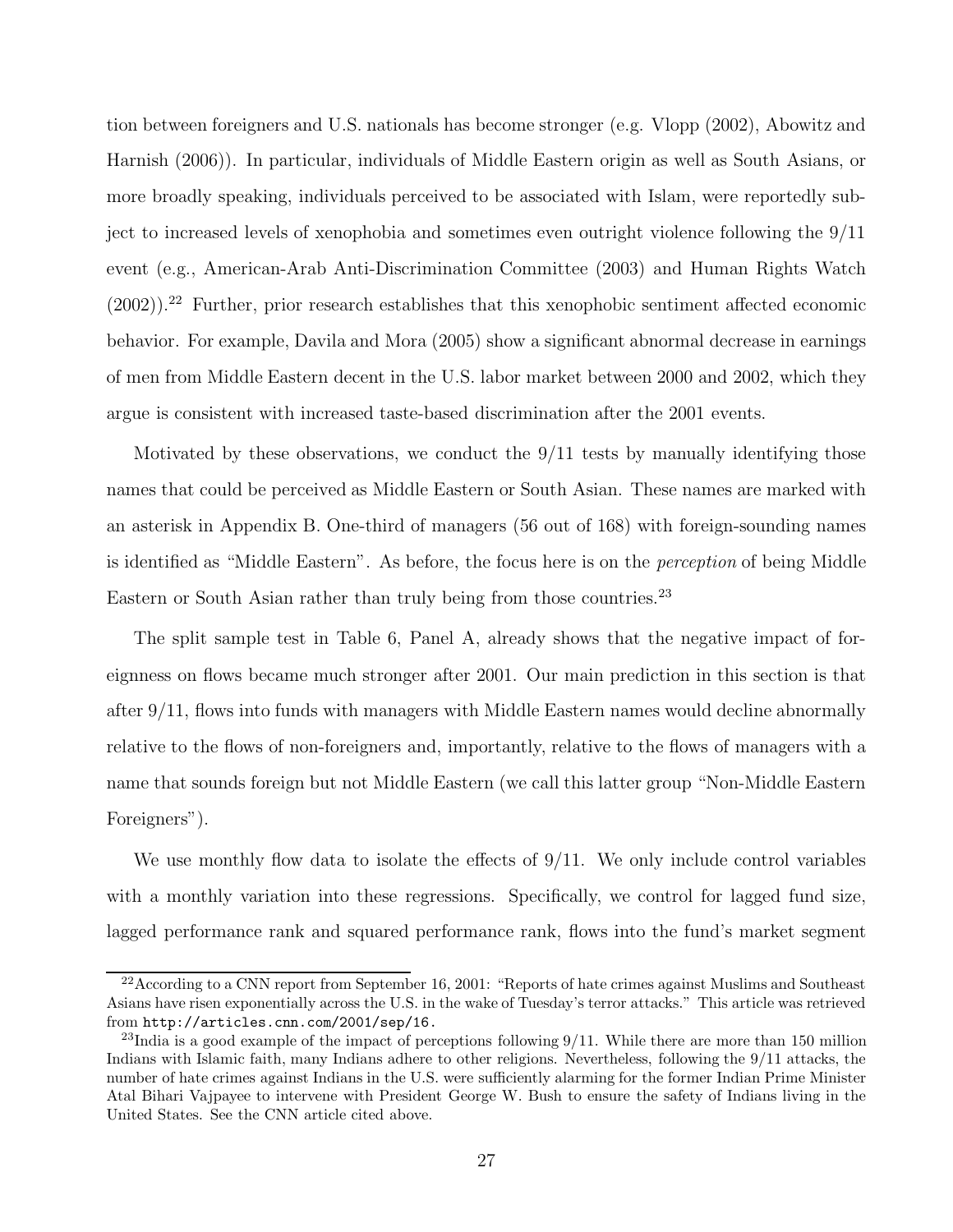and flows into the fund's company. We also include segment and year-month fixed effects.<sup>24</sup> The overall sample consists of 230,149 monthly fund observations out of which 2,830 observations (2.17% of the sample) are associated with managers with Middle Eastern names.

Table 8 presents the results. Columns (1) to (3) focus only on the subsample of managers with foreign sounding names. Hence, in these specifications we are comparing Middle Eastern named managers (e.g., Zaheer Sitabjhan or Ajit Dayal) with non-Middle Eastern foreigners (e.g., Klaus Kaldermorgen or Taizo Ishida). The first column shows results when we regress flows on a Middle Eastern dummy interacted with a dummy that is one for all months including and after September 2001. The results show that flows for funds managed by individuals with Middle Eastern names experience an abnormal monthly 2.6 percentage point decline after 9/11. This is about 22% of the standard deviation of monthly flows and therefore economically large.

One potential channel through which economic fundamentals could induce the observed difference between the two set of foreigners might be that managers with Middle Eastern names run portfolios that invest predominantly in the Middle East, and that 9/11 adversely affected the economic outlook for the region. To address this concern, we re-estimate the regression but include only funds that invest primarily in U.S. equities. Column (2) shows that although we lose more than a third of our sample, the results are essentially unchanged, which is inconsistent with the fundamentals-based explanation.

Last, we focus further on the period around  $9/11$  and re-estimate the flow regressions using only the flows in the 24 months window around the event. We observe that, despite the small sample, our results become even stronger in magnitude (see column (3)). This finding indicates that our results are unlikely to be induced by events before 2000 or after 2002. We also rerun this test by centering the 24 month window around September 2000 or September 2002, excluding September 2001 in both cases, and by redefining the dummy variable accordingly. In both cases, the interaction terms are insignificant and have opposite signs, which again indicate that our results do not merely reflect a secular trend.

<sup>&</sup>lt;sup>24</sup>Alternatively, we use annual flow data with the complete set of control variables and define a dummy variable equal to one for the 2001 to 2009 period, and zero otherwise. These results are similar but weaker due to the less precise cutoff.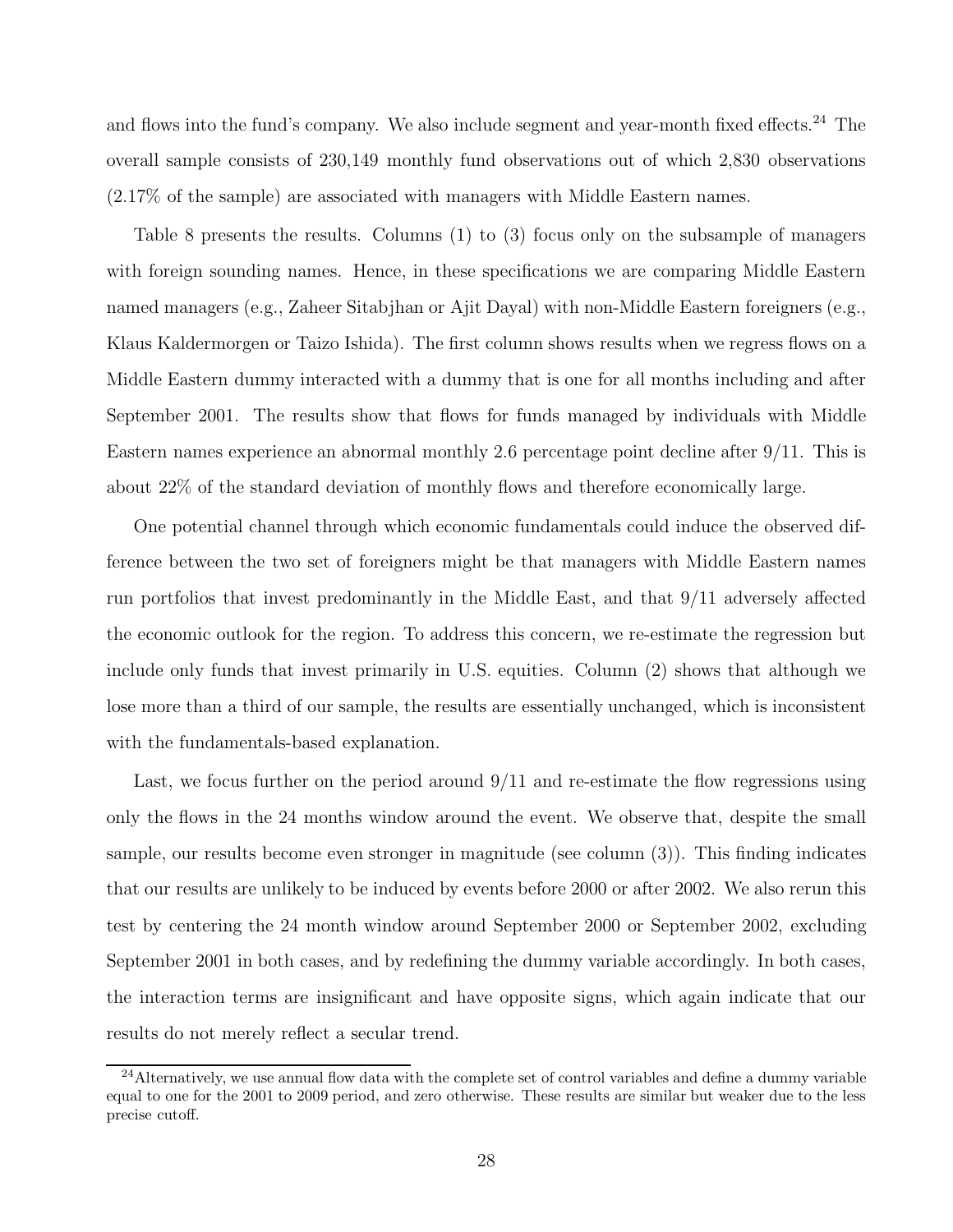For additional robustness, we conduct two placebo tests and estimate the flow regression in which we move the 24 month window to one year before or one year after the 2001 terrorist attacks. First, we only consider observations before the 2001 terrorist attacks and use a 24 month window from September 1999 to September 2001. The results show that after September 2000 there is no significant difference between the flows of funds with Middle Eastern named managers and funds with non-Middle Eastern named managers (coefficient estimate  $= 0.006$ ,  $t$ -statistic = 0.52).

Second, we only consider observations after the 2001 terrorist attacks and use a 24 months window from September 2001 to September 2003. Again, the interaction term between our Middle Eastern dummy and a post September 2002 dummy is not significant (coefficient estimate  $= 0.102$ , t-statistic  $= 0.95$ ). These results suggest that it is indeed the terrorist attacks of  $9/11$ , which caused lower flows into funds managed by individuals with Middle Eastern and South Asian names.

These 9/11 regression results indicate that Middle Eastern named managers experience a drop in flows relative to non-Middle Eastern named managers around  $9/11<sup>25</sup>$  To illustrate this finding graphically, Figure 1 presents average flows for the two groups around September 2001. Consistent with the regression results, flows into funds managed by individuals with Middle Eastern names dropped, while the flows into non-Middle Eastern funds were largely unaffected.

In the last 9/11 related test, we consider the full sample of managers and include dummies for Middle Eastern named managers, non-Middle Eastern named foreigners, and the interactions of these variables with the Post-9/11 dummy that is equal to one for months including and after September 2001. In these tests, we compare two sets of foreigners to non-foreigners before and after 9/11. The results again show that non-Middle Eastern named managers are unaffected, while Middle Eastern named managers experience a 2.3 percentage point decline in flows relative to non-foreigners. The results hold for both the full sample as well as for the sample that focuses only on funds that invest primarily in U.S. equities.

 $25T$ o make sure that our main results are not entirely driven by the  $9/11$  terrorist attacks, we re-estimate the baseline specification in Table 5 after excluding all observations in 2001 and 2002. We find that the Foreign75 dummy variable remains significantly negative (coefficient estimate  $= -0.097$ , t-statistic  $= -1.80$ ).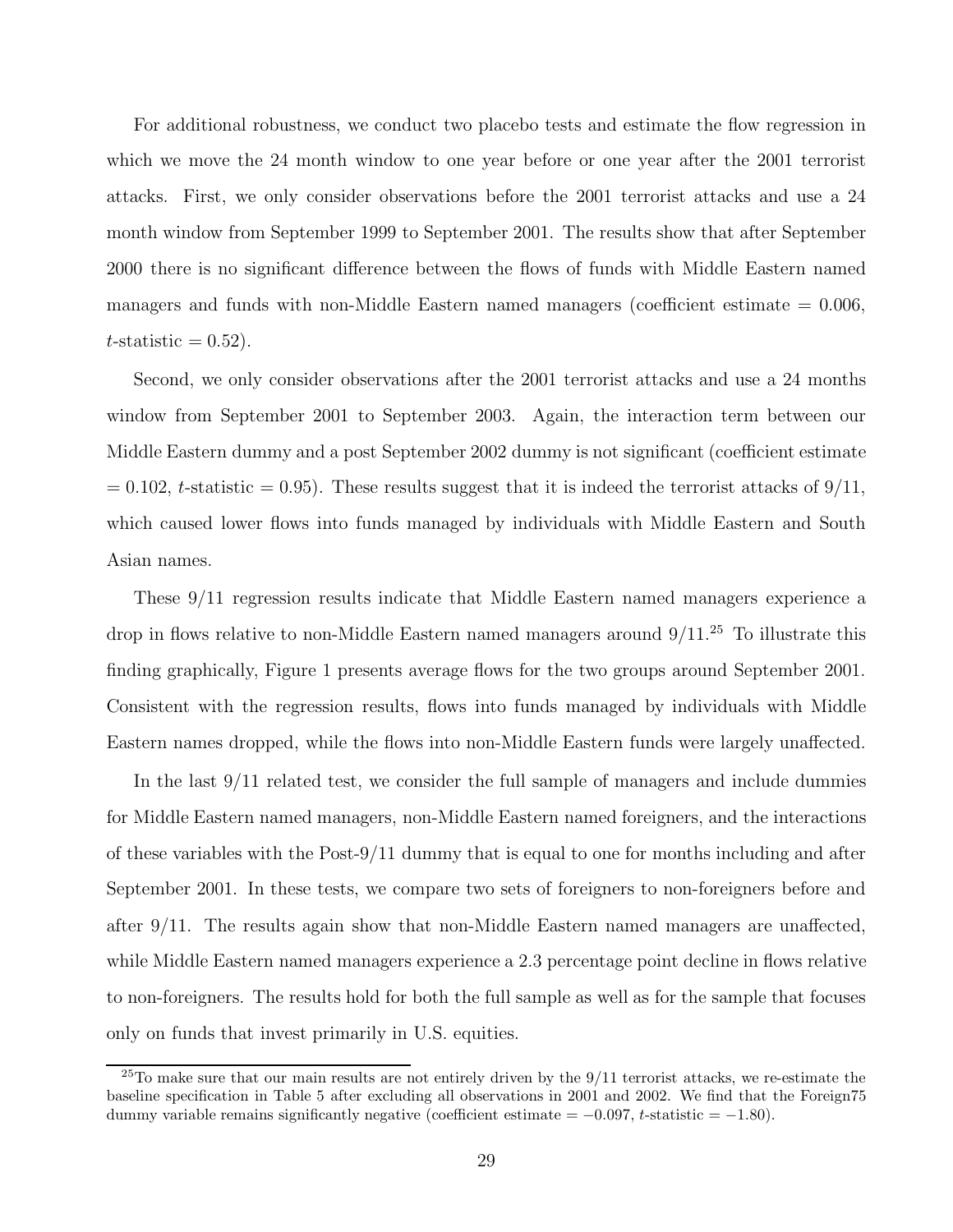Taken together, the results from 9/11 tests show that around 9/11, a subset of foreign funds with Middle Eastern named managers experience an abnormal decrease in fund flows. This finding provides additional support for the view that the flow results we document earlier including the baseline results are induced by taste-based discrimination.

#### 3.8. Foreign-Sounding Names and the Flow-Performance Relation

Our evidence so far establishes that, all else equal, fund flows are lower when fund managers have foreign-sounding names. In this section, we gather support for our more specific conjecture, which posits that managers with foreign-sounding names are likely to be "punished" more after bad performance and "rewarded" less after good performance. Consequently, funds that are managed by individuals with foreign-sounding names would experience greater outflows and lower inflows following bad and good performance, respectively. This conjecture is based on the observation that investors react more strongly to both extreme positive and negative performance than to average performance (e.g., Chevalier and Ellison (1997)).

To test this conjecture, we re-estimate the baseline flow regressions presented in Table 5. We define interaction variables using the Foreign75 dummy variable and various measures of past performance. We also include an interaction between fund size and Foreign75 to rule out that we are picking up differences in the flow-performance relationship due to size, rather than due to the foreignness of the fund manager name.

The regression results are presented in Table 9. The first two specifications interact the Foreign75 dummy with fund return in the past year. We find a significant and negative interaction effect, whether we account for lagged fund flows (specification  $(2)$ ) or not (specification  $(1)$ ). These estimates indicate that the largest differences in flows are due to lower inflows into funds with "foreign" managers following good performance.

To get a sense of the economic magnitudes of our results, consider two otherwise identical funds at the 20th performance percentile. If one of these funds is managed by a "foreign" manager, then the estimates in specification (2) imply a flow difference between the foreign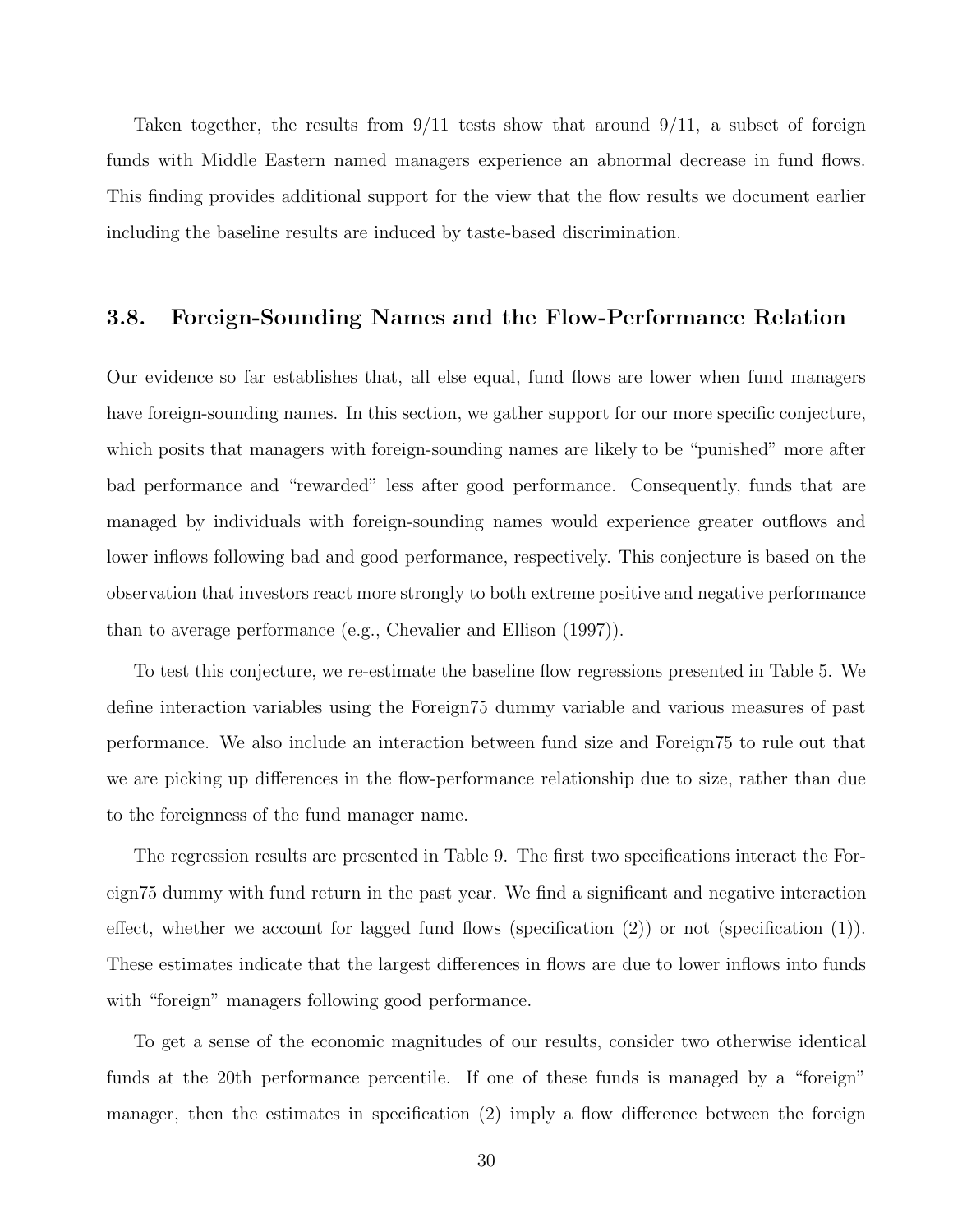fund and a non-foreign fund in the same performance rank of  $19.20$  percentage points.<sup>26</sup> The same calculation for funds that have performance at the 80th percentile of the performance rank distribution, this value would be as high as 50.50 percentage points. Therefore, these effects are economically large. While having a foreign-sounding name is associated with lower flows for both funds, these results suggest that managers with foreign-sounding names are particularly rewarded less after good performance.

The linear specification for the interaction will not be appropriate if the true flow-performance relation is non-linear. We therefore examine extended versions of specifications (3) and (4) from Table 5, which use performance rank and squared performance rank to capture the potential non-linearity. As before, performance rank (PRank) is the ranking of the fund by return relative to all funds in the same segment in the previous year, rescaled to lie between zero and one. We estimate the corresponding flow regressions using both OLS and the Fama and MacBeth (1973) method.

The results presented in columns  $(3)$  and  $(4)$  of Table 9 show that the flow-performance relation is indeed non-linear and more pronounced for the extreme return rank quintiles. For additional robustness, in the last two specifications of Table 9, we replace the performance ranks by performance quintiles. As before, we find that investors react most to the two extreme return quintiles, with somewhat more pronounced effects following very good performance.

To examine the economic significance of these results, we plot in Figure 2 the difference in fund flows conditional on performance ranks implied by the estimates in specification (3) of Table 9. The plot shows that the relation between flow differential and performance has an inverse U-shape. This graphical evidence is consistent with our hypothesis that investors do not reward "foreign" managers as much after good performance but punish them more severely after bad performance. The economic magnitudes of these effects are large. The fund flow differential due to the foreignness of the manager's name is −11.70% for the lowest performance rank and a striking −44.50% for the most extreme out-performers. Similar to the linear specification, we again see that the effects are more pronounced for inflows, which usually follow good performance.

<sup>&</sup>lt;sup>26</sup>This is calculated as  $-0.180 - 0.052 \times 0.2 + 0.018 \times 5.162$  and assumes that the log of fund size is equal to the mean log of the fund size in the sample (5.162).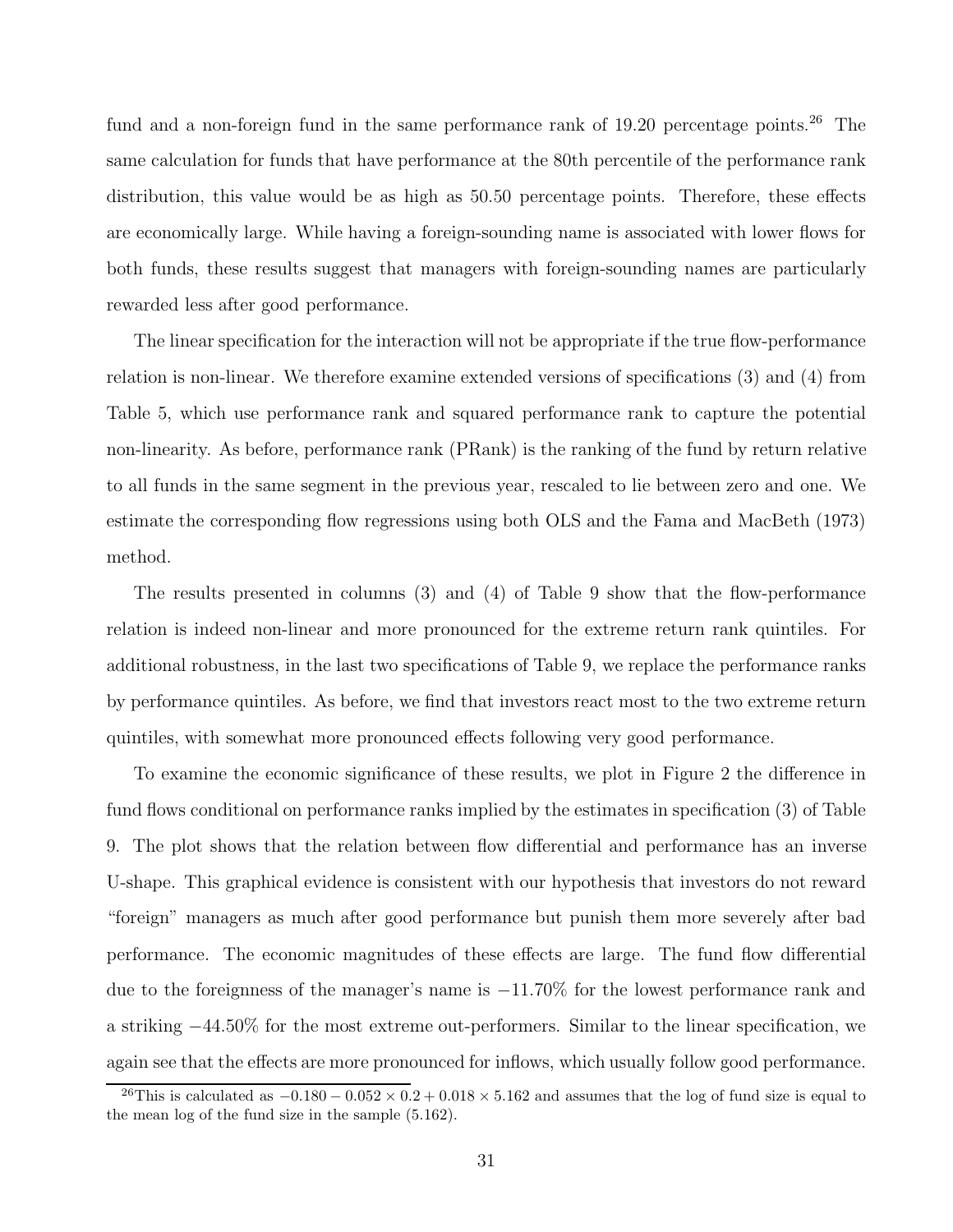Collectively, the results from extended flow regressions show that the flow-performance relation is altered by the foreignness of fund manager names. Consistent with our conjecture, we show that fund managers with foreign-sounding names experience lower appreciation in fund flows following good performance and greater decline in flows following poor performance.

#### 3.9. Economic Costs of Discrimination

Our flow regression estimates suggest that managers with foreign sounding names receive lower inflows and that this effect is strong for both better and poorly performing funds. In this section, we provide rough estimates for the potential economic costs to fund managers with foreign-sounding names.

We suspect that the economic costs associated with discrimination are faced primarily by the individual fund manager with foreign-sounding name. One complication in analyzing this conjecture is that we do not observe the actual compensation contracts of mutual fund managers. We obtain estimates of discrimination-induced pay differentials using the results in Deli (2002). Using all mutual fund advisory contracts that filed form NSAR-B with the SEC in 1998, Deli (2002) finds that for 93% of all funds, advisory fees depend exclusively on total net assets. This evidence suggests that our results could have significant impact on the pay of mutual fund managers.

Specifically, based on the SEC filings, Deli (2002) estimates a "marginal compensation rate" across funds, which equals 0.767% for equity funds. This number means that for every additional \$100 million in fund assets, the fund advisor (e.g., Fidelity) receives an additional \$767,000 in fees. Our baseline estimates in Table 5, specification (3) then indicate that the difference in fund flows between "foreign" and other funds translates into \$143,000 (=  $0.107 \times 174.5 \times 0.767\%$ ) lower fees if a manager has a foreign-sounding name. This calculation assumes that the fund size is equal to the mean fund size in the sample, i.e., \$174.5 million.

The cost estimate of \$143,000 is likely to overstate the actual cost to an individual manager with foreign sounding name for two reasons. First, it ignores administrative costs incurred by the management company in managing the fund. Second, if individual contracts have a bonus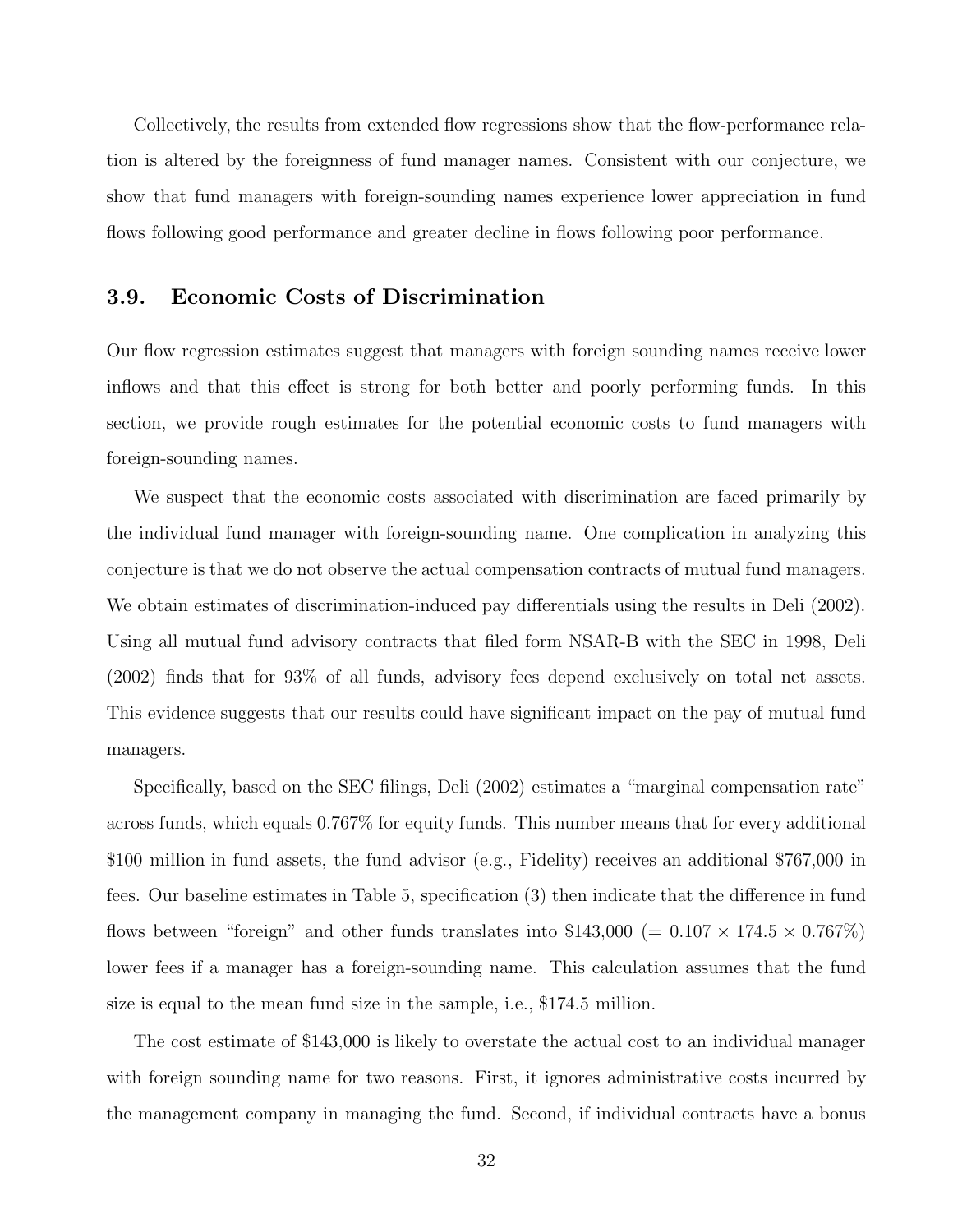component that is based on the total performance of the firm, then this cost will be spread out over many fund managers, thus decreasing the impact for the actual foreign manager managing the fund. The cost of \$143,000 reflects the actual cost to an individual manager most closely if the bonus component of pay is based mainly on the fee generated for the fund company and if the administrative costs to run the fund are low.

The flow-performance regressions in Table 9 provide a closer look at how these cost estimates change with the level of fund performance. Because the differentials in flows are greatest for funds that have either very good or particularly poor performance, the actual costs for these funds are larger. In contrast, for a fund with average performance, the costs are small. Table 10 presents an estimate of costs associated with foreign-sounding names, conditional on performance levels. The cost estimates are obtained as follows. First, we calculate the average flow differential from specification (3) in Table 9. Then, we multiply this number with \$174.5 million, which is the average size of funds in our sample, and the marginal compensation rate of 0.767%.

As shown in Table 10, for the fund with median performance level, there would be no economic cost of discrimination because our non-linear estimates suggest virtually no difference in fund flows between foreign and non-foreign funds. For the worst performing funds the cost of estimate increases to \$154,000 because the difference in flows increases. Similarly, among the best performing funds, the cost is substantial. For example, a fund at the 80th percentile of the performance distribution would incur a striking \$267,000 difference in advisory fees, while for the extreme out-performers this number can amount to almost \$600,000.

Our cost estimates indicate that the cost of discrimination based on manager names is likely to be economically significant. However, these cost estimates should be interpreted with some caution because in the absence of compensation contracts of fund managers, our estimates are coarse. While the cost to the fund advisor may be attenuated by the fact that they usually employ only a small fraction of managers with foreign sounding names, the cost to the individual manager can be large if the individual contract is closely tied to the flow-based advisory fees estimated here. In addition, all our estimates are based on the mean fund size in our sample. For larger funds, these differentials would widen further.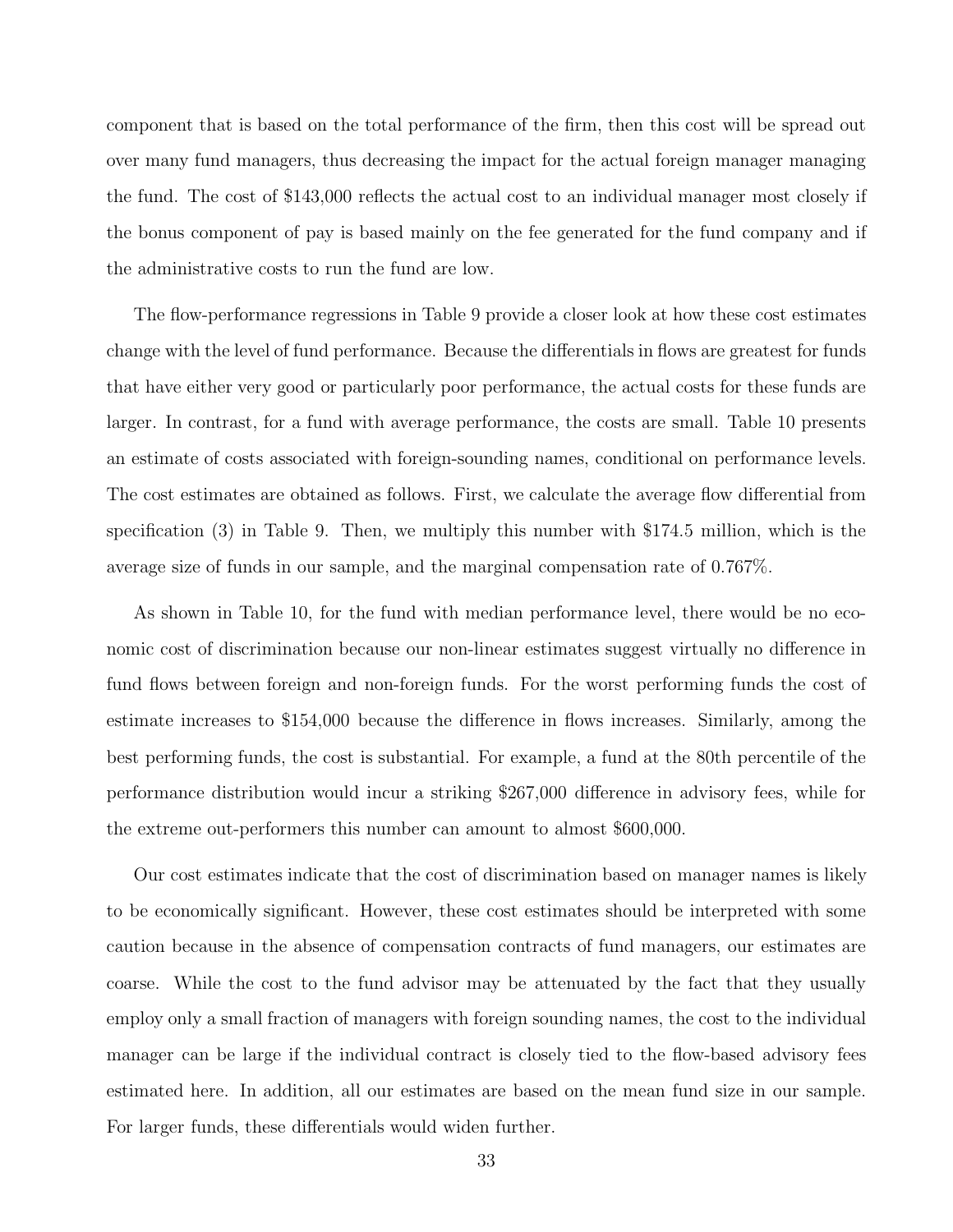## 4. Evidence From Online Experiments

In this section, we use evidence from two online experiments to complement the results obtained using the CRSP sample.

#### 4.1. Do Investors Know Their Fund Managers?

In the first online experiment, we investigate whether mutual fund investors are aware of their fund managers. The results so far indicate that managers with a foreign sounding name have different flows despite essentially identical performance and styles. This makes statistical discrimination unlikely and suggests an explanation based on taste-based discrimination. However, for taste-based discrimination to work, investors must be aware of fund manager identities when they make their investment decisions.

As can be seen from Appendix E, investors are directly exposed to manager names when they search for product descriptions on fund web sites. The name of the fund manager is always prominently presented on the main fund page.<sup>27</sup> Thus, it is very likely that an investor is exposed to the fund manager name when she is making her investment decision, even if she might not recall the fund manager name at a later point in time.

To directly investigate whether investors consider the identity of the fund manager to be an important piece of information in their investment decisions, we conduct an online survey. We request 100 Amazon Mechanical Turk (AMT) workers to evaluate the importance of different fund attributes in their investment decisions.<sup>28</sup> Most of the respondents  $(71\%)$  have invested in mutual funds. We also asked survey participants directly whether it is important for them to know who is managing the fund when they make their investment choices. The results of this survey are reported in Appendix F.

We find that  $64\%$  of the survey respondents thought that it was important for them to know the fund manager and  $57\%$  actually knew the identities of the fund managers (see Panel A).<sup>29</sup>

<sup>&</sup>lt;sup>27</sup>All major search platforms such as Yahoo Finance, Morningstar, Fundresearch, and Google Finance display information about the fund manager on the first page of the product description.

<sup>28</sup>See Mason and Suri (2007) for validity of experimental results obtained using Amazon Mechanical Turk.

<sup>&</sup>lt;sup>29</sup>These results are very similar if we restrict the sample to survey participants who have invested in a mutual fund before.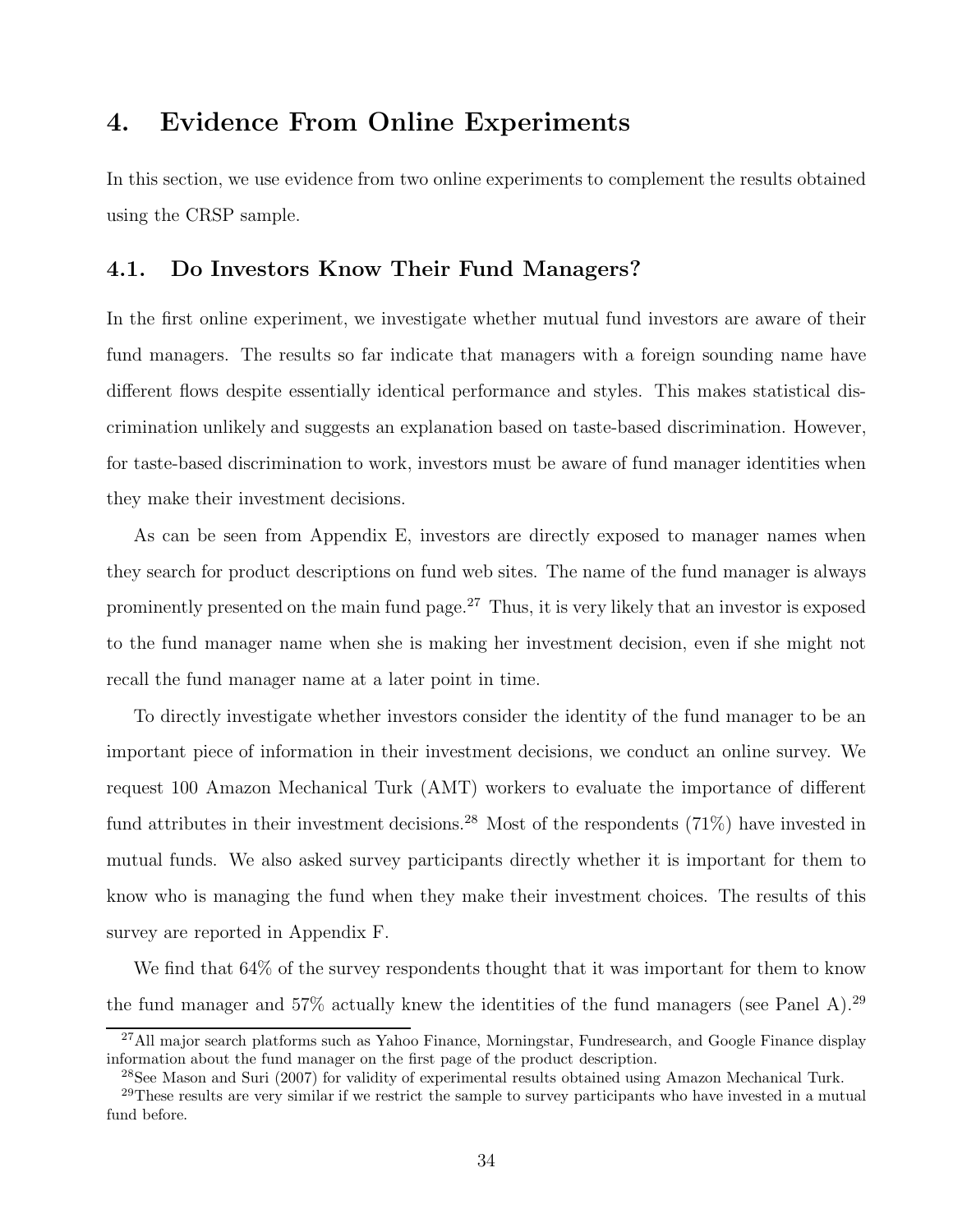Thus, the identity of the fund manager is an important determinant of an investor's decision to buy a fund and investors are keen to know their fund managers. This evidence is consistent with the findings in Massa, Reuter, and Zitzewitz (2011) who show that funds with named managers have greater inflows than funds with anonymous management, and that departures of named managers reduce inflows.

Among the other fund and managerial attributes, we find that investors consider fund risk as the most important fund attribute as 90% of respondents consider this attribute "very important" or "important" (see Panel B). This evidence is not surprising in light of the most recent turmoil in financial markets world wide. This attribute is followed by historical fund performance and fund fees. Examining the importance of the fund manager, we find that 59% of respondents indicate that this information is "very important" or "important" for their investment decision. Interestingly, the fund company is considered to be less important than the fund manager.

When asked directly about the importance of managerial attributes such as gender, national origin, age, and race/ethnicity, survey respondents indicated that those attributes are irrelevant for their investment decisions. Only one survey respondent indicated that the fund manager's ethnicity would be an important factor in her investment decision. This evidence is not surprising as social biases such as taste-based discrimination typically operate subconsciously and are unlikely to be revealed when investors are questioned directly. Very few individuals would directly admit to having these biases. In the next section, we conduct an online experiment as an implicit test for the presence of social biases such as taste-based discrimination.

#### 4.2. Additional Evidence of Taste-Based Discrimination

We use a different set of 100 Amazon Mechanical Turk (AMT) workers to complete a hypothetical fund investment task where they allocate money between two index funds. All participants are presented with descriptions of two identical index funds (fund A and fund B). Appendix G shows the fund descriptions that are presented to these individuals. The workers are asked how they would split 100 dollars between two S&P500 index funds, which we label "fund A" and "fund B". We use two index funds because managerial skill is irrelevant for managing this type of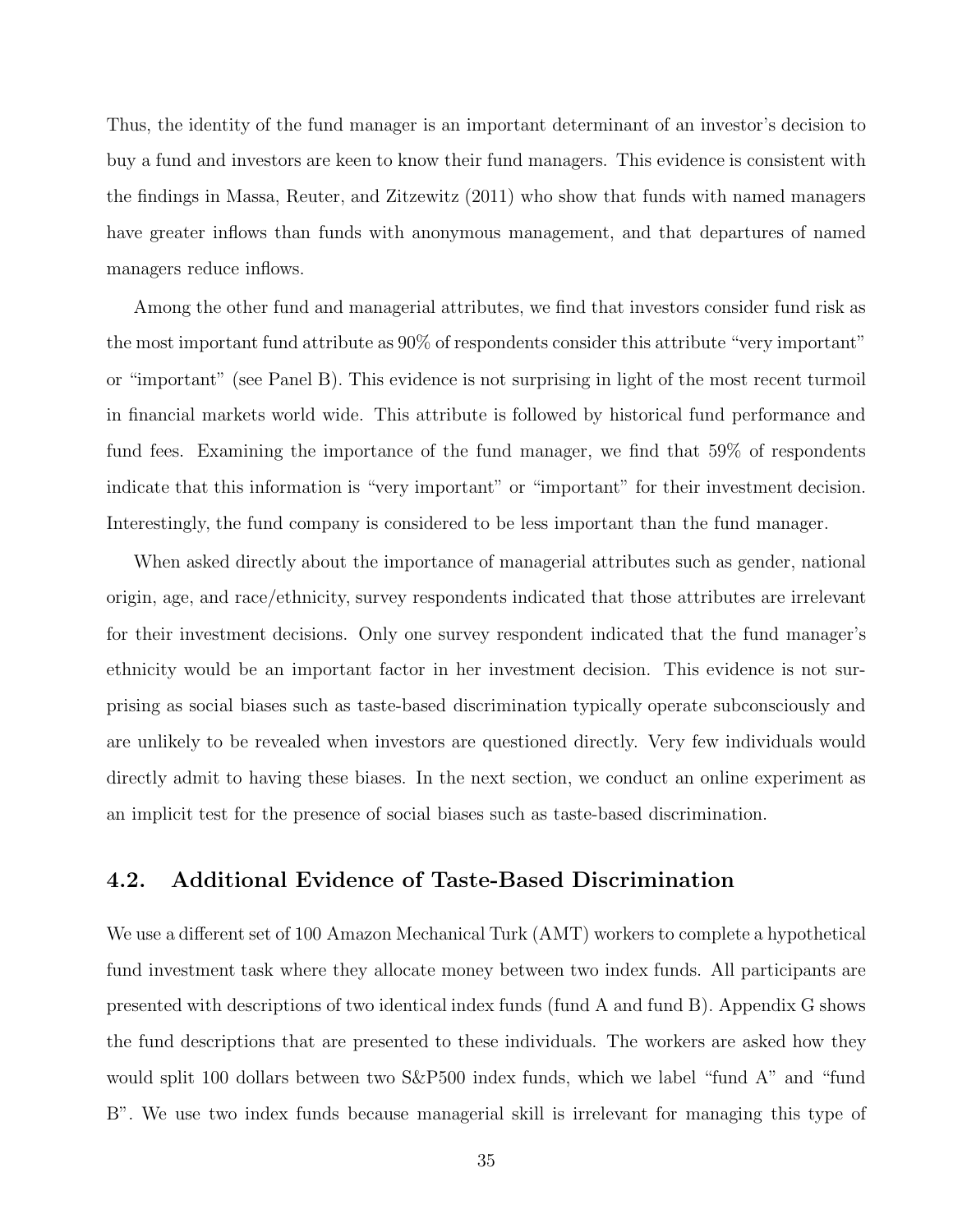fund. Choi, Laibson, and Madrian (2010) conduct a similar experiment and show that investors typically fail to minimize fees when choosing among different index funds.

The first group of 50 workers observes that fund A is managed by "Mustafa Sagun", while fund B is managed by "William R. Andersen". The other group of 50 workers observes that fund A is managed by "William R. Andersen", while fund B is managed by "Mustafa Sagun". All other information regarding the two index funds are similar. After AMT workers observe both funds and decide how they would split 100 dollars between the two funds, we gather information about their age, gender, and their prior experience in mutual fund investing. Each AMT worker is paid 2 U.S. dollars for participating in the experiment, where the suggested time to complete the experiment is five minutes although participants could take longer if necessary.

Because we randomly assign fund manager names to funds and funds to subjects, all fund characteristics other than manager's name would not matter by design. Thus, there should be no difference in the amounts invested in both funds if the name of a fund manager is indeed irrelevant. But if taste-based discrimination affects investment decisions, the money allocated to fund A should be lower when that fund is managed by an individual with a foreign-sounding name.

Panel A of Figure 3 presents the univariate results. Consistent with our taste-based discrimination hypothesis, AMT workers invest about 14 dollars less in fund A if the manager name of fund A is foreign ( $t$ -statistic = -2.56). Supporting the general validity of our experimental design, these results also show that AMT workers split their money between both index funds, rather than investing it in the cheaper index fund, which is always fund B. We can therefore replicate a main finding of Choi, Laibson, and Madrian (2010) in our experimental setting.

Panel B of Figure 3 shows that our results are stronger for relatively older AMT workers. These workers are above the median age of 35 years. This result is consistent with our previous evidence (see Table 7) and the literature in sociology, which shows that conservatism escalates rapidly during later decades of life (e.g., Truett (1993), Nilsson, Ekehammar, and Sidanius (1985)). Older households, who are likely to be more conservative, appear less willing to invest in a fund that is managed by a foreign manager. We also find that our results are somewhat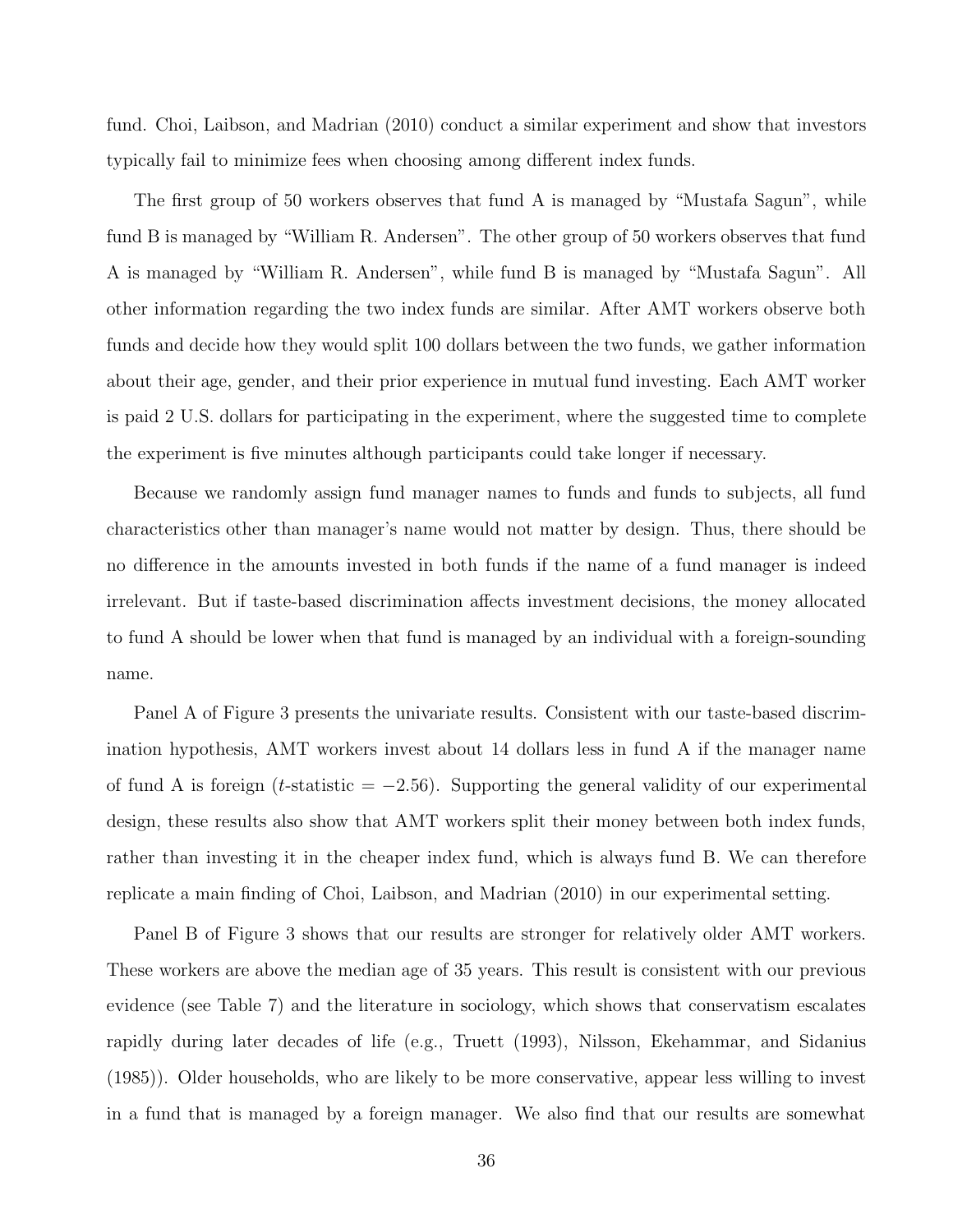stronger for female AMT workers and for those AMT workers who have never invested in a mutual fund before (see Panels C and D).

Table 11 demonstrates that these results also hold in a multivariate setting. Controlling for the AMT worker characteristics, the results in column (1) show that AMT workers allocate significantly less money to the first index fund if the manager name is foreign-sounding. This result gets even stronger if we exclude AMT workers from our sample who spent less than one minute (column (2)) or two minutes (column (3)) on the experiment. Spending little time on the task could indicate that the workers did not carefully look at all the available information. These findings show that our results are not spuriously induced by AMT workers who did not take the task seriously.

In column (4) we use interactions to show that our results are stronger for older AMT workers than for younger AMT workers, consistent with the idea that older people who are likely to be more conservative are more sensitive to the foreignness of a name. Across all specifications, we find that the effect of a simple name change on the amount allocated to a fund is economically meaningful.

Overall, the experimental results indicate that investors are likely to be aware of fund manager identities at the time of their investment decisions. We also find additional support for our tastebased discrimination hypothesis. Consistent with our conjecture, we find that the foreignness of a fund manager name influences the investment choices of investors. Interestingly, our survey results indicate that investors are not consciously aware of this impact or are not willing to admit it. Further, the personal characteristics of investors, especially age, further amplify the perceived ability differences between managers with foreign-sounding and U.S. names.

# 5. Evidence Using Investor-Level Data

In this section, we analyze whether the foreignness of managers' names influence the mutual fund investment decisions of retail investors. We obtain a sample of brokerage customers from a large U.S. discount brokerage house, which allows us to directly examine their investment choices. Specifically, we can observe the fund-level investment amounts of each household at the end of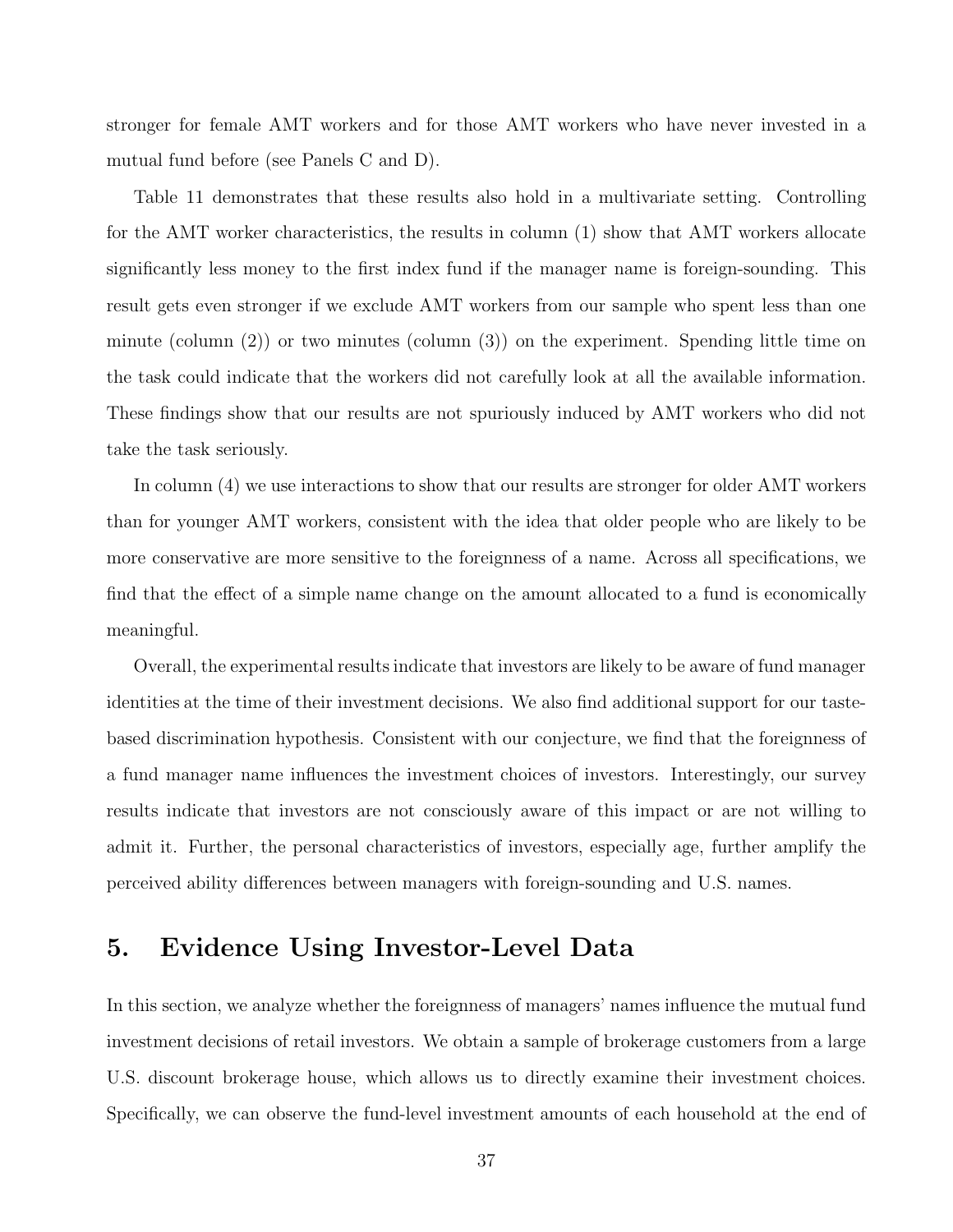each month. Unlike the CRSP database that only allows us to observe net flows, the brokerage data allow us to separate inflows and outflows. Even though the brokerage sample spans a short 1993 to 1996 time period, it complements our results obtained using aggregate flows by providing micro-level evidence consistent with our main taste-based discrimination hypothesis.

### 5.1. Inflows versus Outflows

We start our analysis of the brokerage data by examining the differences in inflows and outflows between funds that have managers with foreign-sounding names and other funds. We compute several quarterly fund flow measures for each household. Specifically, we obtain fund inflows as the logarithm of the amount of fund shares a household bought in a particular quarter times the price of the fund's shares in that quarter (LN(Inflows)). Similarly, we compute fund outflows as the logarithm of the amount of fund shares a household sold in a given quarter times the price of the fund's shares in that quarter (LN(Outflows)). Last, we compute net fund flows as the difference between inflows and outflows (NetFlow).

We relate these household-level fund flow measures to the measure of foreignness of fund manager names.<sup>30</sup> We control for several fund characteristics such as the fund's return, size, turnover, risk, expense ratio and age. These variables are defined as in the previous regressions. We cluster standard errors at the fund level.<sup>31</sup>

The inflow and outflow regression results are presented in Table 12, Panel A. The evidence reported in column (1) suggests that households invest significantly less in a mutual fund if the fund is managed by a foreign manager. This result is also economically significant. Foreign managed funds receive about  $e^{5.955} - e^{(5.955 - 0.499)} = $151$  lower inflows per household per quarter. Relative to the mean inflow of  $e^{5.955} = $386$ , this reflects about 39% lower inflow. Further, we find that households invest significantly more in smaller funds. This result is consistent with the literature on investor sentiment showing that retail investors are more likely to invest in small

 $30$ We have to use a different definition of foreignness of fund manager name as only very few funds during this sample are managed by a foreign manager. We classify a fund as foreign managed if at least one worker identifies the manager as foreign. An alternative definition of foreignness requiring 50% of workers to classify a fund manager name as foreign yield similar results. If we require 75% of all workers to define a fund as foreign, only 0.004% of all observations in the brokerage sample are associated with foreign funds.

<sup>&</sup>lt;sup>31</sup>Our results are very similar when we cluster by household, or household and fund level.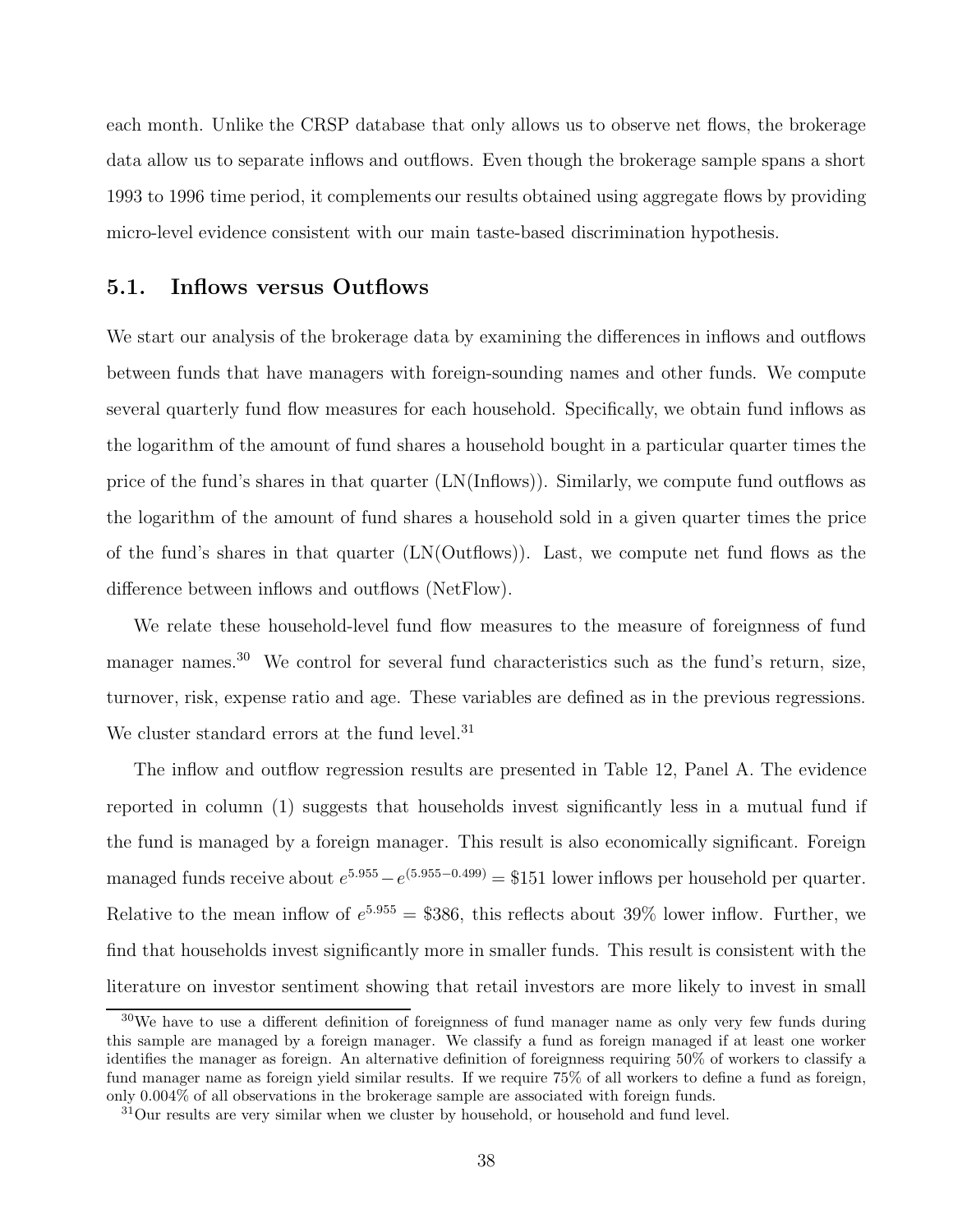stocks (Baker and Wurgler (2007)).

We do not find a significant impact of the fund manager's foreignness on households' decision to withdraw money from a mutual fund (see column (2)). This result might be due to the fact that fund outflows in general are very sticky as some investors do not withdraw their money from a mutual fund even after bad fund performance (Ippolito (1992)). Last, in column (3), we aggregate inflows and outflows into a mutual fund as net flows and find that net flows are lower if a fund is managed by a manager with foreign-sounding name. These results indicate that retail investors shy away from mutual funds that are managed by foreign managers and this evidence is mainly driven by inflows into those funds.

### 5.2. Investor Characteristics and In-Group Bias

We next investigate whether household characteristics influence the sensitivity of mutual fund investment choices to foreignness of fund manager names. Our goal is to examine whether investor attributes associated with conservatism and in-group bias affect the mutual fund choices of individual investors. We consider several attributes such as age, gender, education, and foreignness to capture investor conservatism and the potential for in-group bias. We relate these investor attributes to our foreignness variable to identify the propensity of a particular household to invest into a mutual fund with a foreign manager. The set of control variables used in these regressions are identical to those used previously in the flow regressions.

The marginal effects from logit regressions are presented in Table 12, Panel B. The estimates in column (1) show that older households are significantly less likely to invest in a fund with a foreign manager. This result is consistent with the results from our experiment and the results based on fund locations. In contrast to the effects of age, examining the effects of education and gender, we find that these attributes do not significantly influence the propensity to invest in foreign mutual funds (see columns (2) and (3)). However, individuals who live in regions with greater proportion of foreign-born individuals are more likely to invest in foreign funds (see Column (4)). To the extent that investors in these regions are themselves more likely to be foreign, this evidence reveals in-group bias among individual investors. Alternatively, the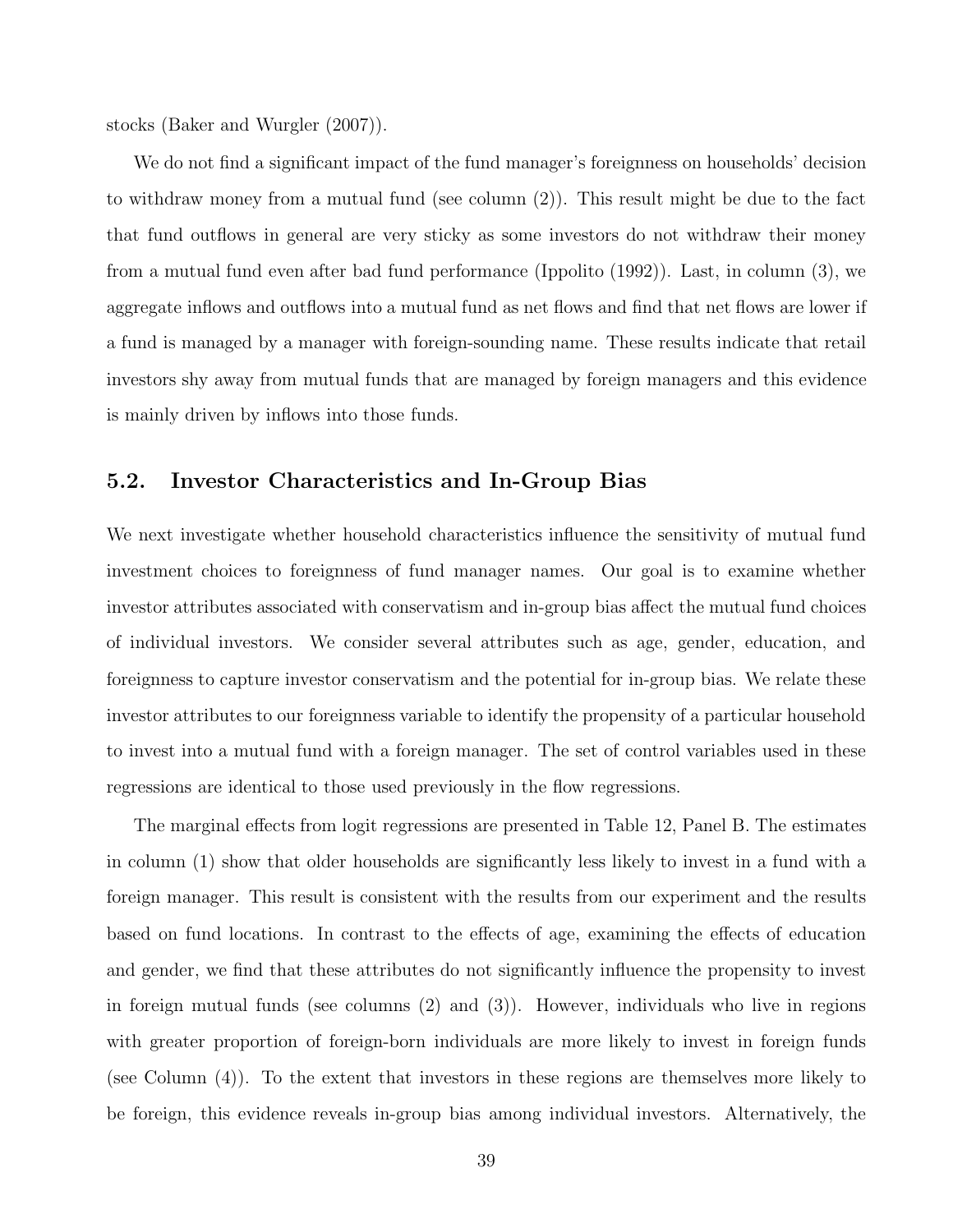evidence may indicate that investors who are more exposed to foreign-born individuals exhibit lower sensitivity to foreignness of manager names. These estimates remain significant when we include all household characteristics in one regression (see column (5)).

To further investigate the impact of household characteristics on the decision to invest in a foreign mutual fund, we focus on the subset of foreign funds and obtain household-level flow measures. The dependent variable in these regressions is the level of flow into funds with foreign managers. The regression results are presented in Table 12, Panel C.

We again find that older households invest significantly less in foreign mutual funds than younger households. However, the result is not statistically significant (see column (1)). We also find that better educated households invest significantly more in foreign funds than less educated households (see column (2)). Further, we find that male investors invest significantly less in foreign funds than female investors (see column (3)). Last, we find a significantly positive coefficient on foreignness of households, i.e., households with members more likely to be born outside of the U.S. invest significantly more in foreign mutual funds than other households, which is again consistent with in-group bias and familiarity.

In sum, the evidence in Table 12 shows that household characteristics are important determinants of mutual fund investment decisions of U.S. retail investors. Both the propensity to invest in foreign funds and the level of investments in those funds are influenced by investors' demographic characteristics. While our evidence using the brokerage sample alone may not be extremely strong due to the short sample period and various data approximations, these results clearly support the evidence obtained from the CRSP sample. In addition, we demonstrate directly that both the degree of conservatism and in-group bias affects the mutual fund choices of individual investors.

### 6. Summary and Conclusion

In this paper, we study whether social biases induced by a person's name affect the investment choices of mutual fund investors. Specifically, we examine whether investors are less likely to invest in mutual funds that have managers with foreign-sounding names. Our key finding is that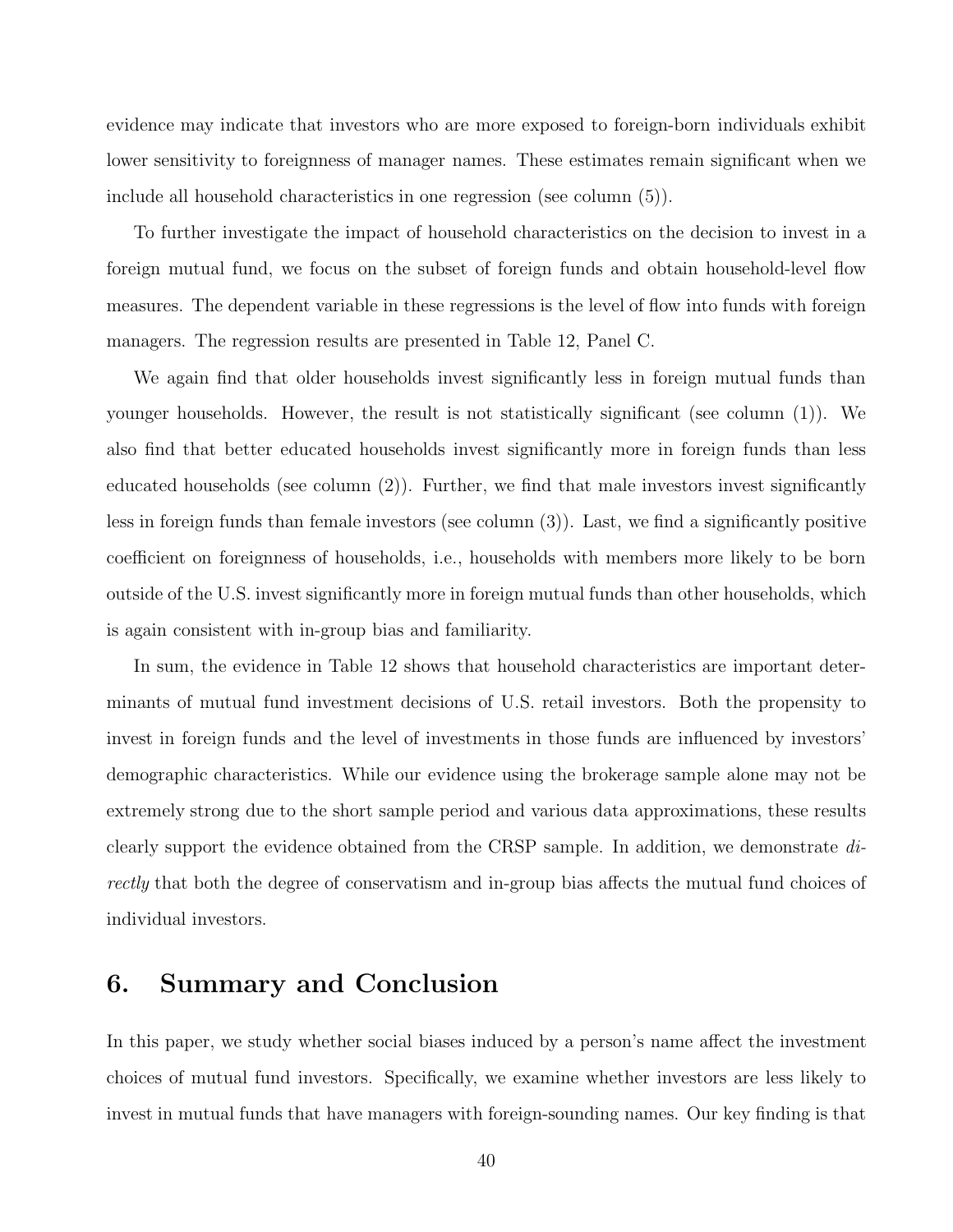funds with "foreign" managers experience lower flows even though these managers do not differ in the risk-adjusted returns they generate from managers who have typical American names. We also document that foreign-sounding names alter the flow-performance relation. Investors "punish" fund managers more after bad performance by withdrawing more capital and "reward" them less after good performance by additional investment if the fund-manager name sounds foreign.

While the absence of a performance difference makes statistical discrimination unlikely, we provide several tests that all support an interpretation based on taste-based discrimination against managers with foreign-sounding names. First, we show that the flow effects are stronger for funds that have more conservative investor clienteles or are located in regions where racial/ethnic stereotypes are more pronounced. Further, following the 9/11 terrorist attacks, fund managers with Middle-Eastern and South-Asian names experience a drop in fund flows relative to other managers with foreign-sounding names. Even in an experimental setting where managerial skill differences do not exist, individuals allocate 14% less money to an index fund run by a manager with foreign-sounding name. Last, using investor-level data, we document that investors who live in regions with high concentration of foreign-born individuals invest less in funds managed by individuals with more familiar American names.

Taken together, these results suggest that social biases such as in-group bias, stereotyping, and discrimination affect mutual fund investments of U.S. investors. Consequently, mutual fund managers with foreign-sounding names incur an economically significant cost for the foreignness of their names. The typical fund with a size of about \$175 million can incur an annual average cost of \$143,000, although this cost can be as high as \$600,000. Even if only a fraction of this cost is experienced by the fund manager, the cumulative cost of having a foreign-sounding name over the entire career span of a fund manager can be significant. A manager with foreign-sounding name may be able to avoid this large cost by adopting a common American name.

These findings add to the literature on discrimination, which shows that despite growing public awareness, discrimination influences decision-making in many areas, including legal courts, sports refereeing, consumer choice, and labor markets. Our paper adds a new dimension to this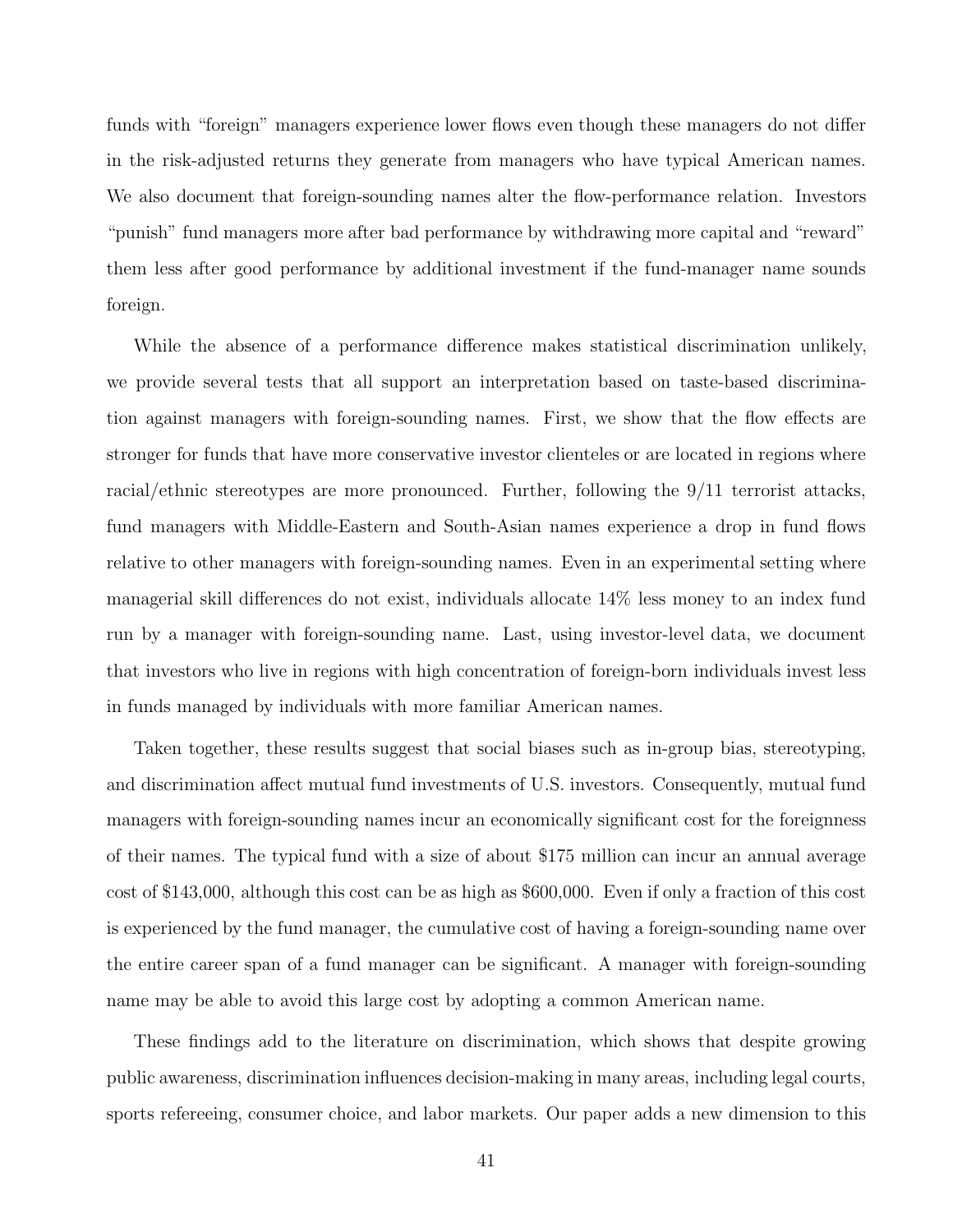debate. We demonstrate that social biases affect capital allocations even in one of the largest and most liquid segments of U.S. capital markets. We are also able to provide rough estimates of the economic costs associated with those social biases.

In future work, we hope to examine whether social biases influence skill perceptions of market participants when they evaluate CEOs, equity analysts, and hedge fund managers. It would also be interesting to examine whether other aspects of names beyond foreignness (e.g., social or economic class indicated by the name) exacerbate investors' social biases.

# References

- Abowitz, K. K., and J. Harnish, 2006, "Contemporary discourses of citizenship," Review of Educational Research, 76, 653–690.
- Abrams, D., M. Bertrand, and S. Mullainathan, 2012, "Do Judges Vary in their Treatment of Race?," Journal of Legal Studies, Forthcoming.
- Alesina, A., and E. La Ferrara, 2000, "Participation in Heterogeneous Communities," Quarterly Journal of Economics, 115, 847–904.
- American-Arab Anti-Discrimination Committee, 2003, Report on hate crimes and discrimination against Arab Americans: The post September 11 backlash, September 11, 2001 –October 11, 2002., Hussein Ibish (editor). Available at http://www.adc.org/hatecrimes/pdf/2003\_report\_web.pdf.
- Baer, M., A. Kempf, and S. Ruenzi, 2011, "Is a Team Different from the Sum of Its Parts? Team Management in the Mutual Fund Industry," Review of Finance, Forthcoming.
- Bailey, W., A. Kumar, and D. Ng, 2011, "Behavioral Biases of Mutual Fund Investors," Journal of Financial Economics, 102, 1–27.
- Baker, M., and J. Wurgler, 2007, "Investor Sentiment in the Stock Market," Journal of Economic Perspectives, 21, 129–151.
- Barber, B. M., and T. Odean, 2000, "Trading is Hazardous to Your Wealth: The Common Stock Investment Performance of Individual Investors," Journal of Finance, 55, 773–806.
- Barber, B. M., and T. Odean, 2001, "Boys will be Boys: Gender, Overconfidence, and Common Stock Investment," Quarterly Journal of Economics, 116, 261–292.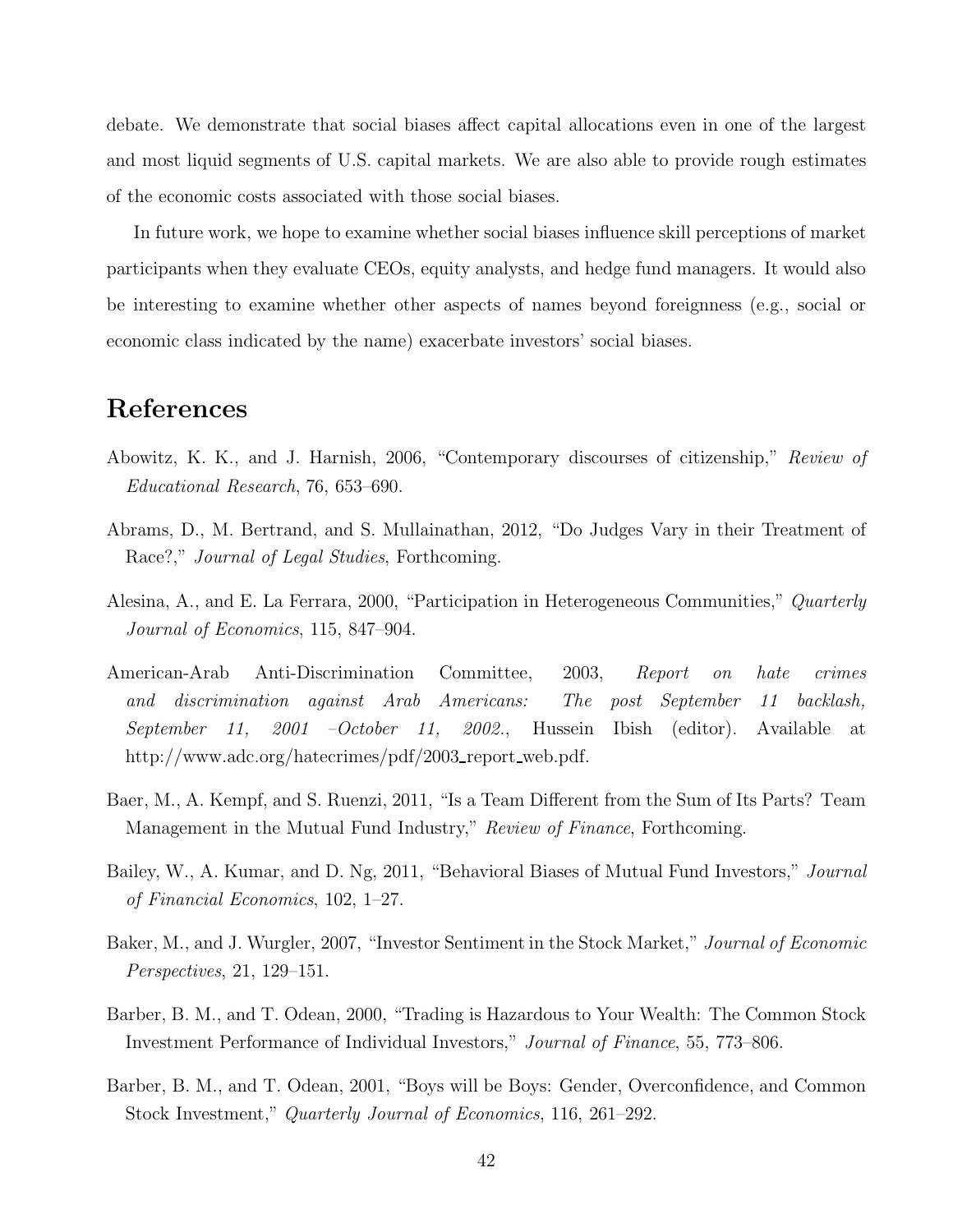- Becker, G. S., 1957, *The Economics of Discrimination (2nd Edition)*, Chicago University Press, Chicago.
- Bertrand, M., and S. Mullainathan, 2004, "Are Emily and Greg More Employable Than Lakisha and Jamal?," American Economic Review, 94, 991–1013.
- Chevalier, J., and G. Ellison, 1997, "Risk Taking by Mutual Funds as a Response to Incentives," Journal of Political Economy, 105, 1167–1200.
- Choi, J., D. Laibson, and B. C. Madrian, 2010, "Why does the law of one price fail? An experiment on index mutual funds," Review of Financial Studies, 23, 1405–1432.
- Coval, J. D., and T. J. Moskowitz, 1999, "Home Bias at Home: Local Equity Preference in Domestic Portfolios," Journal of Finance, 54, 2045–2073.
- Coval, J. D., and T. J. Moskowitz, 2001, "The Geography of Investment: Informed Trading and Asset Prices," *Journal of Political Economy*, 109, 811–841.
- Cremers, M., and A. Petajisto, 2009, "How Active is Your Fund Manager? A New Measure That Predicts Performance," Review of Financial Studies, 22, 3329–3365.
- Daniel, K., M. Grinblatt, S. Titman, and R. Wermers, 1997, "Measuring Mutual Fund Performance With Characteristic-Based Benchmarks," Journal of Finance, 52, 1035–1058.
- Davila, A., and M. Mora, 2005, "Changes in the earnings of Arab men in the US between 2000 and 2002," Journal of Population Economics, 18, 587–601.
- Deli, D. N., 2002, "Mutual Fund Advisory Contracts: An Empirical Investigation," Journal of Finance, 57, 109–133.
- Fama, E. F., and K. R. French, 1993, "Common Risk Factors in Returns on Stocks and Bonds," Journal of Financial Economics, 33, 3–56.
- Fama, E. F., and J. D. MacBeth, 1973, "Risk, Return, and Equilibrium: Empirical Tests," Journal of Political Economy, 81, 607–636.
- Fryer, R. G., and S. D. Levitt, 2004, "The Causes and Consequences of Distinctively Black Names," Quarterly Journal of Economics, 119, 767–805.
- Green, C. T., and R. E. Jame, 2011, "Company Name Fluency, Investor Recognition, and Firm Value," Working Paper (March), Emory University; Available at SSRN: http://ssrn.com/abstract=1777256.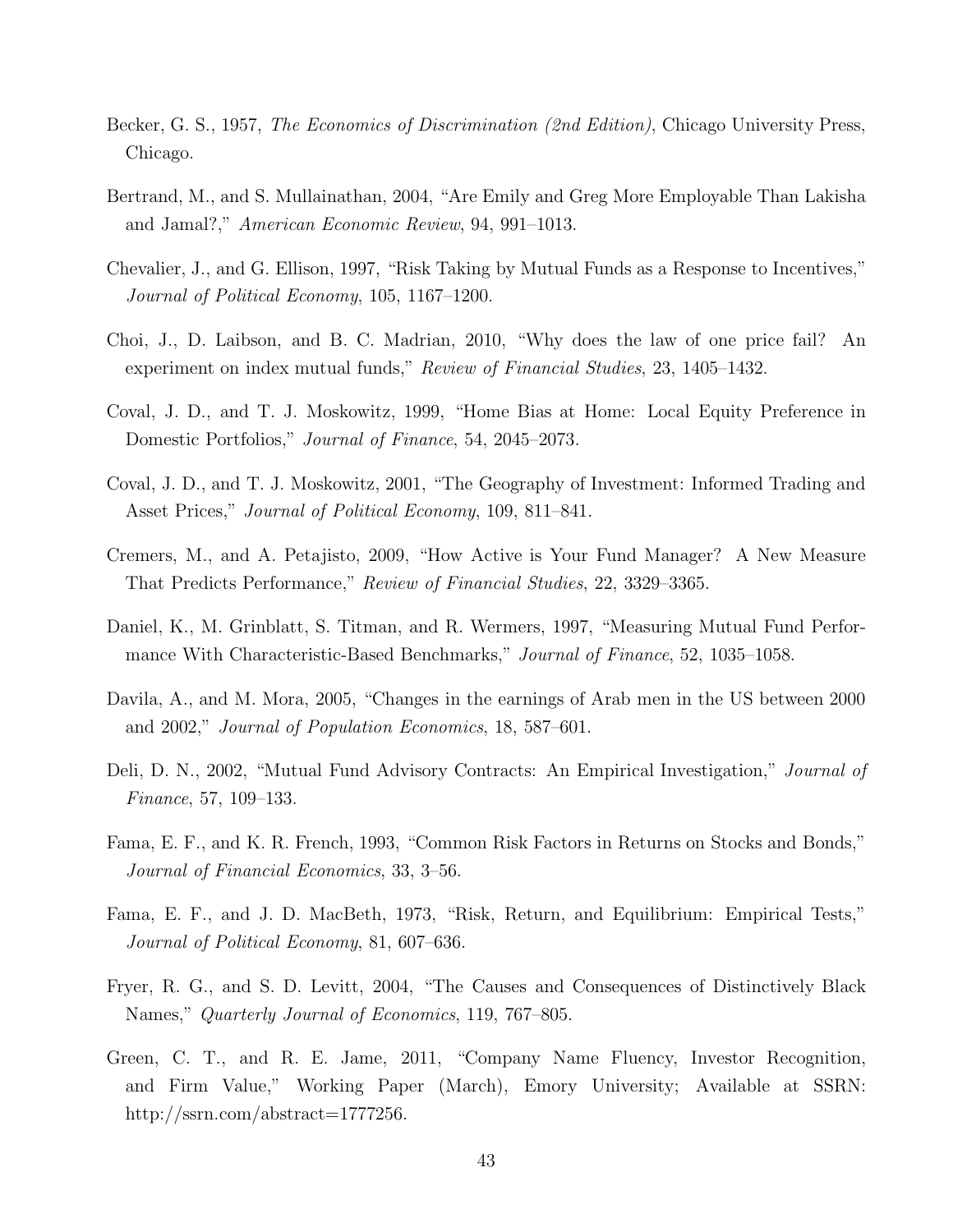- Hewstone, M., M. Rubin, and H. Willis, 2002, "Intergroup Bias," Annual Review of Psychology, 53, 575–604.
- Hilary, G., and K. W. Hui, 2009, "Does Religion Matter in Corporate Decision Making in America?," *Journal of Financial Economics*, 93, 455–473.
- Hirshleifer, D. A., 2008, "Psychological Bias as a Driver of Financial Regulation," European Financial Management, 14, 856–874.
- Human Rights Watch, 2002, "We are not the enemy: Hate crimes against Arabs, Muslims, and those perceived to be Arab or Muslim after September 11," US, 14, 1–41.
- Ippolito, R. A., 1992, "Consumer Reaction to Measures of Poor Quality: Evidence from the Mutual Fund Industry," Journal of Law and Economics, 35, 45–70.
- Ivković, Z., and S. Weisbenner, 2005, "Local Does as Local Is: Information Content of the Geography of Individual Investors' Common Stock Investments," Journal of Finance, 60, 267–306.
- Kao, G., 1995, "Asian Americans as Model Minorities? A Look at Their Academic Performance," American Journal of Education, 103, 121–159.
- Kumar, A., 2010, "Self-Selection and the Forecasting Abilities of Female Equity Analysts," Journal of Accounting Research, 48, 393–435.
- Kumar, A., J. Page, and O. Spalt, 2011, "Religious Beliefs, Gambling Attitudes, and Financial Market Outcomes," Journal of Financial Economics, 102, 671–708.
- Kunda, Z., 1999, Social Cognition: Making Sense of People, MIT Press, Cambridge, MA.
- Mason, W., and S. Suri, 2007, "Conducting Behavioral Research on Amazon's Mechanical Turk," Working Paper (October); Available at SSRN: http://ssrn.com/abstract=1691163.
- Massa, M., J. Reuter, and E. Zitzewitz, 2011, "When Should Firms Share Credit with Employees? Evidence from Anonymously Managed Mutual Funds," Journal of Financial Economics, Forthcoming.
- Nardinelli, C., and C. Simon, 1990, "Customer Racial Discrimination in the Market for Memorabilia: The Case of Baseball," Quarterly Journal of Economics, 105, 575–595.
- Niessen-Ruenzi, A., and S. Ruenzi, 2011, "Sex Matters: Gender and Prejudice in the Mutual Fund Industry," Working Paper (November), Univeristy of Mannheim; Available at SSRN: http://ssrn.com/abstract=1957317.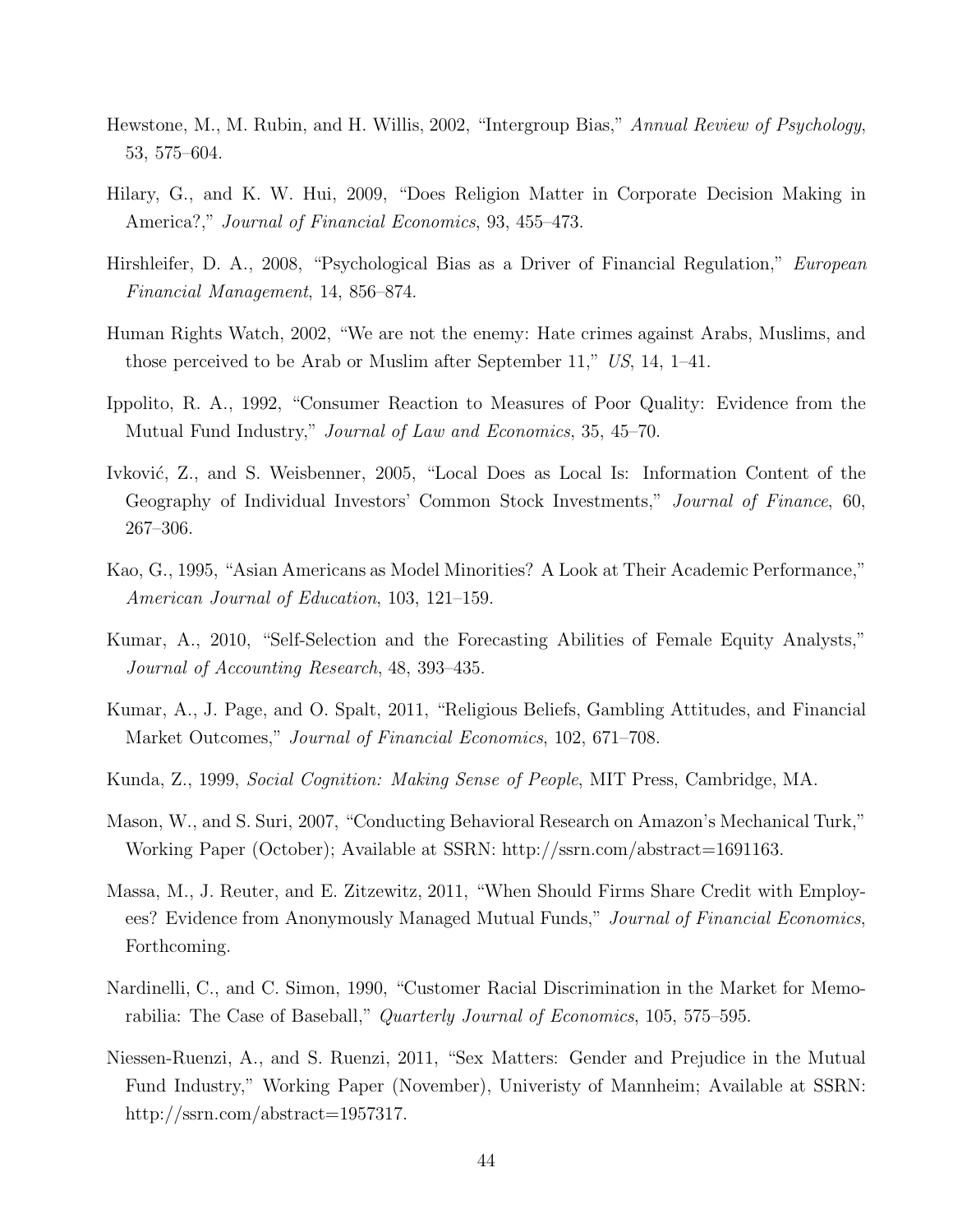- Nilsson, I., B. Ekehammar, and J. Sidanius, 1985, "Education and sociopolitical attitudes," Scandinavian Journal of Educational Research, 29, 1–15.
- Ouellet, J.-F., 2007, "Consumer Racism and Its Effects on Domestic Cross-Ethnic Product Purchase: An Empirical Test in the United States, Canada, and France," Journal of Marketing, 71, 113–128.
- Parsons, C., J. Sulaeman, M. C. Yates, and D. S. Hamermesh, 2011, "Strike Three: Discrimination, Incentives, and Evaluation," American Economic Review, 101, 1410–1435.
- Patel, S., and S. Sarkissian, 2012, "To Group or Not to Group? Evidence from Mutual Funds," Working Paper (April); Available at SSRN: http://papers.ssrn.com/abstract=2047094.
- Price, J., and J. J. Wolfers, 2010, "Racial Discrimination among NBA Referees," Quarterly Journal of Economics, pp. 1859–1887.
- Tajfel, H., 1982, "Social Psychology of Intergroup Relations," Annual Review of Psychology, 33, 1–39.
- Truett, K. R., 1993, "Age Differences in Conservatism," Personality and Individual Differences, 13, 405–411.
- Vlopp, L., 2002, "The citizen and the terrorist," UCLA Law Review, 49, 1575–1600.
- Wolfers, J., 2006, "Diagnosing Discrimination: Stock Returns and CEO Gender," Journal of the European Economic Association, 4, 531–541.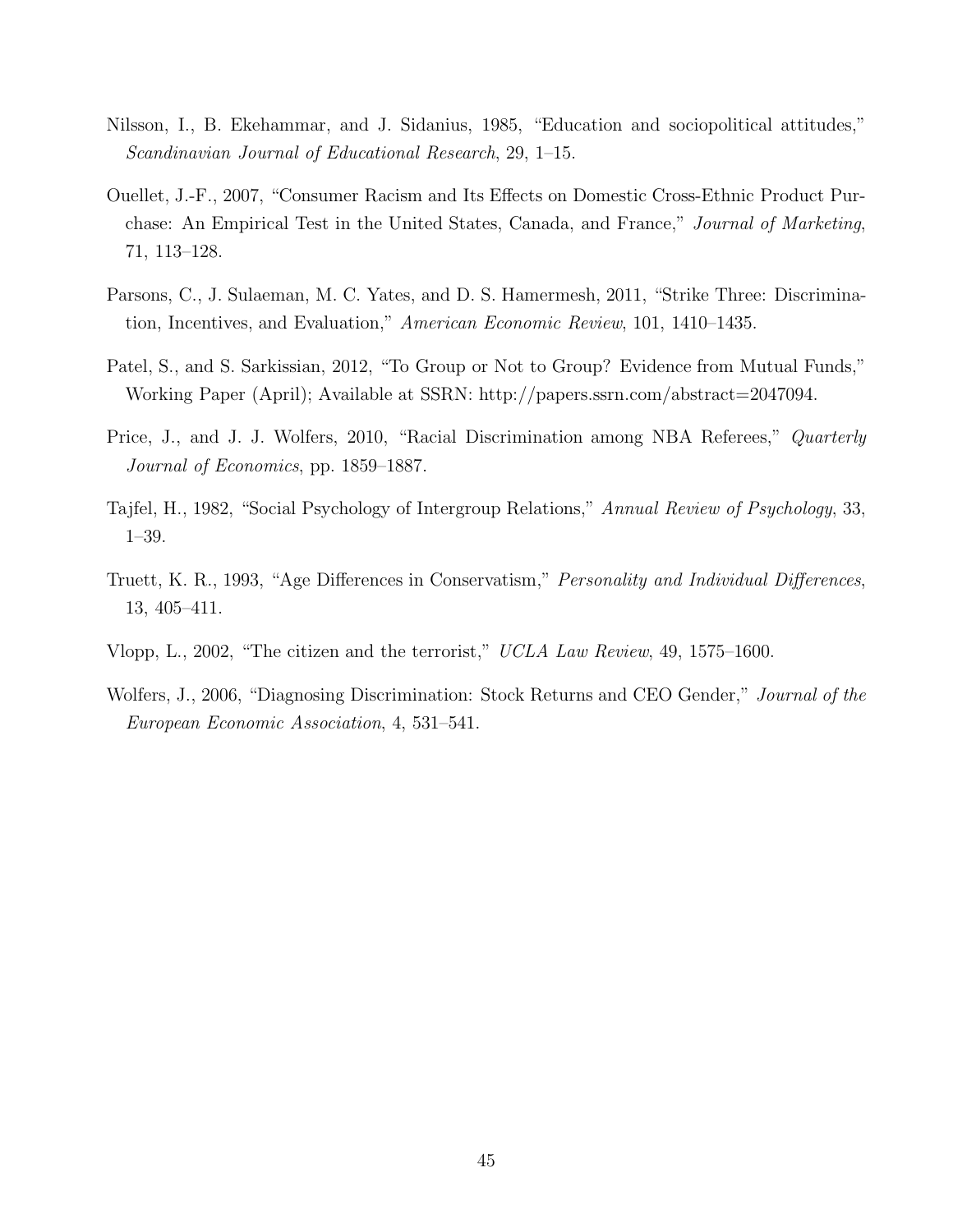#### Table 1: Sample Statistics

This table presents summary statistics for the CRSP Mutual Funds Database sample (Panel A) and the brokerage sample (Panel B). In Panel A, Foreign75 is a dummy variable that takes the value one if more than 75% of AMT workers indicate that the name of the manager as foreign-sounding, and zero otherwise. Fund Flow is the net inflow into the fund in the current year defined as:  $(TNA_{i,t} - TNA_{i,t-1})/TNA_{i,t-1} - r_{i,t}$ , where  $TNA_{i,t}$  denotes fund i's total net assets in year t and  $r_t$ denotes fund i's return in year t as reported in CRSP. Return denotes fund i's return in year  $t-1$ as reported in CRSP. PRank is the performance rank of the fund in the previous year relative to all other funds in the same market segment. PRank is rescaled to lie between 0 (lowest performance) and 1 (highest performance). PRank<sup>2</sup> is the square of PRank. Fund Size is the lagged natural logarithm of the fund's size in million USD. Turnover is the fund's lagged turnover rate. Fund Risk is the lagged return time series standard deviation of the fund return using the past 12 monthly return observations. Expense Ratio is the logarithm of the fund's total expense ratio. Fund Age is the natural logarithm of fund age in years at the beginning of year  $t$ . Segment Flow is the growth rate of fund  $i$ 's market segment due to flows in year t. Family Flow is the growth rate of fund  $i$ 's fund family due to flows in year t. Segment Flow and Family Flow are calculated excluding flows into fund i. Tenure is the difference of the current year to the start year of the fund manager reported in CRSP plus one. The level of observation in Panel A is fund-years. In Panel B, Foreign is a dummy variable that takes the value of one if any AMT worker indicates that the name of the manager as foreign sounding, and zero otherwise. Net Flow is the USD value of inflows minus outflows per fund in a given quarter for a given household. The variable ln(Inflows) is the natural logarithm of the total USD volume of inflows in a given fund for a given household and quarter. The variable ln(Outflows) is defined analogously. Fund Size, Turnover, Fund Risk, Expense Ratio, and Fund Age are defined above. HHAge is the age of the household. HHEducation is the education of the household proxied for by the proportion of the population over the age of 25 with a bachelor's degree or higher in the zip code of the household and year. HHMale is set to one for male investors. HHForeign is the probability of the household-investor being foreign proxied by the fraction of foreign born residents in a given zip code and year. The level of observation in Panel B is household-fund-quarter. The sample period is from 1993 to 2009 for Panel A, and from 1993 to 1996 for Panel B.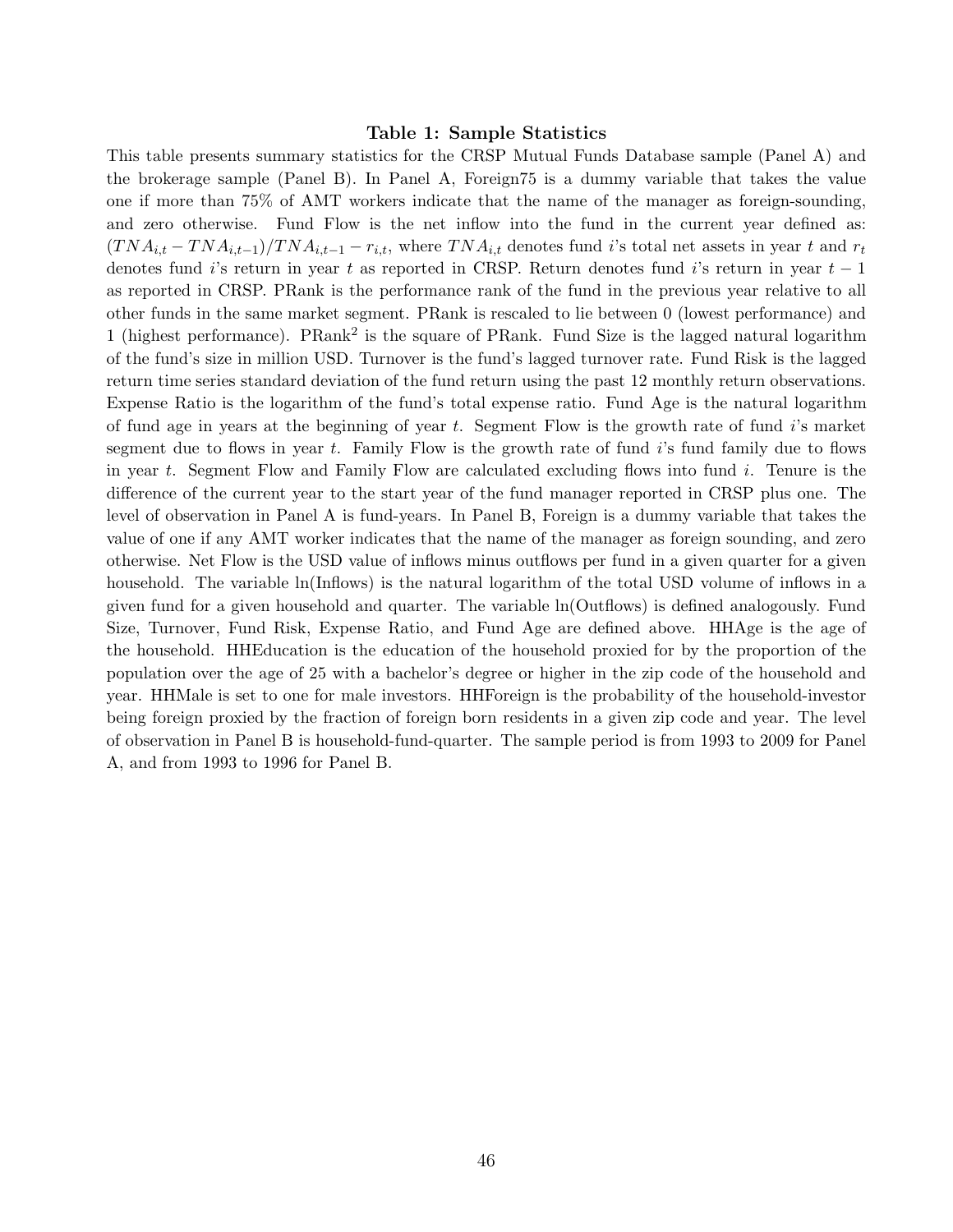### Table 1: Sample Statistics (Continued)

| Variable                | Mean         | S.D.        | Median      | $1^{\rm st}$ Perc. | $99th$ Perc.        | ${\rm N}$ |
|-------------------------|--------------|-------------|-------------|--------------------|---------------------|-----------|
| Foreign75               | $\,0.021\,$  | $0.144\,$   | 0.000       | 0.000              | 1.000               | 12,259    |
| Fund Flow               | 0.288        | 1.099       | 0.057       | $-0.554$           | 4.682               | 12,259    |
| Return                  | $0.038\,$    | $0.310\,$   | $\,0.042\,$ | $-0.532$           | 0.770               | 12,259    |
| PRank                   | 0.499        | 0.287       | 0.500       | $\,0.015\,$        | 1.000               | 12,259    |
| PRank <sup>2</sup>      | 0.331        | 0.298       | 0.250       | 0.000              | $1.000\,$           | 12,259    |
| Fund Size               | 5.162        | 1.934       | $5.138\,$   | 0.833              | $\ 9.515$           | 12,259    |
| Turnover                | 1.052        | $2.224\,$   | 0.652       | $\,0.022\,$        | 7.440               | 12,259    |
| Fund Risk               | 0.048        | $0.028\,$   | $\,0.042\,$ | $0.014\,$          | $0.150\,$           | 12,259    |
| Expense Ratio           | 0.014        | 0.010       | $\,0.013\,$ | $0.002\,$          | $\,0.035\,$         | 12,259    |
| Fund Age                | $2.245\,$    | 0.741       | $2.197\,$   | 1.099              | 4.205               | 12,259    |
| Segment Flow            | 0.088        | 0.257       | $0.074\,$   | $-0.572$           | 1.379               | 12,259    |
| Family Flow             | $1.195\,$    | $9.256\,$   | 0.059       | $-0.990$           | 55.300              | 12,259    |
| Tenure                  | $5.307\,$    | $4.494\,$   | 4.000       | 0.000              | 22.000              | 12,259    |
| Panel B: Brokerage Data |              |             |             |                    |                     |           |
| Variable                | ${\it Mean}$ | S.D.        | Median      | $1^{\rm st}$ Perc. | $99^{\rm th}$ Perc. | ${\bf N}$ |
| Foreign                 | 0.358        | 0.479       | 0.000       | 0.000              | 1.000               | 78,559    |
| Net Flow                | 1.690        | 15.862      | 1.199       | $-46.466$          | 51.459              | 78,559    |
| ln(Indows)              | $5.955\,$    | $4.039\,$   | 7.824       | 0.000              | 10.991              | 78,559    |
| ln(Outflows)            | 3.823        | 4.433       | 0.000       | 0.000              | 10.900              | 78,559    |
| Fund Size               | 6.509        | 1.855       | 6.538       | $\,0.032\,$        | $10.364\,$          | 78,559    |
| Turnover                | $\,0.914\,$  | 0.899       | 0.740       | 0.000              | $3.858\,$           | 78,559    |
| Fund Risk               | $0.030\,$    | $\,0.013\,$ | 0.028       | 0.000              | $\,0.062\,$         | 78,559    |
| Expense Ratio           | $\,0.012\,$  | $0.005\,$   | $0.012\,$   | $0.003\,$          | $\,0.025\,$         | 78,559    |
| Fund Age                | 0.963        | 0.942       | 0.693       | 0.000              | $3.401\,$           | 78,559    |
| <b>HHAge</b>            | $50.486\,$   | 12.224      | $50.000\,$  | 28.000             | 82.000              | 29,356    |
| HHEducation             | 24.701       | 12.417      | 23.340      | $4.353\,$          | 57.317              | 45,742    |
| <b>HHMale</b>           | 0.897        | 0.304       | $1.000\,$   | 0.000              | $1.000\,$           | 42,638    |
| <b>HHForeign</b>        | 10.061       | $9.104\,$   | 7.272       | $0.311\,$          | $\phantom{0}43.933$ | 45,742    |

Panel A: CRSP Mutual Funds Database Sample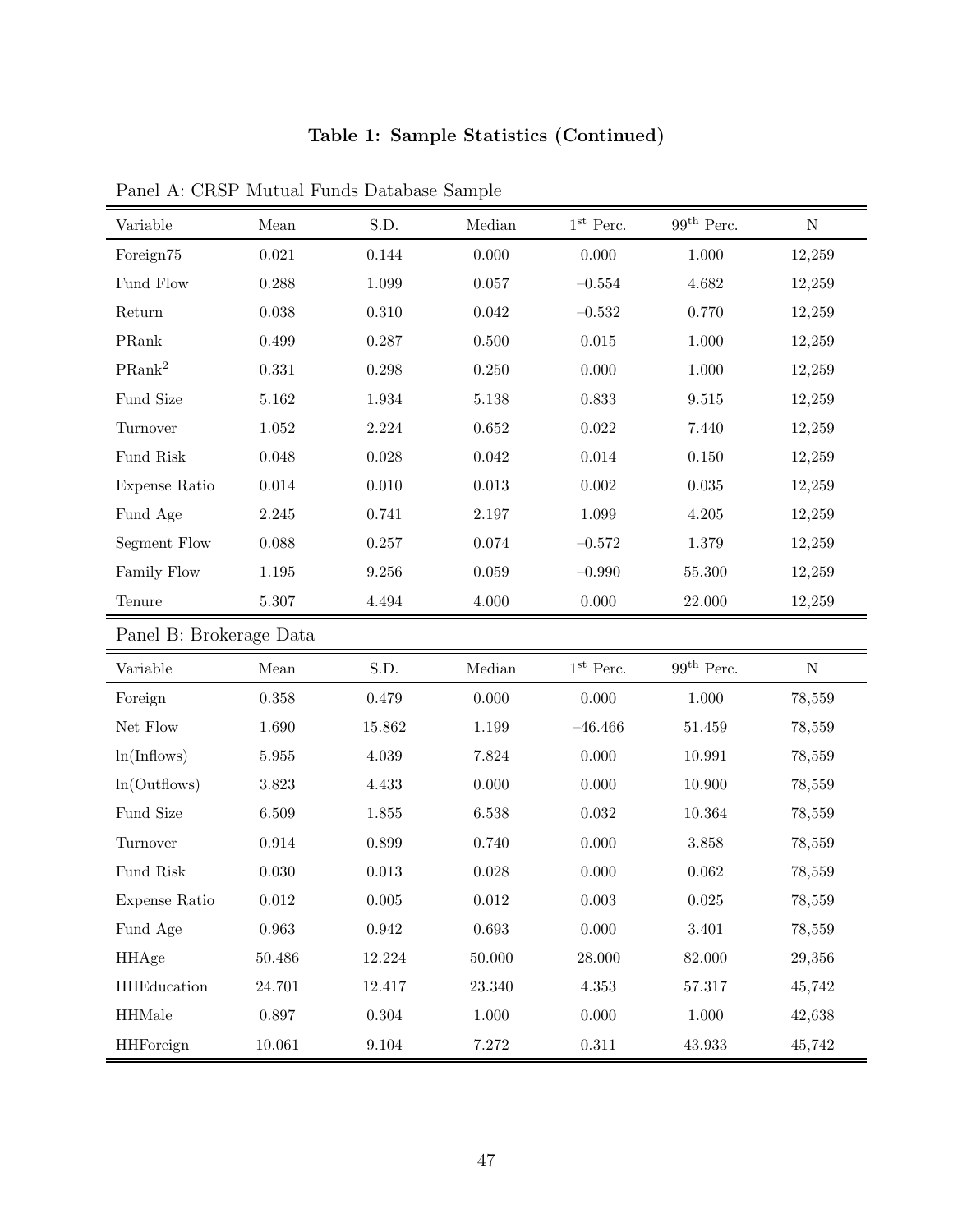#### Table 2: Fund Manager Names and Fund Characteristics

This table reports the mean fund and managerial characteristics of funds sorted by foreignness of fund manager name. Foreign75 is a dummy variable that takes on the value of one if more than 75% of AMT workers indicate that the name of the manager is foreign-sounding, and zero otherwise. All other variables have been previously defined in Table 1 and in Appendix A. The table shows group means in the first two columns and the difference between the group means and corresponding  $t$ -statistics in the last two columns.

| Variable                        | "Foreign"<br>Funds | Other Funds | Difference | $t$ -statistic |
|---------------------------------|--------------------|-------------|------------|----------------|
| <b>Fund Attributes</b>          |                    |             |            |                |
| Fund Flow                       | 0.181              | 0.290       | $-0.109$   | $-1.58$        |
| Return                          | 0.033              | 0.039       | $-0.006$   | $-0.66\,$      |
| CAPM Alpha                      | $-0.055$           | $-0.056$    | $-0.001$   | $-0.99$        |
| PRank                           | 0.488              | 0.500       | $-0.012$   | $-0.61$        |
| $\rm PRank^2$                   | 0.323              | 0.332       | $-0.001$   | $-0.46$        |
| Fund Size                       | 4.646              | 5.173       | $-0.527$   | $-4.36$        |
| Turnover                        | $\,0.962\,$        | 1.054       | $-0.092$   | $-0.66$        |
| Fund Risk                       | 0.056              | 0.048       | 0.008      | 4.69           |
| Expense Ratio                   | 0.016              | 0.014       | 0.002      | $3.65\,$       |
| Fund Age                        | 2.235              | 2.246       | $-0.011$   | $-0.23$        |
| Segment Flow                    | $\,0.031\,$        | 0.089       | $-0.058$   | $-3.59$        |
| Family Flow                     | 0.938              | 1.201       | $-0.263$   | $-0.45$        |
| Marketing Expenses (12b-1 Fees) | 0.300              | 0.270       | $0.030\,$  | $2.43\,$       |
| <b>Fund Manager Attributes</b>  |                    |             |            |                |
| Age                             | 45.47              | 46.56       | $-1.09$    | $-1.79$        |
| Gender                          | 0.109              | 0.109       | 0.000      | 0.48           |
| Bachelor                        | 1.000              | 0.998       | $0.002\,$  | $0.58\,$       |
| $\operatorname{MBA}$            | 0.555              | 0.557       | $-0.002$   | $-0.06$        |
| PhD                             | 0.090              | 0.052       | 0.038      | 2.47           |
| Professional Education          | 0.478              | 0.521       | $-0.043$   | $-1.23$        |
| Fund Tenure                     | 4.690              | 5.871       | $-1.181$   | $-4.11$        |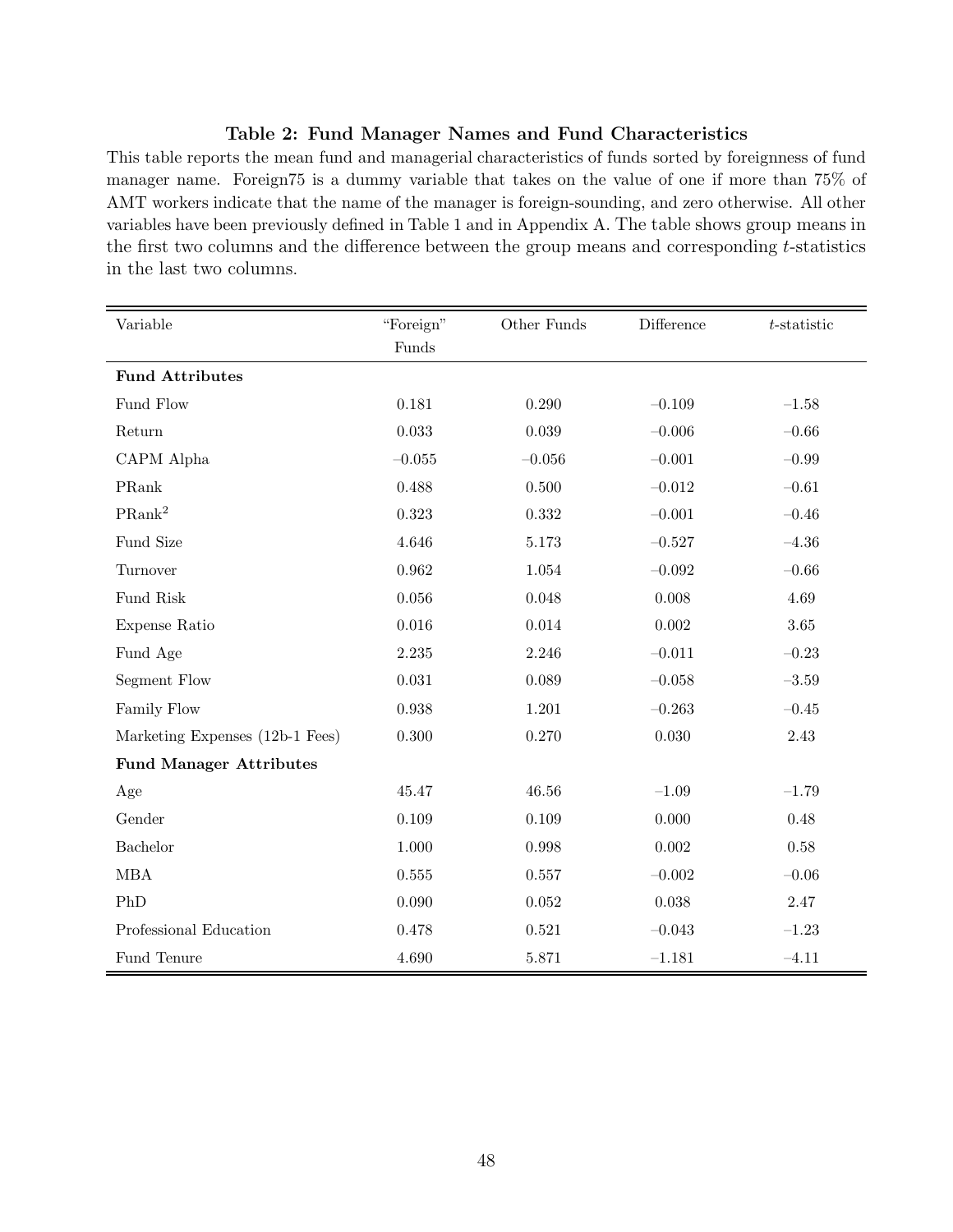#### Table 3: Performance of "Foreign" Funds and Other Funds

This table presents performance results. Panel A shows the monthly returns of a portfolio that is Long in funds with managers with foreign-sounding names and Short in funds managed by individuals with non-foreign names. Panels B and C show the estimates of fund performance regressed on a foreign fund manager dummy (Foreign75) and a set of fund characteristics. The set of fund attributes used as control variables include lagged return, fund size, expense ratio, fund age, and managerial tenure. The performance of a fund is defined as the CAPM alpha (columns (1) and (4)), the Fama and French (1993) three-factor Alpha (columns (2) and (5)), and its four-factor extension (columns (3) and (6)). In all regressions in Panels B and C, we include year and segment fixed effects. U.S. equity (USE) funds are defined as all funds not classified as Global Equity, International Equity, and Regional funds according to the SI/Lipper classification. All control variables are lagged by one year and have previously been defined in Table 1. Standard errors are clustered at the fund level.

| Panel A: Fund Performance: Portfolio Evidence (Foreign – Non-Foreign) |  |  |  |
|-----------------------------------------------------------------------|--|--|--|
|-----------------------------------------------------------------------|--|--|--|

|                    |             | Equal-Weighted $(1-3)$ |                   | Value-Weighted (4-6) |            |            |  |
|--------------------|-------------|------------------------|-------------------|----------------------|------------|------------|--|
|                    | <b>CAPM</b> | 3-Factor               | 4-Factor          | <b>CAPM</b>          | 3-Factor   | 4-Factor   |  |
|                    | $\perp$     | $\left( 2\right)$      | $\left( 3\right)$ | (4)                  | (5)        | $^{(6)}$   |  |
| Alpha <sub>t</sub> | 0.000       | 0.000                  | 0.000             | 0.000                | 0.001      | 0.001      |  |
|                    | (0.05)      | (0.77)                 | (0.09)            | (0.10)               | (1.80)     | (1.61)     |  |
| $MKTRF_t$          | 0.019       | 0.010                  | 0.019             | $-0.147$             | $-0.168$   | $-0.167$   |  |
|                    | (3.40)      | (1.77)                 | (3.23)            | $(-11.34)$           | $(-14.94)$ | $(-13.20)$ |  |
| $\text{SMB}_t$     |             | 0.011                  | 0.009             |                      | $-0.002$   | $-0.002$   |  |
|                    |             | (1.60)                 | (1.33)            |                      | $(-0.18)$  | $(-0.22)$  |  |
| $HML_t$            |             | $-0.034$               | $-0.028$          |                      | $-0.098$   | $-0.097$   |  |
|                    |             | $(-4.62)$              | $(-3.77)$         |                      | $(-8.77)$  | $(-8.56)$  |  |
| $MOM_t$            |             |                        | 0.019             |                      |            | 0.003      |  |
|                    |             |                        | (4.16)            |                      |            | (0.37)     |  |
| Adj. $R^2$         | 0.047       | 0.165                  | 0.225             | 0.599                | 0.748      | 0.748      |  |
| Observations       | 216         | 216                    | 216               | 216                  | 216        | 216        |  |

Panel B: Fund Performance: Multivariate Evidence

|                       |        | 1 Year of Daily Returns (1-3) |          |                      | 3 Years of Monthly Returns<br>$(4-6)$ |           |  |  |
|-----------------------|--------|-------------------------------|----------|----------------------|---------------------------------------|-----------|--|--|
|                       | CAPM   | 3-Factor                      | 4-Factor | CAPM                 | 3-Factor                              | 4-Factor  |  |  |
|                       |        | $^{2}$                        | O.       | 4                    | G.                                    | 6)        |  |  |
| Foreign <sup>75</sup> | 0.000  | $-0.000$                      | 0.000    | $-0.006$             | $-0.011$                              | $-0.003$  |  |  |
|                       | (0.12) | $(-0.07)$                     | (0.07)   | $(-0.46)$            | $(-0.97)$                             | $(-0.24)$ |  |  |
| Controls              | Yes    | Yes                           | Yes      | $\operatorname{Yes}$ | Yes                                   | Yes       |  |  |
| Adj. $R^2$            | 0.096  | 0.105                         | 0.108    | 0.109                | 0.077                                 | 0.084     |  |  |
| Observations          | 12.026 | 12.026                        | 12.026   | 9,802                | 9,802                                 | 9,801     |  |  |

| Panel C: Fund Performance: Multivariate Evidence, USE Funds only |  |  |  |
|------------------------------------------------------------------|--|--|--|
|                                                                  |  |  |  |

|                       |                              | 1 Year of Daily Returns (1-3) |         |              | 3 Years of Monthly Returns<br>$(4-6)$ |           |  |  |
|-----------------------|------------------------------|-------------------------------|---------|--------------|---------------------------------------|-----------|--|--|
|                       | CAPM<br>3-Factor<br>4-Factor |                               | CAPM    | 3-Factor     | $4$ -Factor                           |           |  |  |
|                       |                              | $\left( 2\right)$             | $\cdot$ | $\mathbf{F}$ | 6 I                                   | 6)        |  |  |
| Foreign <sup>75</sup> | 0.005                        | 0.002                         | 0.004   | $-0.002$     | $-0.010$                              | $-0.004$  |  |  |
|                       | (0.99)                       | (0.51)                        | (0.85)  | $(-0.17)$    | $(-0.92)$                             | $(-0.33)$ |  |  |
| Controls              | Yes                          | Yes                           | Yes     | Yes          | Yes                                   | Yes       |  |  |
| Adj. $R^2$            | 0.095                        | 0.091                         | 0.099   | 0.087        | 0.051                                 | 0.055     |  |  |
| Observations          | 9,348                        | 9,348                         | 9,348   | 7,635        | 7,635                                 | 7,635     |  |  |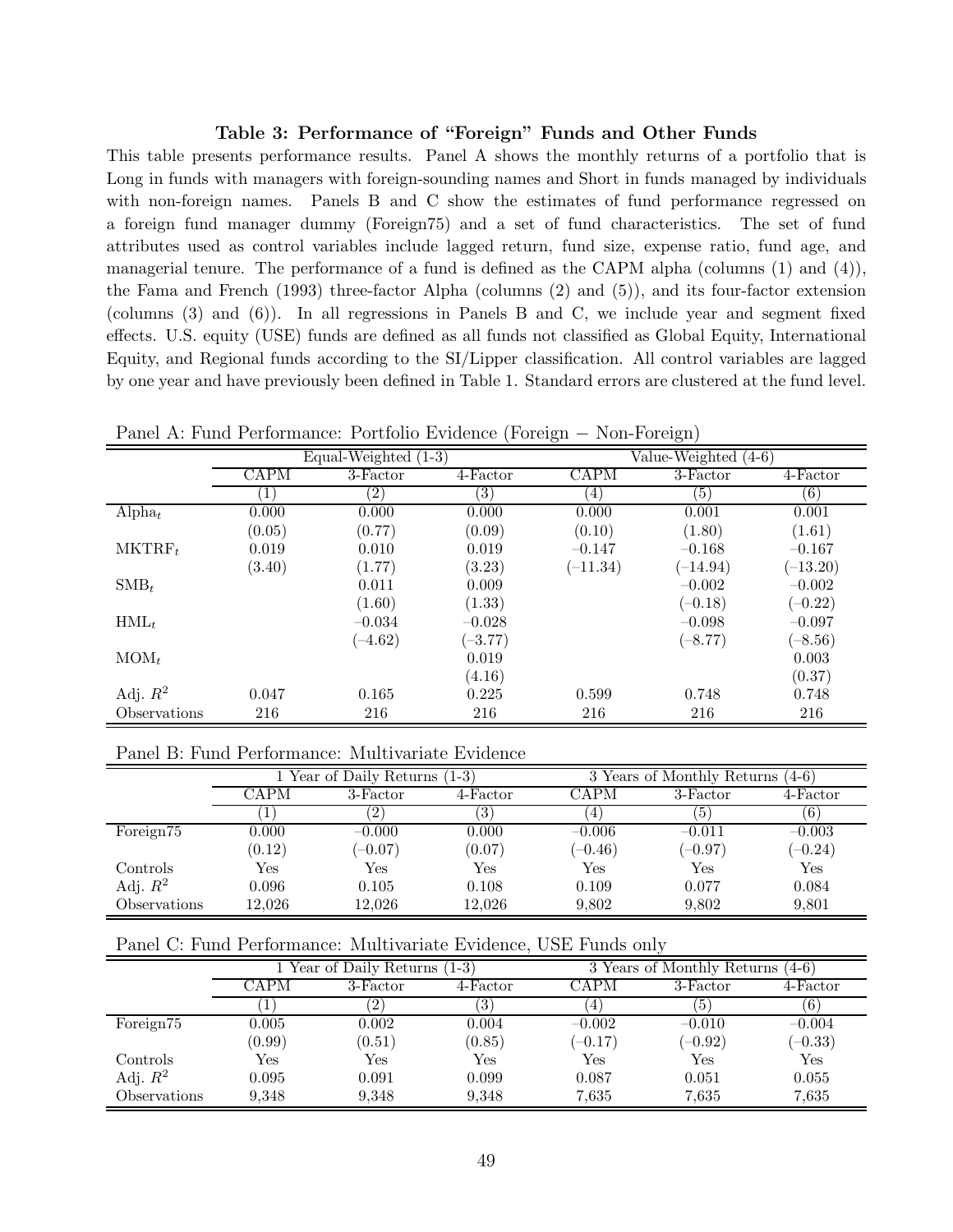#### Table 4: Comparison of Investment Styles

This table shows the estimates of various investment style measures regressed on a foreign fund manager dummy (Foreign75) as well as fund characteristics. The fund's total risk is measured by its return time series standard deviation using the past 12 monthly returns. The fund's systematic risk is defined as the CAPM beta. HML, SMB, and MOM are the standard Fama French factors. The fund's idiosyncratic risk is defined as the standard deviation of the residuals from the four-factor model. The table also shows as dependent variables the fund's Turnover, the fund's active share, and the fund's tracking error. Panel A presents results for all available funds, while Panel B shows results for U.S. equity funds only. U.S. equity (USE) funds are defined as all funds not classified as Global Equity, International Equity, and Regional funds according to the SI/Lipper classification. Panel B includes the same control variables as those in Panel A but, for brevity, their coefficient estimates are not reported.

|                 | Total     | <b>CAPM</b> | <b>HML</b> | <b>SMB</b> | <b>MOM</b>   | Idio.     | Turnover  | Active    | Tracking  |
|-----------------|-----------|-------------|------------|------------|--------------|-----------|-----------|-----------|-----------|
|                 | Risk      | Beta        |            |            |              | Risk      | Ratio     | Share     | Error     |
|                 | (1)       | (2)         | (3)        | (4)        | (5)          | (6)       | (7)       | (8)       | (9)       |
| Foreign75       | 0.002     | 0.047       | $-0.050$   | 0.093      | $-0.011$     | $-0.188$  | 1.146     | 0.052     | $-0.003$  |
|                 | (1.28)    | (1.27)      | $(-0.98)$  | (2.10)     | $(-0.40)$    | $(-1.90)$ | (0.92)    | (2.18)    | $(-0.57)$ |
| (Lagged) Return | 0.010     | 0.193       | $-0.085$   | 0.065      | 0.094        | 0.421     | 3.547     | 0.022     | 0.015     |
|                 | (5.71)    | (6.65)      | $(-2.40)$  | (4.04)     | (4.96)       | (2.24)    | (2.29)    | (2.49)    | (4.32)    |
| Fund Size       | 0.000     | 0.012       | $-0.017$   | $-0.013$   | 0.006        | $-0.093$  | $-0.867$  | $-0.022$  | $-0.004$  |
|                 | (0.07)    | (3.55)      | $(-4.17)$  | $(-3.79)$  | (3.00)       | $(-6.05)$ | $(-2.60)$ | $(-8.10)$ | $(-7.43)$ |
| Fund Age        | $-0.001$  | $-0.015$    | 0.006      | $-0.028$   | 0.010        | $-0.020$  | 0.584     | $-0.001$  | 0.001     |
|                 | $(-1.63)$ | $(-2.09)$   | (0.67)     | $(-3.41)$  | (2.30)       | $(-0.70)$ | (0.80)    | $(-0.15)$ | (0.45)    |
| Tenure          | $-0.000$  | $-0.005$    | 0.005      | $-0.000$   | $-0.002$     | $-0.025$  | 0.081     | 0.004     | 0.001     |
|                 | $(-2.03)$ | $(-3.58)$   | (2.89)     | $(-0.30)$  | $(-3.06)$    | $(-5.93)$ | (2.47)    | (4.18)    | (3.94)    |
| Year FE         | Yes       | Yes         | Yes        | Yes        | $_{\rm Yes}$ | Yes       | Yes       | Yes       | Yes       |
| Segment FE      | Yes       | Yes         | Yes        | Yes        | Yes          | Yes       | Yes       | Yes       | Yes       |
| Adj. $R^2$      | 0.507     | 0.197       | 0.090      | 0.123      | 0.064        | 0.065     | 0.157     | 0.205     | 0.395     |
| Observations    | 15,231    | 15,200      | 15,200     | 15,200     | 15,200       | 15,125    | 15,200    | 6,207     | 6,074     |

Panel A: All Funds

Panel B: U.S. Equity Funds Only

|                       | Total        | <b>CAPM</b>       | HML               | <b>SMB</b>       | <b>MOM</b> | Idio.     | Turnover          | Active | Tracking  |
|-----------------------|--------------|-------------------|-------------------|------------------|------------|-----------|-------------------|--------|-----------|
|                       | Risk         | Beta              |                   |                  |            | Risk      | Ratio             | Share  | Error     |
|                       | $\mathbf{1}$ | $\left( 2\right)$ | $\left( 3\right)$ | $\left(4\right)$ | (5)        | (6)       | $\left( 7\right)$ | (8)    | (9)       |
| Foreign <sup>75</sup> | 0.001        | 0.072             | 0.024             | 0.115            | $-0.020$   | $-0.262$  | $-0.189$          | 0.052  | $-0.003$  |
|                       | (0.58)       | (1.40)            | (0.29)            | (1.62)           | $(-0.46)$  | $(-0.15)$ | $(-1.19)$         | (2.18) | $(-0.57)$ |
| Adj. $R^2$            | 0.495        | 0.158             | 0.055             | 0.102            | 0.039      | 0.116     | 0.070             | 0.205  | 0.395     |
| Observations          | 11,861       | 11,835            | 11,835            | 11,835           | 11,835     | 11,835    | 11,779            | 6,206  | 6,073     |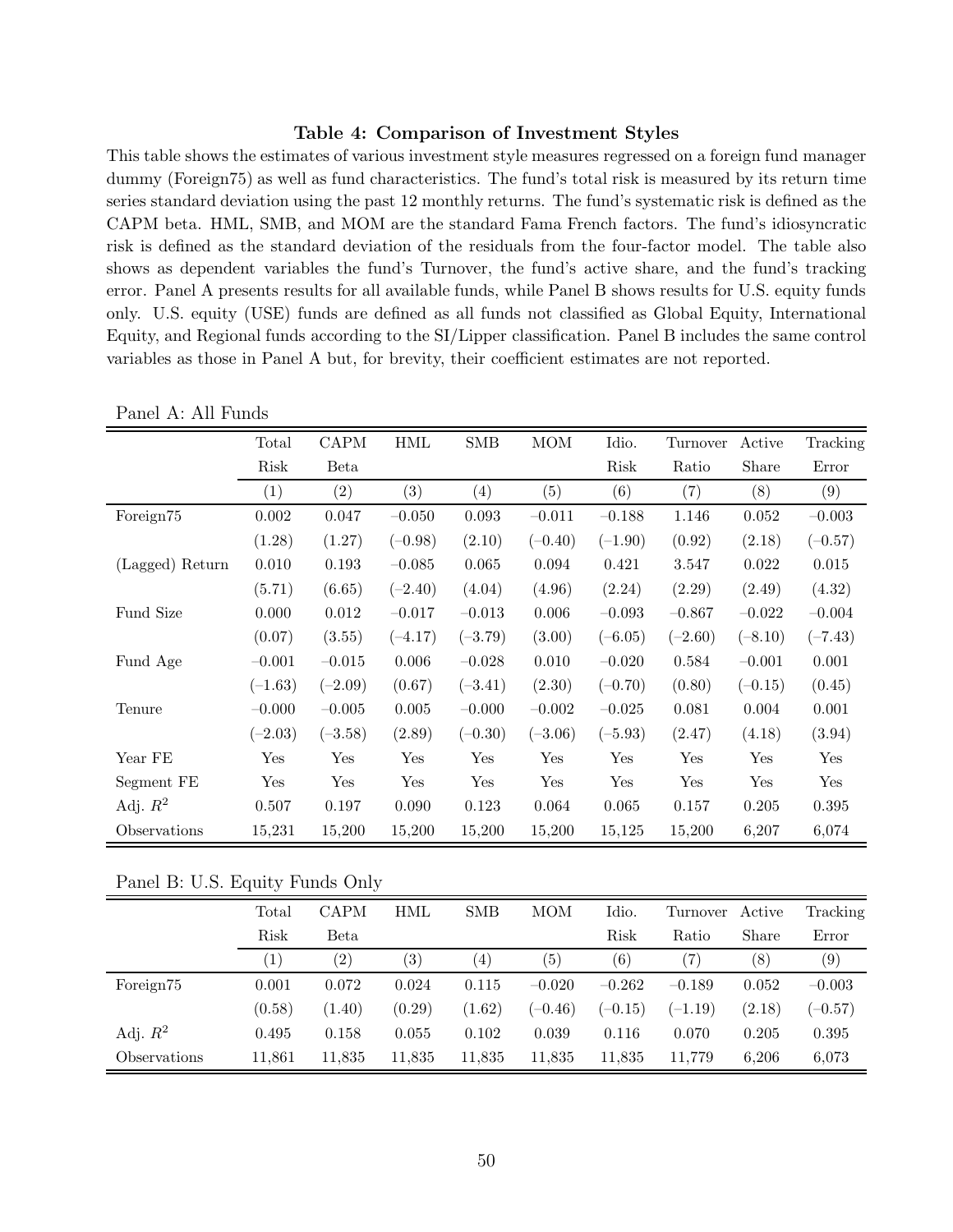#### Table 5: Fund Flow Regression Estimates

This table shows the estimates of percentage fund flows regressed on Foreign75 and control variables. The dependent variable is Fund Flow, defined as the net inflow into the fund in the current year:  $(TNA_{i,t} - TNA_{i,t-1})/TNA_{i,t-1} - r_{i,t}$ , where  $TNA_{i,t}$  denotes fund i's total net assets in year t and  $r_t$ denotes fund  $i$ 's return in year t as reported in CRSP. Foreign75 is a dummy variable that takes on the value one, if more than 75% of AMT workers indicated the name of the manager as foreign sounding, and zero otherwise. All other variables are lagged by one year and have previously been defined in Table 1. In Panel A, the model is estimated by OLS (columns (1), (2), (3), and (5)) as well as Fama and MacBeth (1973) (columns (4) and (6)). Panel B presents results from estimating specification (3) from Panel A on a sample of matched funds. We construct the matched fund sample by keeping for each fund with a foreign manager only the subset of funds with the same set of matching criteria in a given year. The following matching attributes are used: year, fund size, fund segment, fund family, fund location, manager age, managerial performance, and education. MSA denotes funds headquartered in the same metropolitan statistical area. Standard errors of OLS regressions are clustered at the fund level. The corresponding t-statistics are given in brackets below the coefficient estimates.

|                    | OLS              | OLS              | $\overline{\text{OLS}}$ | ${\rm FMB}$ | <b>OLS</b>       | ${\rm FMB}$      |
|--------------------|------------------|------------------|-------------------------|-------------|------------------|------------------|
|                    | $\overline{(1)}$ | $\overline{(2)}$ | $\overline{(3)}$        | (4)         | $\overline{(5)}$ | $\overline{(6)}$ |
| Foreign75          | $-0.107$         | $-0.114$         | $-0.107$                | $-0.085$    | $-0.102$         | $-0.103$         |
|                    | $(-2.08)$        | $(-2.15)$        | $(-2.30)$               | $(-2.59)$   | $(-1.99)$        | $(-2.77)$        |
| Return             | 0.332            | 0.273            |                         |             |                  |                  |
|                    | (4.64)           | (3.53)           |                         |             |                  |                  |
| PRank              |                  |                  | $-0.916$                | $-0.852$    |                  |                  |
|                    |                  |                  | $(-6.00)$               | $(-5.99)$   |                  |                  |
| PRank <sup>2</sup> |                  |                  | $1.653\,$               | 1.580       |                  |                  |
|                    |                  |                  | (9.38)                  | (9.57)      |                  |                  |
| PQuintile 1        |                  |                  |                         |             | $0.309\,$        | 0.520            |
|                    |                  |                  |                         |             | (1.18)           | (2.05)           |
| PQuintiles 2 to 4  |                  |                  |                         |             | 0.364            | 0.305            |
|                    |                  |                  |                         |             | (7.37)           | (3.40)           |
| PQuintile 5        |                  |                  |                         |             | 2.383            | 2.340            |
|                    |                  |                  |                         |             | (6.82)           | (5.15)           |
| Fund Size          | $-0.059$         | $-0.064$         | $-0.056$                | $-0.058$    | $-0.069$         | $-0.069$         |
|                    | $(-7.19)$        | $(-7.70)$        | $(-7.11)$               | $(-7.92)$   | $(-8.33)$        | $(-11.04)$       |
| Turnover           | 0.051            | 0.047            | 0.049                   | 0.034       | 0.050            | 0.040            |
|                    | (3.95)           | (3.87)           | (4.03)                  | (1.95)      | (4.09)           | (2.29)           |
| Fund Risk          | $-2.046$         | $-2.107$         | $-2.108$                | $-1.726$    | $-1.558$         | $-0.059$         |
|                    | $(-3.19)$        | $(-3.23)$        | $(-3.19)$               | $(-1.81)$   | $(-2.39)$        | $(-0.05)$        |
| Expense Ratio      | $-0.098$         | $-0.178$         | $-0.039$                | $-3.240$    | $-0.404$         | $-4.278$         |
|                    | $(-0.04)$        | $(-0.07)$        | $(-0.02)$               | $(-1.79)$   | $(-0.15)$        | $(-2.22)$        |
| Fund Age           | $-0.133$         | $-0.089$         | $-0.075$                | $-0.073$    | $-0.068$         | $-0.066$         |
|                    | $(-10.15)$       | $(-6.86)$        | $(-6.17)$               | $(-3.94)$   | $(-5.40)$        | $(-3.33)$        |

Panel A: Main Results

(Continued. . .)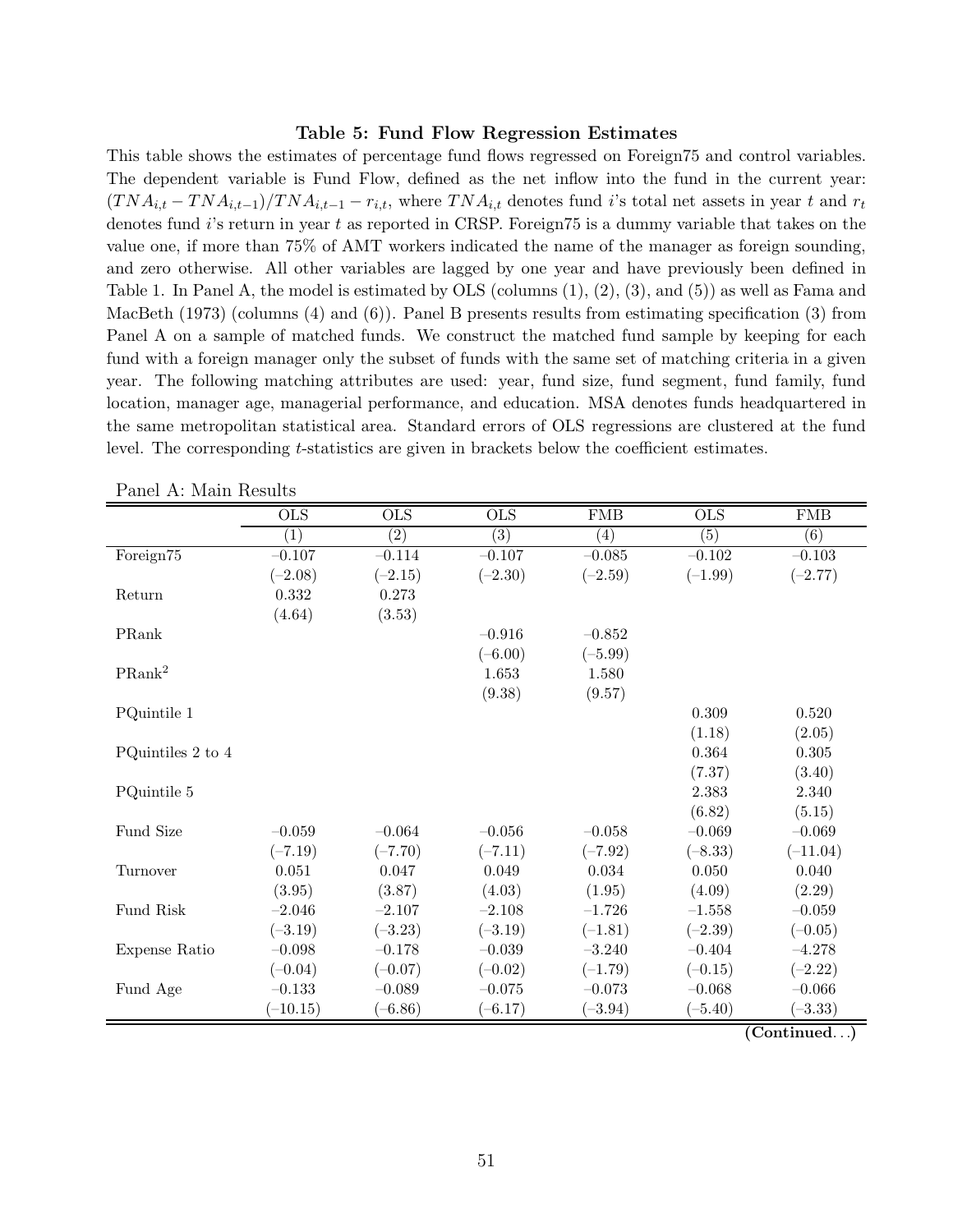|                  | <b>OLS</b> | <b>OLS</b> | <b>OLS</b>        | <b>FMB</b>       | <b>OLS</b>        | <b>FMB</b>        |
|------------------|------------|------------|-------------------|------------------|-------------------|-------------------|
|                  | $\perp$    | $\sqrt{2}$ | $\left( 3\right)$ | $\left(4\right)$ | $\left( 5\right)$ | $\left( 6\right)$ |
| Segment Flow     | 0.190      | 0.171      | 0.179             | 0.295            | 0.178             | 0.280             |
|                  | (4.03)     | (3.87)     | (4.13)            | (3.82)           | (4.12)            | (3.40)            |
| Family Flow      | 0.004      | 0.003      | 0.003             | 0.096            | 0.003             | 0.095             |
|                  | (2.59)     | (2.23)     | (2.39)            | (2.35)           | (2.32)            | (2.42)            |
| Tenure           | $-0.003$   | $-0.002$   | $-0.004$          | $-0.005$         | $-0.004$          | $-0.004$          |
|                  | $(-1.69)$  | $(-1.58)$  | $(-2.91)$         | $(-3.07)$        | $(-2.91)$         | $(-2.98)$         |
| Lagged Fund Flow |            | 0.073      | 0.075             | 0.085            | 0.054             | 0.065             |
|                  |            | (7.42)     | (8.14)            | (5.78)           | (5.71)            | (4.53)            |
| Year FE          | Yes        | Yes        | Yes               | N <sub>o</sub>   | Yes               | No                |
| Segment FE       | Yes        | Yes        | Yes               | Yes              | Yes               | Yes               |
| Adj/Avg. $R^2$   | 0.062      | 0.071      | 0.117             | 0.178            | 0.093             | 0.157             |
| Observations     | 13,215     | 12,255     | 12,255            | 12,310           | 12,307            | 12,307            |

Table 5: Fund Flow Regression Estimates (Continued) Panel A: Main Results (Continued)

Panel B: Results Using Matched Samples

|                                                   | Coefficient | t-value | Observations |
|---------------------------------------------------|-------------|---------|--------------|
| Baseline (Table 5, Panel A, Specification $(3)$ ) | $-0.107$    | $-2.30$ | 12,255       |
| <b>Matching Attributes</b>                        |             |         |              |
| Year, Segment, and Size                           | $-0.135$    | $-2.49$ | 3,550        |
| Year, Segment, Size, and Fund Age                 | $-0.203$    | $-2.64$ | 913          |
| Year, Segment, Size, and Manager Age              | $-0.229$    | $-2.68$ | 1,001        |
| Year, Segment, Size, and Performance              | $-0.165$    | $-1.90$ | 685          |
| Year, Segment, Size, and MSA                      | $-0.157$    | $-2.70$ | 1,593        |
| Year, Size, and Fund Family                       | $-0.156$    | $-2.39$ | 1.235        |
| Year, Segment, Size, and Fund Family              | $-0.186$    | $-1.64$ | 496          |
| Year, Segment, Size, and Education                | $-0.132$    | $-1.95$ | 1,687        |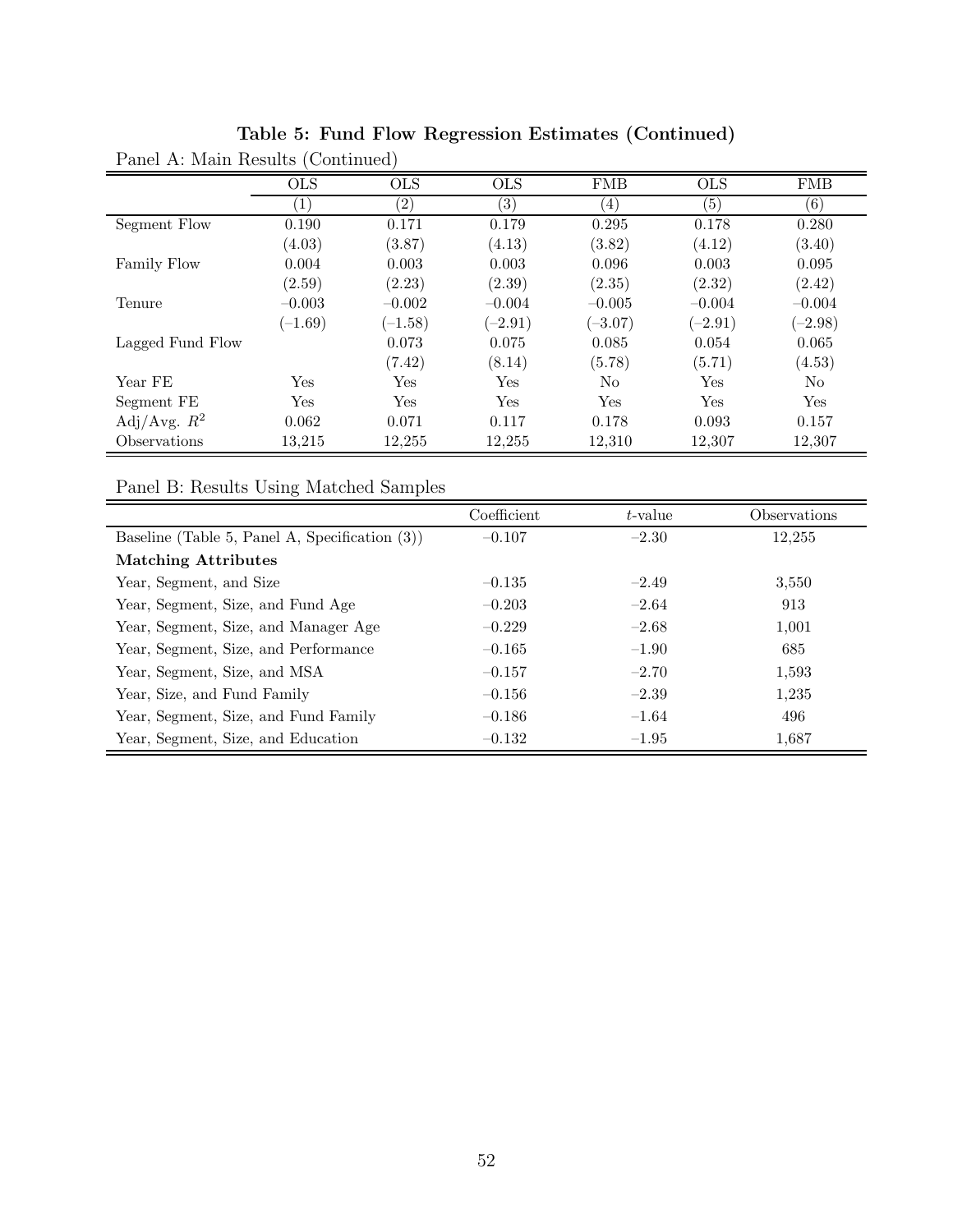#### Table 6: Fund Flow Regression Estimates: Robustness Checks

This table presents flow regression estimates for subsamples (Panel A) and robustness checks (Panel B) to our baseline results. Unless otherwise mentioned, all regressions estimates are based on specification (3) in Table 5. The table only shows the main coefficient estimates. Control variables are included but not reported for brevity. The corresponding t-statistics are obtained using standard errors clustered at the fund level. The number of observation are also reported. Panel A shows results when the sample is split by fund type and year. U.S. equity (USE) funds are defined as all funds not classified as Global Equity, International Equity, and Regional funds according to the SI/Lipper classification. Panel B presents robustness checks. The name fluency measure follows Green and Jame (2011) and is defined as a dummy variable equal to one if the length of the name as measured by the number of letters is greater than the median in the sample and/or the last name does not appear in the list of the 10,000 most common last name sin the US. In the specification with non-parametric size controls, we include dummies for ten size deciles instead of fund size. Index funds are all funds classified as S&P 500 Index funds in the CRSP Mutual Fund Database. Marketing expenses are measured using 12b-1 fees as provided in CRSP. Industry experience is computed as the difference between the current year and the year a manager first appeared in the CRSP mutual fund database.

|  | Panel A: Subsample Estimates |  |
|--|------------------------------|--|
|--|------------------------------|--|

|                                          | Coefficient | $t$ -value | Observations |
|------------------------------------------|-------------|------------|--------------|
| Baseline (Table 5, Specification $(3)$ ) | $-0.107$    | $-2.30$    | 12,255       |
| (1) USE Funds Only                       | $-0.128$    | $-2.10$    | 9,617        |
| Non-USE Funds Only                       | $-0.009$    | $-0.12$    | 2,638        |
| Year $>$ 2001<br>(2)                     | $-0.132$    | $-2.76$    | 5,666        |
| Year < 2001                              | $-0.043$    | $-0.52$    | 6,589        |

Panel B: Estimates From Other Robustness Checks

|                                                     | Coefficient | t-value | Observations |
|-----------------------------------------------------|-------------|---------|--------------|
| Baseline (Table 5, Specification $(3)$ )            | $-0.107$    | $-2.30$ | 12,255       |
| Alternative Foreignness Measure (Foreign85)<br>(1)  | $-0.107$    | $-2.25$ | 12,255       |
| Name Fluency Instead of Foreignness<br>(2)          | $-0.028$    | $-2.07$ | 12,255       |
| Control for Name Fluency<br>(3)                     |             |         |              |
| Coefficient on Foreign75                            | $-0.100$    | $-2.04$ | 12,255       |
| Coefficient on Fluency Measure                      | $-0.027$    | $-2.01$ |              |
| Nonparametric Size Control<br>(4)                   | $-0.122$    | $-2.02$ | 12,255       |
| Exclude Index Funds<br>(5)                          | $-0.108$    | $-2.32$ | 12,174       |
| Control for Other Managerial Attributes<br>(6)      |             |         |              |
| Gender                                              | $-0.099$    | $-2.12$ | 12,255       |
| Gender and Age                                      | $-0.099$    | $-2.14$ | 12,255       |
| Gender, Age, and Education                          | $-0.098$    | $-2.11$ | 12,255       |
| Control for Marketing Expenses (12b-1 Fees)<br>(7)  | $-0.127$    | $-2.47$ | 8,878        |
| <b>Exclude Mixed Names</b><br>(8)                   | $-0.109$    | $-2.27$ | 5,977        |
| Distribution Channels<br>(9)                        |             |         |              |
| Coefficient Estimate of Foreign75                   | $-0.143$    | $-2.66$ | 12,255       |
| Coefficient Estimate of Foreign $75 \times$ No Load | 0.084       | 0.86    |              |
| Coefficient Estimate of No Load Dummy               | 0.020       | 0.96    |              |
| $(10)$ Industry Experience                          |             |         |              |
| Coefficient on Foreign75                            | $-0.109$    | $-2.33$ | 12,255       |
| Coefficient on Industry Tenure                      | $-0.004$    | $-1.48$ |              |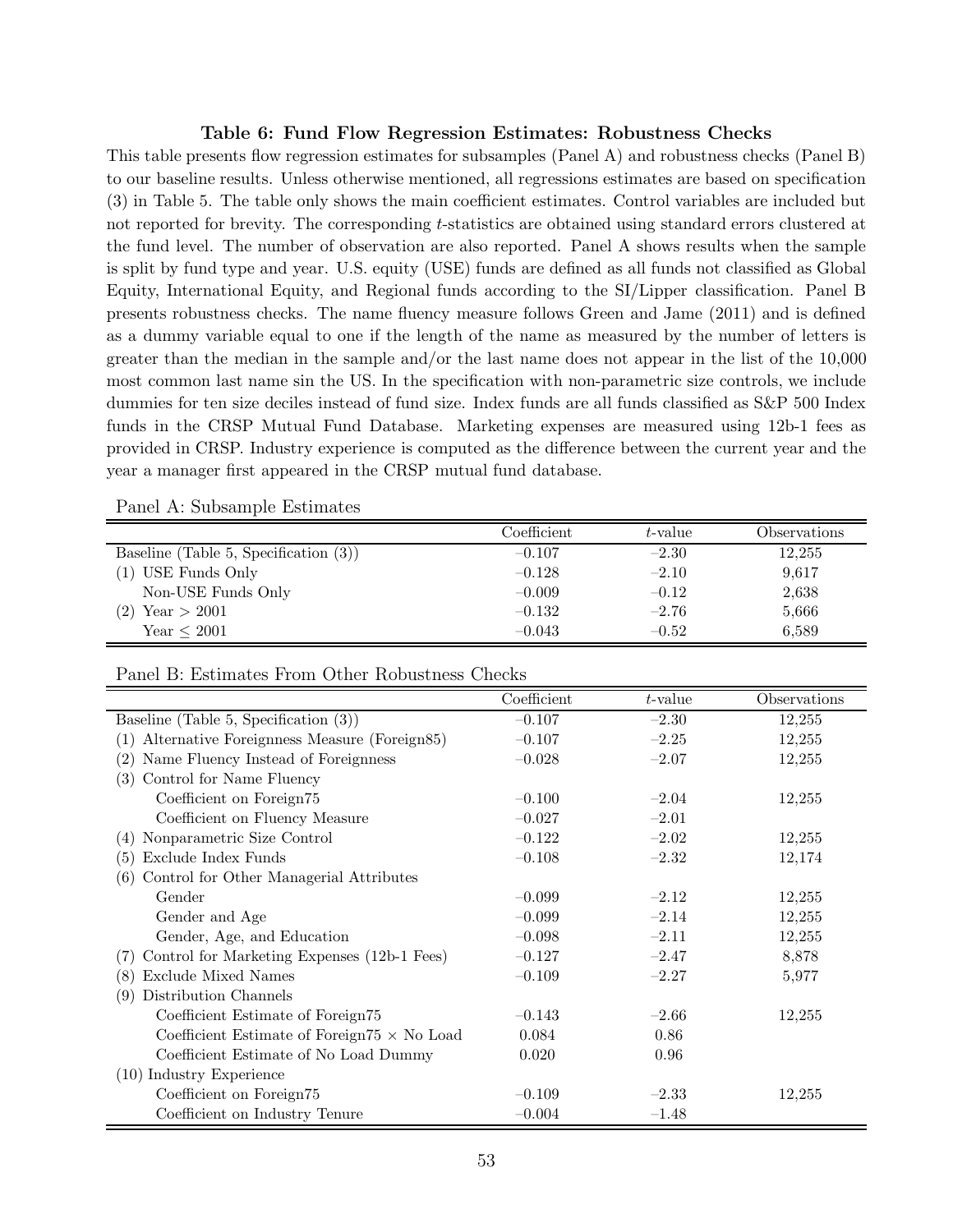#### Table 7: Regional Characteristics Around Fund Headquarters and Fund Flows

This table shows the estimates of percentage fund flows regressed on Foreign75 interacted with regional characteristics at the fund location. Small MSA is a dummy variable that is equal to one for all MSAs other then the ten largest MSAs by population in 2000. Rural Area is the proportion of the county population that lives in rural areas. Old Population is a dummy variable equal to one if the average household age in the county of the fund headquarter is larger than the median age across counties in our sample. Republican State is one if the majority of voters in a state voted for the Republican party in the last presidential elections. Church Attendance is a dummy equal to one if the share of residents in a state who go to church at least once a week based on the General Social Survey is higher than the sample median. PCRATIO is one if the ratio of Protestants to Catholics in a county is above the sample median. Black (Asian) Stereotype is a state-level dummy variable for the prevalence of stereotypes against Blacks (Asians) based on the degree of agreement with the statement "Blacks (Asians) are intelligent" from the ANES survey. Additional control variables are included as in specifications (3) in Table 5. All control variables are lagged by one year and have previously been defined in Table 1. Standard errors are clustered at the fund level. The corresponding t-statistics are given in brackets below the coefficient estimates.

|                                      | Location Variable:          |                   |                |              |  |  |
|--------------------------------------|-----------------------------|-------------------|----------------|--------------|--|--|
|                                      | Small MSA                   | Rural Area        | Old Population | Republican   |  |  |
|                                      |                             |                   |                | <b>State</b> |  |  |
|                                      | $\left\lceil 1\right\rceil$ | $\left( 2\right)$ | (3)            | (4)          |  |  |
| Foreign75                            | $-0.264$                    | 0.015             | 0.044          | 0.045        |  |  |
|                                      | $(-2.45)$                   | (0.20)            | (0.62)         | (0.57)       |  |  |
| Foreign75 $\times$ Location Variable | $-0.302$                    | $-0.282$          | $-0.477$       | $-0.394$     |  |  |
|                                      | $(-2.34)$                   | $(-2.22)$         | $(-4.19)$      | $(-2.52)$    |  |  |
| Location Variable                    | $-0.052$                    | $-0.102$          | $-0.009$       | $-0.046$     |  |  |
|                                      | $(-2.46)$                   | $(-3.98)$         | $(-0.35)$      | $(-2.09)$    |  |  |
| Controls                             | Yes                         | Yes               | Yes            | Yes          |  |  |
| Year FE                              | Yes                         | Yes               | Yes            | Yes          |  |  |
| Segment FE                           | Yes                         | Yes               | Yes            | Yes          |  |  |
| Adj. $R^2$                           | 0.127                       | 0.129             | 0.116          | 0.117        |  |  |
| Observations                         | 5795                        | 5802              | 5792           | 5490         |  |  |

|                                      |            |                | Location Variable:      |            |
|--------------------------------------|------------|----------------|-------------------------|------------|
|                                      | Church     | <b>PCRATIO</b> | <b>Black Stereotype</b> | Asian      |
|                                      | Attendance |                |                         | Stereotype |
|                                      | (5)        | (6)            | 7)                      | (8)        |
| Foreign75                            | 0.100      | $-0.323$       | 0.050                   | 0.049      |
|                                      | (0.91)     | $(-3.08)$      | (0.70)                  | (0.68)     |
| Foreign75 $\times$ Location Variable | $-0.262$   | $-0.353$       | $-0.387$                | $-0.380$   |
|                                      | $(-2.11)$  | $(-3.06)$      | $(-2.70)$               | $(-2.62)$  |
| Location Variable                    | $-0.039$   | $-0.017$       | $-0.029$                | $-0.037$   |
|                                      | $(-1.46)$  | $(-0.69)$      | $(-1.21)$               | $(-1.26)$  |
| Controls                             | Yes        | Yes            | Yes                     | Yes        |
| Year FE                              | Yes        | Yes            | Yes                     | Yes        |
| Segment FE                           | Yes        | Yes            | Yes                     | Yes        |
| Adj. $R^2$                           | 0.116      | 0.116          | 0.120                   | 0.121      |
| Observations                         | 5315       | 5792           | 5385                    | 5385       |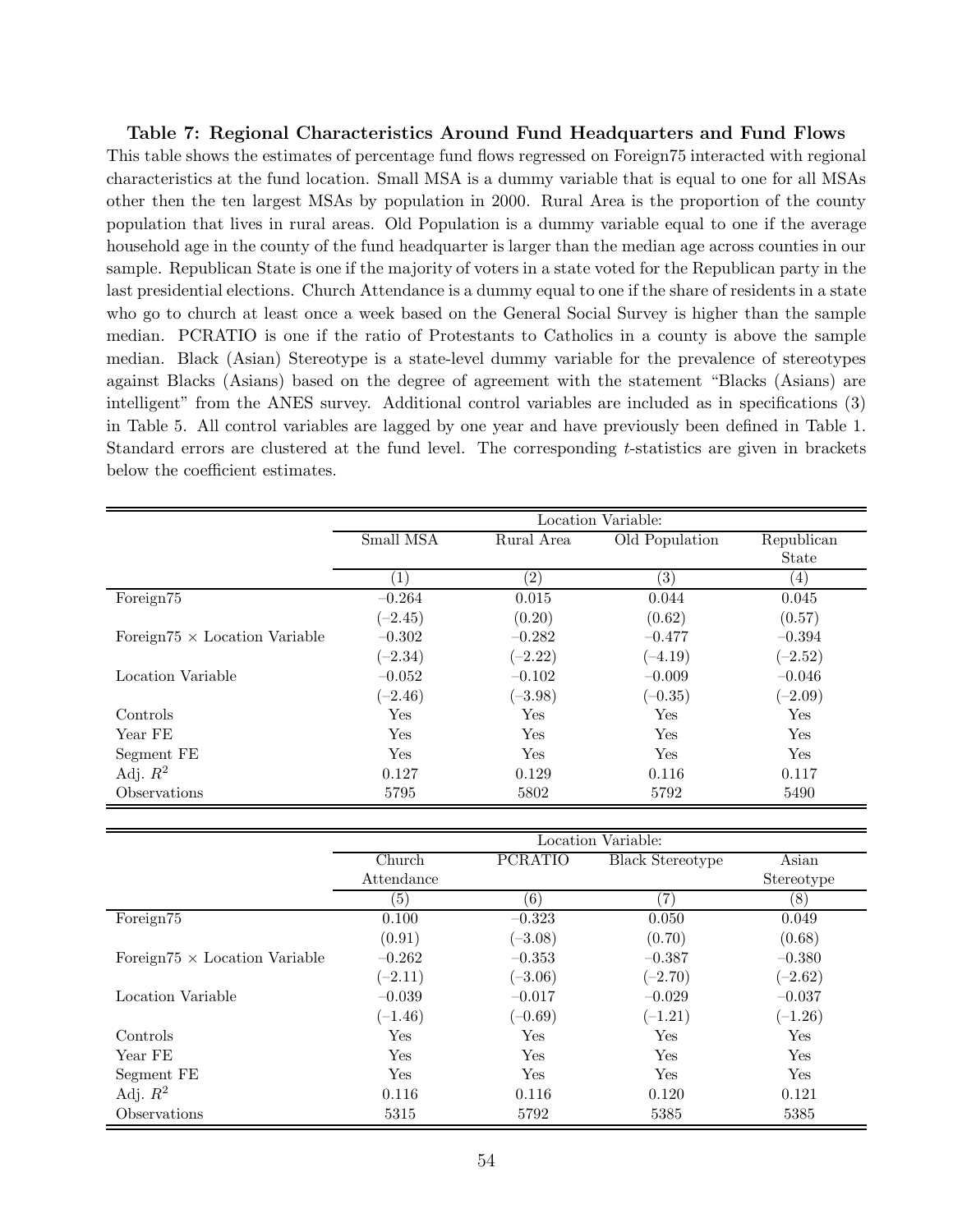#### Table 8: Fund Flow Regressions Around 9/11 Terrorist Attacks

This table shows estimates of monthly fund flows regressed on a dummy variable equal to one for fund managers with Middle Eastern and South Asian names, and zero otherwise. Fund manager names that are classified as Middle Eastern names are marked with an asterisk in Appendix B. The dependent variable is the Fund Flow, defined as the net inflow into the fund in the current month:  $(TNA_{i,m}-TNA_{i,m-1})/TNA_{i,m-1}-r_{i,m}$ , where  $TNA_{i,m}$  denotes fund i's total net assets in month m and  $r_m$  denotes the return of fund i in month m, as reported in CRSP. Post-9/11 is a dummy variable that takes the value of one for September 2001 and all subsequent months ending in December 2009. It is zero for all months beginning in January 1992 and ending in August 2001. The results in column (1) are based on all funds classified as a "Foreign Fund" according to at least 75% of Amazon Mechanical Turk raters. In column (2), we restrict the sample of foreign funds to those with an investment focus on U.S. equities. U.S. equity (USE) funds are defined as all funds not classified as Global Equity, International Equity, and Regional funds according to the SI/Lipper classification. In column (3), we restrict the sample of foreign funds to a time period of 12 month around September 2001. The results in column (4) are based on the full sample of mutual funds, while results in column (5) are based on all mutual funds with an investment focus on U.S. equities. Non-MidEast-Foreigner is a dummy variable equal to one for all fund manager names that have been classified as foreign by at least 75% of Amazon Mechanical Turk raters but are not part of the Middle Eastern name category, and zero otherwise. All other variables are lagged by one year and have previously been defined in Table 1. Standard errors are clustered at the fund level. The corresponding t-statistics are shown in brackets below the coefficient estimates.

|                                          | Foreign   | Foreign       | Foreign   | Full      | Full      |
|------------------------------------------|-----------|---------------|-----------|-----------|-----------|
|                                          | Funds     | Funds,        | Funds     | Sample    | Sample,   |
|                                          |           | Only          | $+/- 12$  |           | Only      |
|                                          |           | $_{\rm{USE}}$ | Months    |           | USE       |
|                                          | (1)       | (2)           | (3)       | (4)       | (5)       |
| MidEast                                  | 0.014     | 0.003         | 0.008     | 0.011     | 0.009     |
|                                          | (1.60)    | (0.34)        | (0.66)    | (1.54)    | (1.05)    |
| MidEast $\times$ Post-9/11               | $-0.026$  | $-0.022$      | $-0.030$  | $-0.020$  | $-0.023$  |
|                                          | $(-2.66)$ | $(-1.90)$     | $(-1.90)$ | $(-2.72)$ | $(-2.50)$ |
| Non-MidEast-Foreigner                    |           |               |           | $-0.002$  | 0.003     |
|                                          |           |               |           | $(-0.61)$ | (0.62)    |
| Non-MidEast-Foreigner $\times$ Post-9/11 |           |               |           | 0.008     | 0.004     |
|                                          |           |               |           | (1.39)    | (0.52)    |
| Controls                                 | Yes       | Yes           | Yes       | Yes       | Yes       |
| Year FE                                  | Yes       | Yes           | Yes       | Yes       | Yes       |
| Segment FE                               | Yes       | Yes           | Yes       | Yes       | Yes       |
| Adj. $\mathbb{R}^2$                      | 0.060     | 0.070         | 0.060     | 0.050     | 0.040     |
| Observations                             | 8,109     | 5,049         | 1,272     | 230,149   | 185,954   |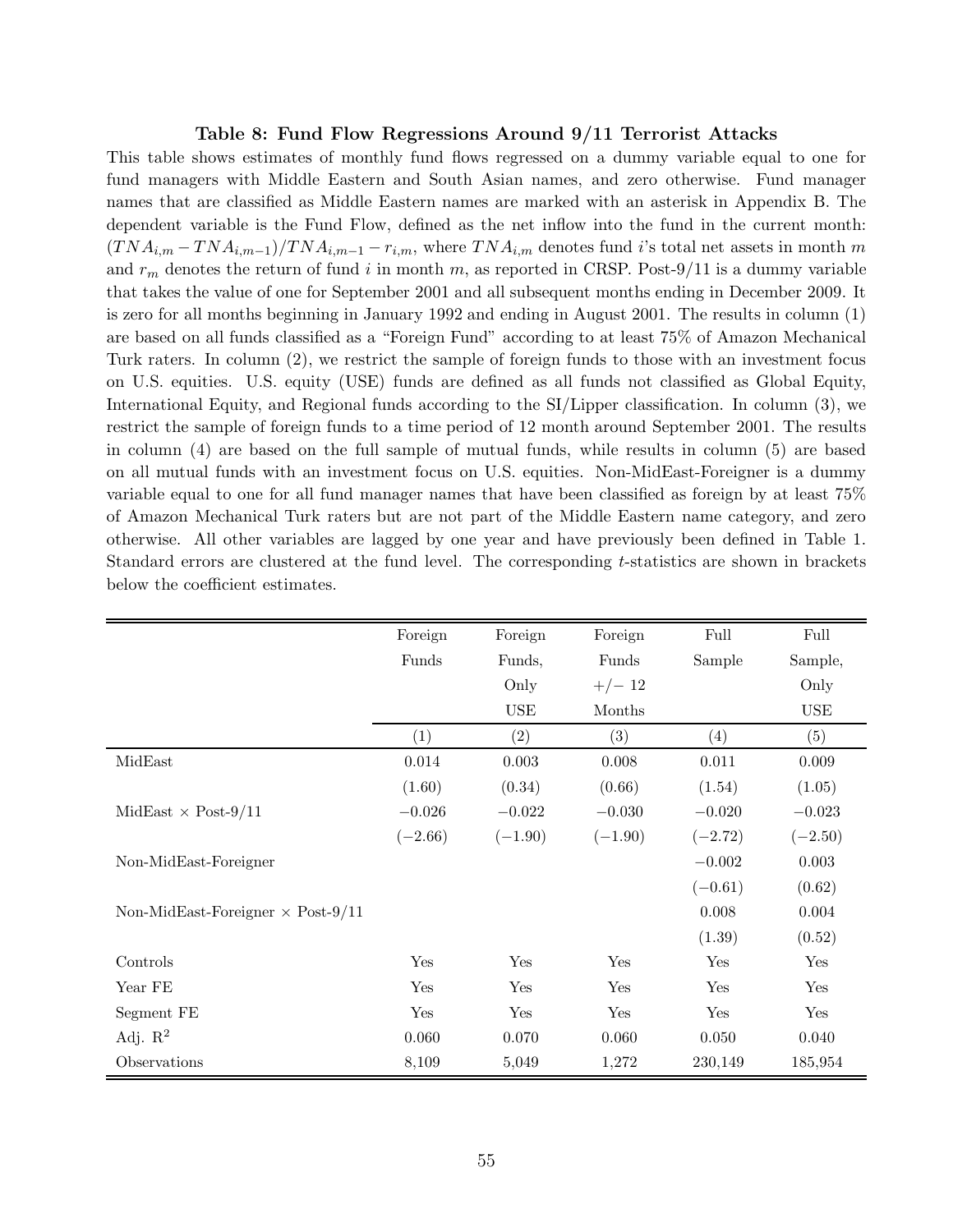#### Table 9: Flow Performance Relation Among "Foreign" Funds

This table shows the estimates of percentage fund flows regressed on Foreign75 interacted with lagged performance indicators. The dependent variable is Fund Flow, defined as the net inflow into the fund in the current year:  $(TNA_{i,t} - TNA_{i,t-1})/TNA_{i,t-1} - r_{i,t}$ , where  $TNA_{i,t}$  denotes fund i's total net assets in year t and  $r_t$  denotes fund i's return in year t as reported in CRSP. Foreign75 is a dummy variable that takes on the value one, if more than 75% of AMT workers indicated the name of the manager as foreign sounding, and zero otherwise. Additional control variables are included as in specifications (1) to (6) in Table 5. All control variables are lagged by one year and have previously been defined in Table 1. The model is estimated by a pooled regression approach with time and segment fixed effects (Columns (1), (2), (3), and (5)) as well as Fama and MacBeth (1973) regressions (Columns (4) and (6)). Standard errors of OLS regressions are clustered at the fund level. The corresponding t-statistics are given in brackets below the coefficient estimates.

|                                      | <b>OLS</b>       | $\overline{\text{OLS}}$ | <b>OLS</b> | FMB                  | $\overline{\text{OLS}}$ | FMB                  |
|--------------------------------------|------------------|-------------------------|------------|----------------------|-------------------------|----------------------|
|                                      | $\overline{(1)}$ | $\overline{(2)}$        | (3)        | (4)                  | $\overline{(5)}$        | $\overline{(6)}$     |
| Foreign75                            | $-0.183$         | $-0.180$                | $-0.205$   | $-0.025$             | 0.226                   | 0.413                |
|                                      | $(-0.97)$        | $(-0.88)$               | $(-0.86)$  | $(-0.12)$            | (0.65)                  | (1.68)               |
| Foreign $75\times$ Return            | $-0.379$         | $-0.523$                |            |                      |                         |                      |
|                                      | $(-2.84)$        | $(-3.20)$               |            |                      |                         |                      |
| Return                               | 0.336            | 0.280                   |            |                      |                         |                      |
|                                      | (4.64)           | (3.53)                  |            |                      |                         |                      |
| Foreign $75 \times$ PRank            |                  |                         | 0.800      | 1.046                |                         |                      |
|                                      |                  |                         | (1.12)     | (1.44)               |                         |                      |
| Foreign $75 \times \text{PRank}^2$   |                  |                         | $-1.128$   | $-1.589$             |                         |                      |
|                                      |                  |                         | $(-1.70)$  | $(-2.05)$            |                         |                      |
| PRank                                |                  |                         | $-0.145$   | $-0.042$             |                         |                      |
|                                      |                  |                         | $(-0.91)$  | $(-0.19)$            |                         |                      |
| PRank <sup>2</sup>                   |                  |                         | $0.750\,$  | $\,0.635\,$          |                         |                      |
|                                      |                  |                         | (4.38)     | (2.57)               |                         |                      |
| Foreign $75 \times$ PQuintile 1      |                  |                         |            |                      | $-1.103$                | $-2.464$             |
|                                      |                  |                         |            |                      | $(-0.60)$               | $(-2.24)$            |
| Foreign $75 \times$ PQuintile 2 to 4 |                  |                         |            |                      | $-0.001$                | 0.615                |
|                                      |                  |                         |            |                      | $(-0.00)$               | (2.16)               |
| Foreign $75 \times$ PQuintile 5      |                  |                         |            |                      | $-4.022$                | $-7.892$             |
|                                      |                  |                         |            |                      | $(-3.36)$               | $(-2.26)$            |
| PQuintile 1                          |                  |                         |            |                      | 0.337                   | $\,0.553\,$          |
|                                      |                  |                         |            |                      | (1.27)                  | (2.14)               |
| PQuintile 2 to 4                     |                  |                         |            |                      | 0.364                   | 0.302                |
|                                      |                  |                         |            |                      | (7.27)                  | (3.42)               |
| PQuintile 5                          |                  |                         |            |                      | 2.463                   | $2.405\,$            |
|                                      |                  |                         |            |                      | (6.93)                  | (5.11)               |
| Foreign $75 \times$ Fund Size        | 0.018            | 0.016                   | 0.017      | $-0.012$             | $-0.011$                | $-0.034$             |
|                                      | (0.54)           | (0.44)                  | (0.48)     | $(-0.29)$            | $(-0.33)$               | $(-0.96)$            |
| Controls                             | Yes              | Yes                     | Yes        | Yes                  | Yes                     | Yes                  |
| Year FE                              | Yes              | Yes                     | Yes        | Yes                  | Yes                     | Yes                  |
| Segment FE                           | Yes              | $\operatorname{Yes}$    | Yes        | $\operatorname{Yes}$ | Yes                     | $\operatorname{Yes}$ |
| Adj/Avg. $R^2$                       | 0.062            | 0.071                   | 0.094      | $\,0.159\,$          | $\,0.095\,$             | 0.160                |
| Observations                         | 13,215           | 12,255                  | 12,233     | 12,288               | 12,307                  | 12,307               |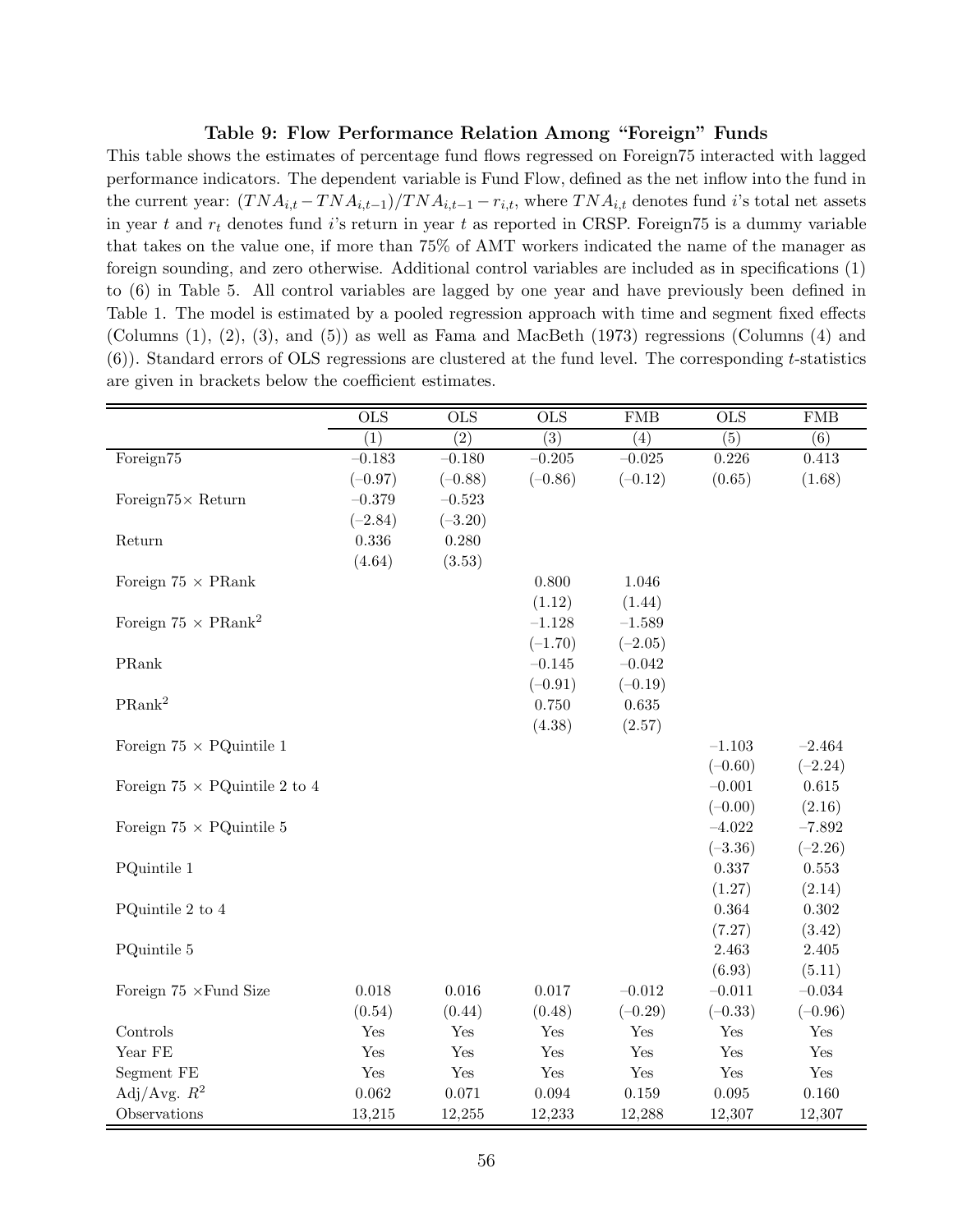#### Table 10: Cost Estimates

This table shows the estimates of cost to the mutual fund company due to lower flows to funds that have mangers with foreign-sounding names. These estimates are based on the implied flow difference  $(\Delta$  Flow) from specification (3), Table 9. We assume that the fund size equals \$174.5 million, which is the average fund size in our sample. The calculations are based on the estimate of 0.767% for the marginal compensation rate in Deli (2002).

|              | $\Delta$ Flow | Estimated   |
|--------------|---------------|-------------|
| <b>PRANK</b> | $(\%)$        | $Cost($ \$) |
| 0.00         | $-11.72$      | $-156,936$  |
| 0.10         | $-4.85$       | $-64,953$   |
| 0.20         | $-0.24$       | $-3,167$    |
| 0.30         | 2.12          | 28,422      |
| 0.40         | 2.23          | 29,814      |
| 0.50         | 0.08          | 1,009       |
| 0.60         | $-4.33$       | $-57,993$   |
| 0.70         | $-11.00$      | $-147,191$  |
| 0.80         | $-19.92$      | $-266,587$  |
| 0.90         | $-31.09$      | $-416,179$  |
| 1.00         | $-44.52$      | $-595,969$  |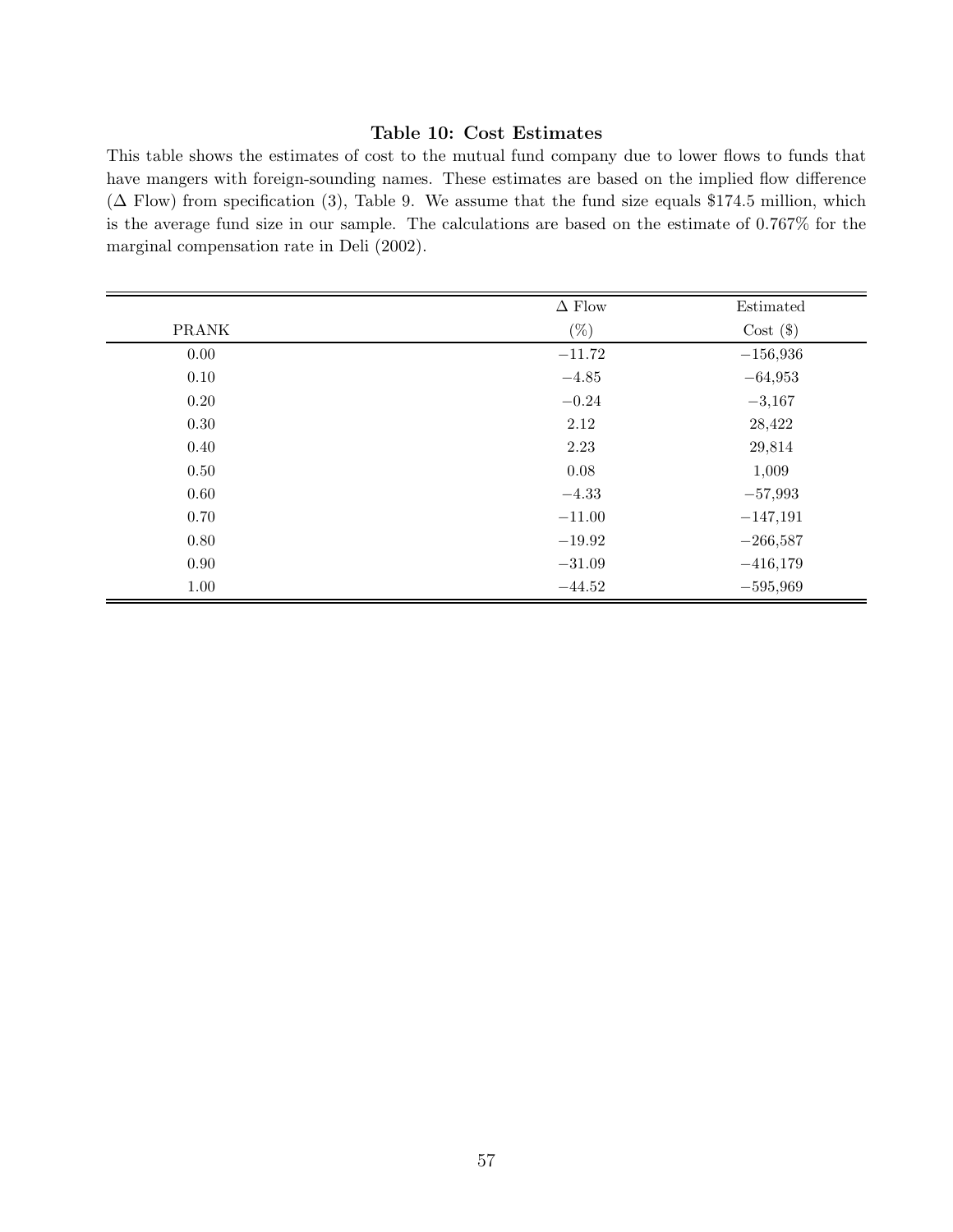#### Table 11: Fund Allocation Regression Estimates Using Experimental Data

This table shows estimates of experimental monetary units allocated to an index fund regressed on fund characteristics and Amazon Mechanical Turk (AMT) worker characteristics. The dependent variable is the fraction of 100 monetary units that AMT workers allocated to a randomly assigned S&P500 index fund in an online experiment. Foreign Fund is a dummy variable equal to one if the manager name of the index fund is "Mustafa Sagun" and zero if the manager name of the otherwise identical fund is "William R. Andersen". Female is a dummy variable equal to one if the AMT worker is female, and zero otherwise. Old Investor is a dummy variable equal to one if the AMT worker's age is larger than the median age of 35 years, and zero otherwise. MF Investor is a dummy variable equal to one if the AMT worker indicated that she invested in a mutual fund before, and zero otherwise. Column (1) presents results for the full sample of AMT workers. Columns (2) and (3) exclude AMT workers who completed the experiment in less than one minute and two minutes, respectively. The results in column (4) are based on the full sample. The t-statistics are reported in parentheses below the coefficient estimates.

|                                    | Full Sample | Work Time        | Work Time  | Inter-    |
|------------------------------------|-------------|------------------|------------|-----------|
|                                    |             | $>$ 1 $\rm{min}$ | $>$ 2 mins | actions   |
|                                    | (1)         | (2)              | (3)        | (4)       |
| Fund Manager Characteristic        |             |                  |            |           |
| Foreign Fund                       | $-12.713$   | $-12.977$        | $-17.230$  | $-2.571$  |
|                                    | $(-2.36)$   | $(-2.35)$        | $(-2.56)$  | $(-0.32)$ |
| <b>AMT Worker Characteristic</b>   |             |                  |            |           |
| Female                             | 11.929      | 11.915           | 3.611      | 14.112    |
|                                    | (2.42)      | (2.39)           | (0.59)     | (2.08)    |
| Old Investor                       | $-8.944$    | $-8.945$         | $-9.499$   | 2.622     |
|                                    | $(-1.66)$   | $(-1.64)$        | $(-1.42)$  | (0.36)    |
| MF Investor                        | $-6.850$    | $-6.825$         | $-4.510$   | $-9.656$  |
|                                    | $(-1.30)$   | $(-1.29)$        | $(-0.71)$  | $(-1.39)$ |
| <i>Interactions</i>                |             |                  |            |           |
| Female $\times$ Foreign Fund       |             |                  |            | $-3.170$  |
|                                    |             |                  |            | $(-0.32)$ |
| Old Investor $\times$ Foreign Fund |             |                  |            | $-23.010$ |
|                                    |             |                  |            | $(-2.15)$ |
| MF Investor $\times$ Foreign Fund  |             |                  |            | 5.493     |
|                                    |             |                  |            | (0.53)    |
| Adj. $R^2$                         | 0.113       | 0.114            | 0.085      | 0.134     |
| Observations                       | 100         | 98               | 66         | 100       |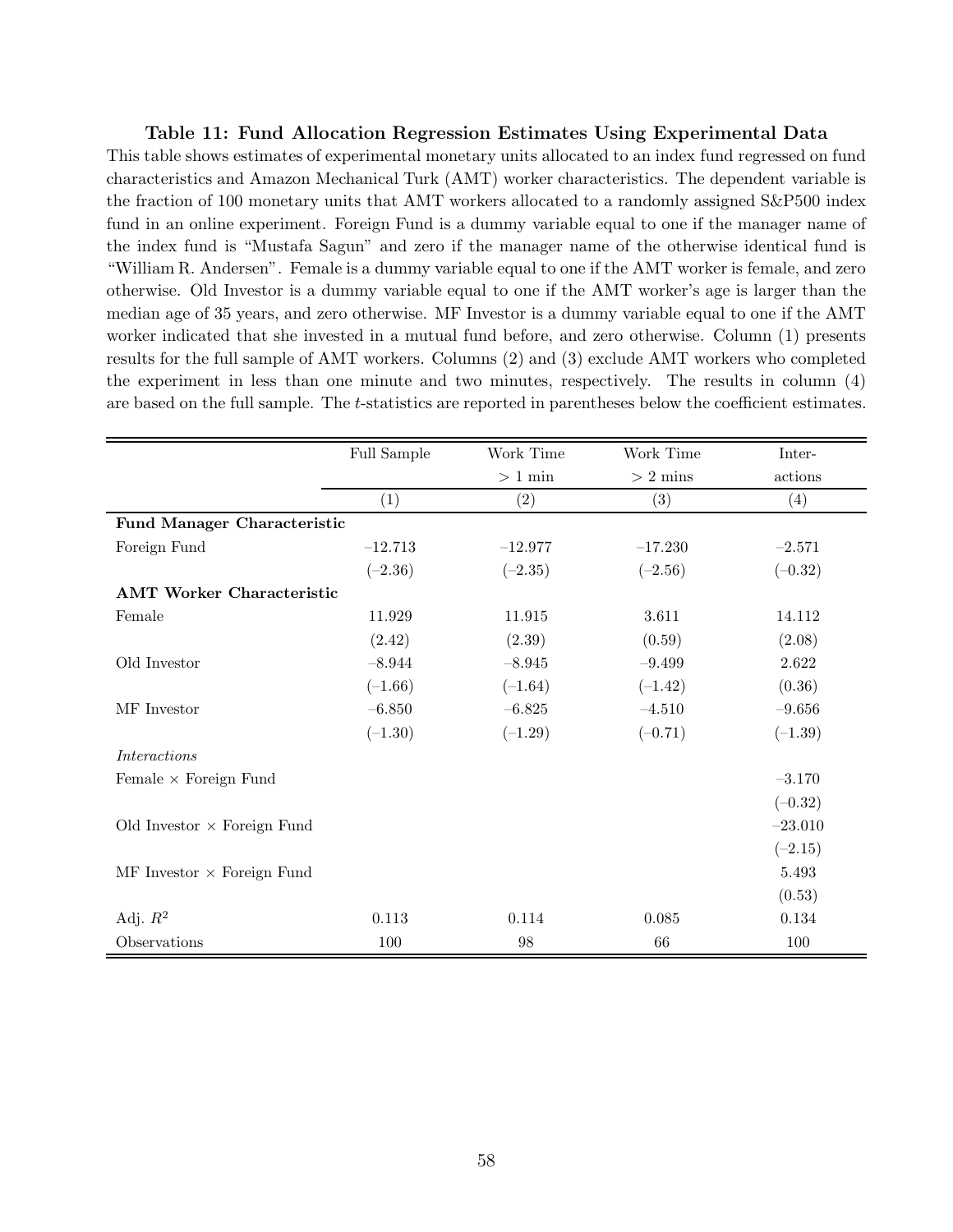#### Table 12: Investor-Level Regression Estimates

This table presents estimates from investor-level regressions. Foreign is a dummy variable equal to one if at least one AMT worker indicated the name as foreign sounding. Panel A regresses flow measures on Foreign and controls. Inflows (outflows) are buys (sells) of fund shares aggregated by household, fund and quarter, in the brokerage dataset. Net Flow is defined as Inflow minus Outflow. Panel B presents results from Logit regressions. The dependent variable is Foreign. Panel C shows OLS estimates. The dependent variable are inflows into "foreign" funds. In Panels B and C, the main independent variables are HHAge, HHEducation, HHMale, and HHForeign, which are defined in Table 1. Control variables in all three Panels are lagged fund return, fund size, turnover, fund risk, expense ratio, and fund age. Standard errors are clustered at the fund level in Panel A and at the household level in Panels B and C. The corresponding t-statistics (z-statistics) are given in brackets below the coefficient estimates.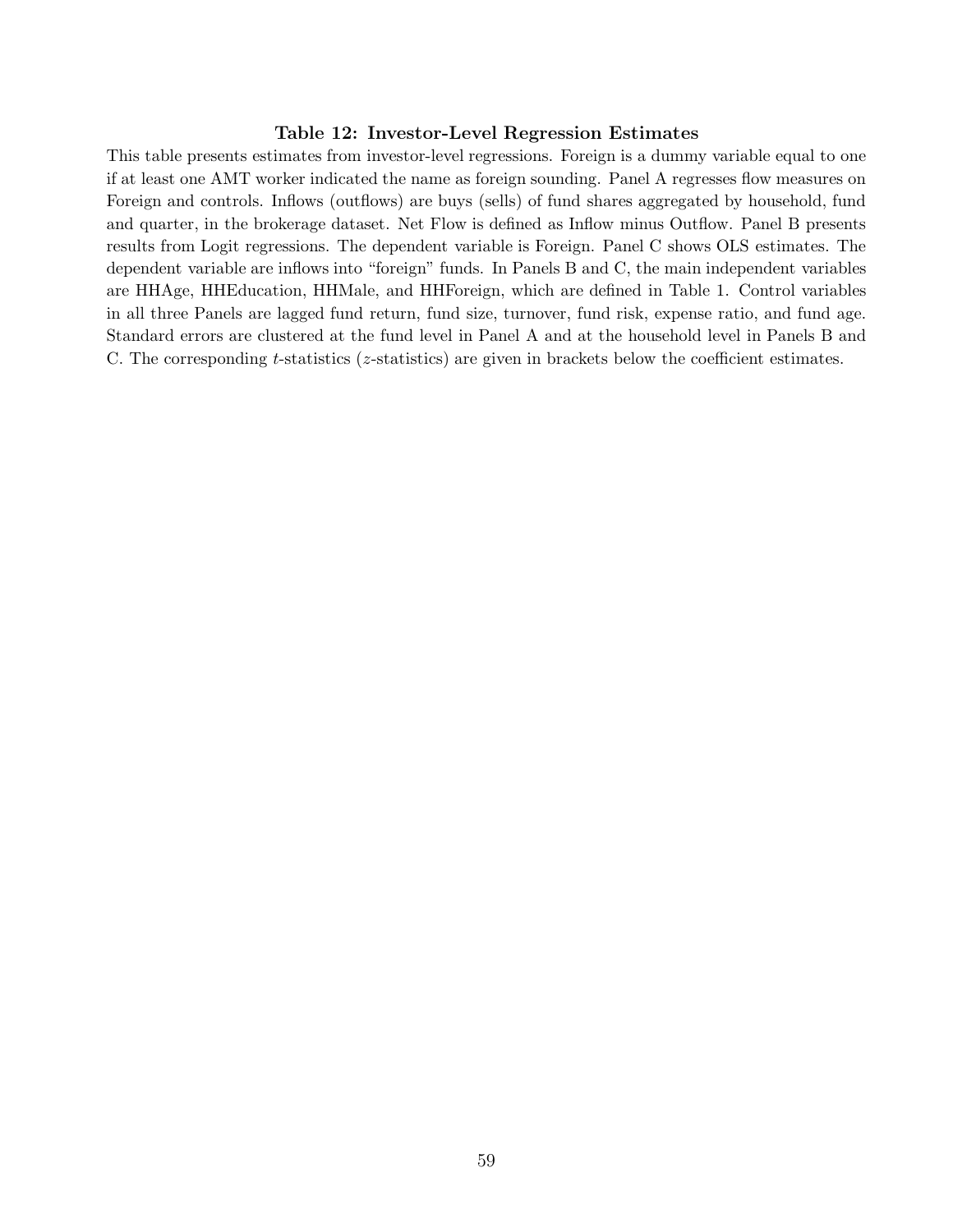|                     | LN(Inflows) | LN(Outflows) | Net Flow  |
|---------------------|-------------|--------------|-----------|
| Foreign             | $-0.499$    | 0.083        | $-1.039$  |
|                     | $(-2.09)$   | (0.41)       | $(-1.70)$ |
| Additional Controls | Yes         | Yes          | Yes       |
| Year FE             | Yes         | Yes          | Yes       |
| Segment FE          | Yes         | Yes          | Yes       |
| Adj. $R^2$          | 0.051       | 0.023        | 0.020     |
| Observations        | 78,559      | 78,559       | 78,559    |

Panel A: Flows into "Foreign" Funds

### Panel B: Probability of Investing in "Foreign" Fund

|                     | $\left( 1\right)$ | (2)       | (3)    | $\left( 4\right)$ | (5)       |
|---------------------|-------------------|-----------|--------|-------------------|-----------|
| HHAge               | $-0.003$          |           |        |                   | $-0.003$  |
|                     | $(-2.02)$         |           |        |                   | $(-2.37)$ |
| <b>HHEducation</b>  |                   | $-0.000$  |        |                   | $-0.001$  |
|                     |                   | $(-0.05)$ |        |                   | $(-0.37)$ |
| <b>HHMale</b>       |                   |           | 0.026  |                   | $-0.048$  |
|                     |                   |           | (0.58) |                   | $(-0.82)$ |
| <b>HHForeign</b>    |                   |           |        | 0.005             | 0.004     |
|                     |                   |           |        | (3.34)            | (2.31)    |
| Additional Controls | Yes               | Yes       | Yes    | Yes               | Yes       |
| Year FE             | Yes               | Yes       | Yes    | Yes               | Yes       |
| Segment FE          | Yes               | Yes       | Yes    | Yes               | Yes       |
| Pseudo $R^2$        | 0.149             | 0.138     | 0.137  | 0.138             | 0.150     |
| Observations        | 29,356            | 45,741    | 42,637 | 45,741            | 27,927    |

### Panel C: "Foreign" Fund Inflows and Retail Investor Characteristics

|                     | (1)       | (2)    | (3)       | $\left( 4\right)$ | (5)       |
|---------------------|-----------|--------|-----------|-------------------|-----------|
| HHAge               | $-0.006$  |        |           |                   | $-0.003$  |
|                     | $(-1.39)$ |        |           |                   | $(-0.64)$ |
| <b>HHEducation</b>  |           | 0.008  |           |                   | 0.009     |
|                     |           | (3.05) |           |                   | (2.44)    |
| <b>HHMale</b>       |           |        | $-0.187$  |                   | $-0.043$  |
|                     |           |        | $(-1.94)$ |                   | $(-0.32)$ |
| <b>HHForeign</b>    |           |        |           | 0.010             | 0.008     |
|                     |           |        |           | (2.21)            | (2.16)    |
| Additional Controls | Yes       | Yes    | Yes       | Yes               | Yes       |
| Year FE             | Yes       | Yes    | Yes       | Yes               | Yes       |
| Segment FE          | Yes       | Yes    | Yes       | Yes               | Yes       |
| Adj. $R^2$          | 0.078     | 0.082  | 0.082     | 0.082             | 0.079     |
| Observations        | 11,028    | 16,801 | 15,748    | 16,801            | 10,482    |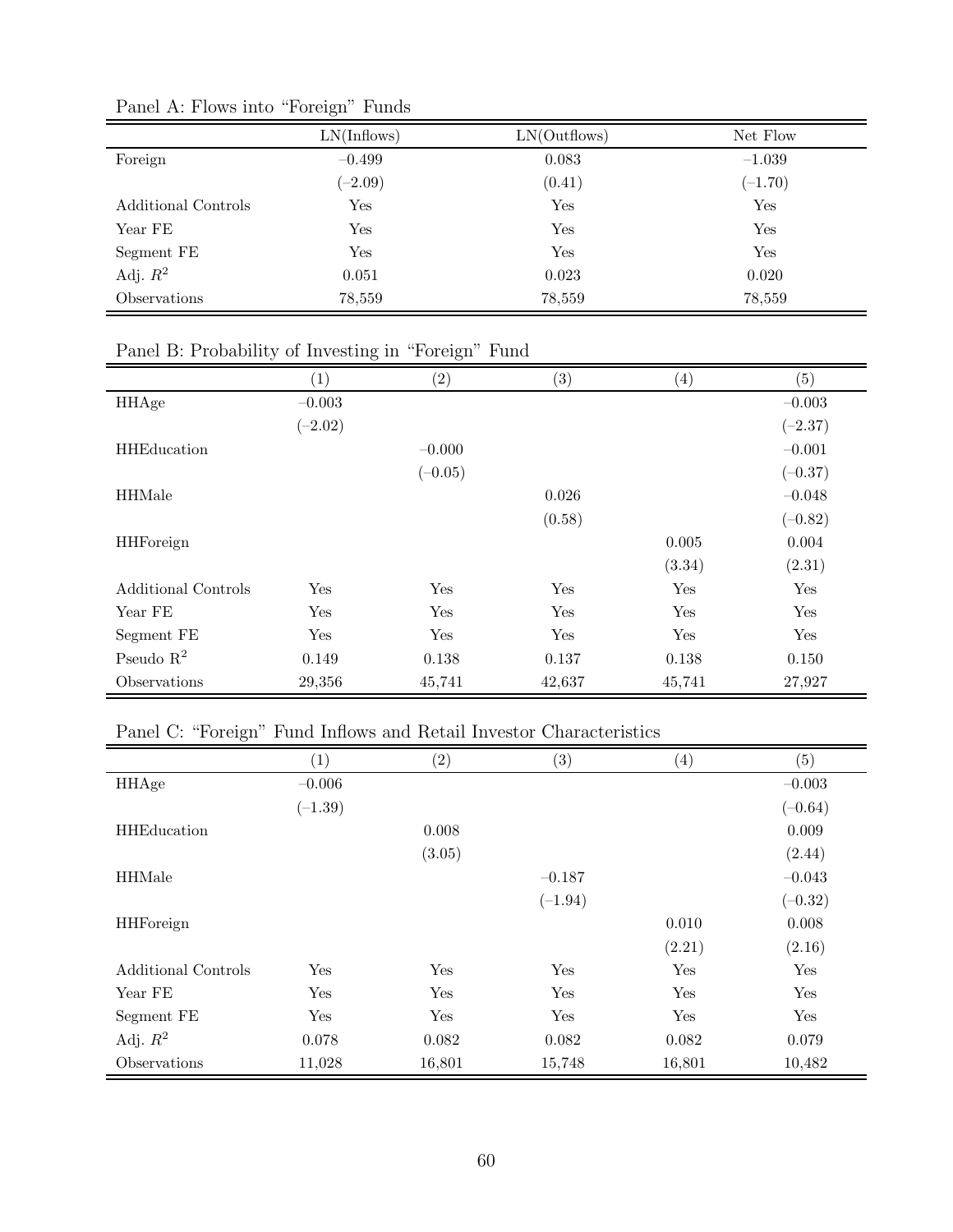Figure 1: Monthly Fund Flows around Terrorist Attacks in September 2001 This figure shows the average monthly net inflows into funds that are managed by individuals with South Asian and Middle Eastern sounding names (Flow (ME)), net inflows into funds managed by individuals with other foreign-sounding names (Flow (NME)), and the difference between them (Flow Difference (ME−NME)). The fund flows are measured at the last day of each month.

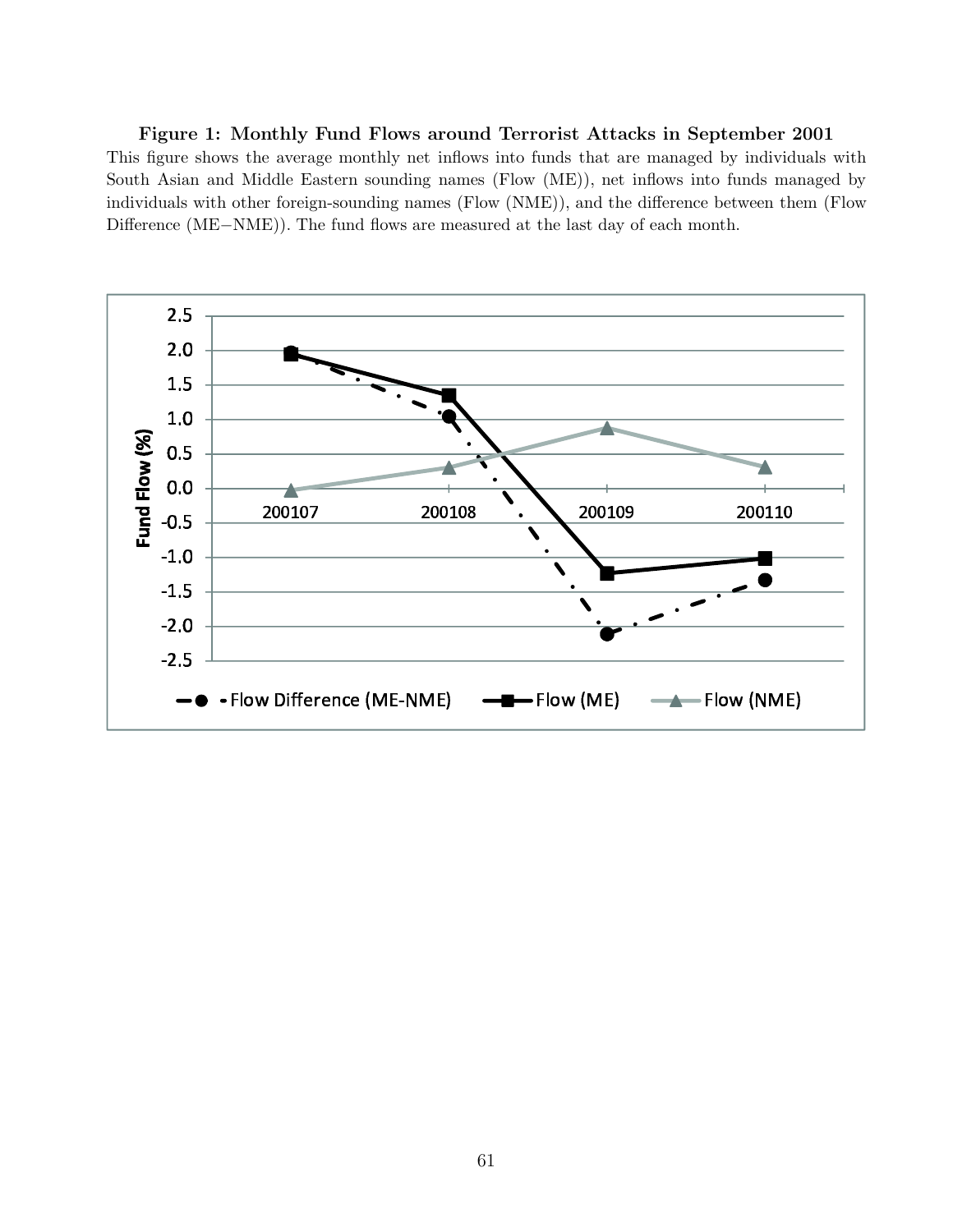#### Figure 2: Differences in Fund Flow Conditional on Performance

This figure shows the predicted difference (in percentage points) in fund flow conditional on lagged fund performance between funds with and without managers with foreign sounding names. The graph is based on specification (3) in Table 5. The negative values indicate lower flows into fund managed by individuals with foreign-sounding names.

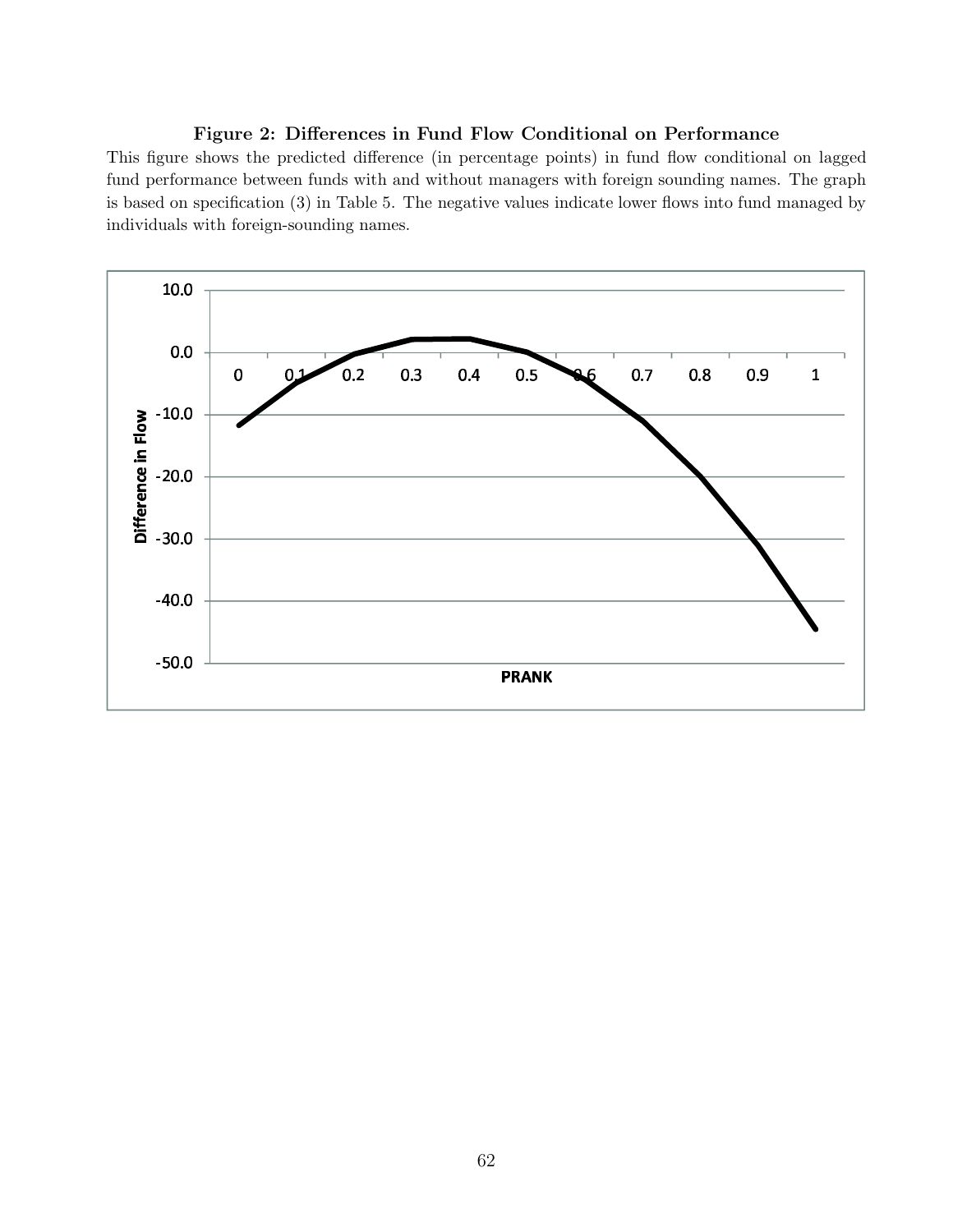#### Figure 3: Experimental Results

This figure shows the allocations of Amazon Mechanical Turk (AMT) paid participants to index fund A when the fund manager name is foreign and non-foreign. Young (old) denotes AMT workers who are younger (older) than the median age of 35 years. Female is a dummy variable that is equal to one if the AMT worker is female, and zero otherwise. MF Inv is a dummy variable that is equal to one if the AMT worker indicates that he has invested in mutual funds before, and zero otherwise.

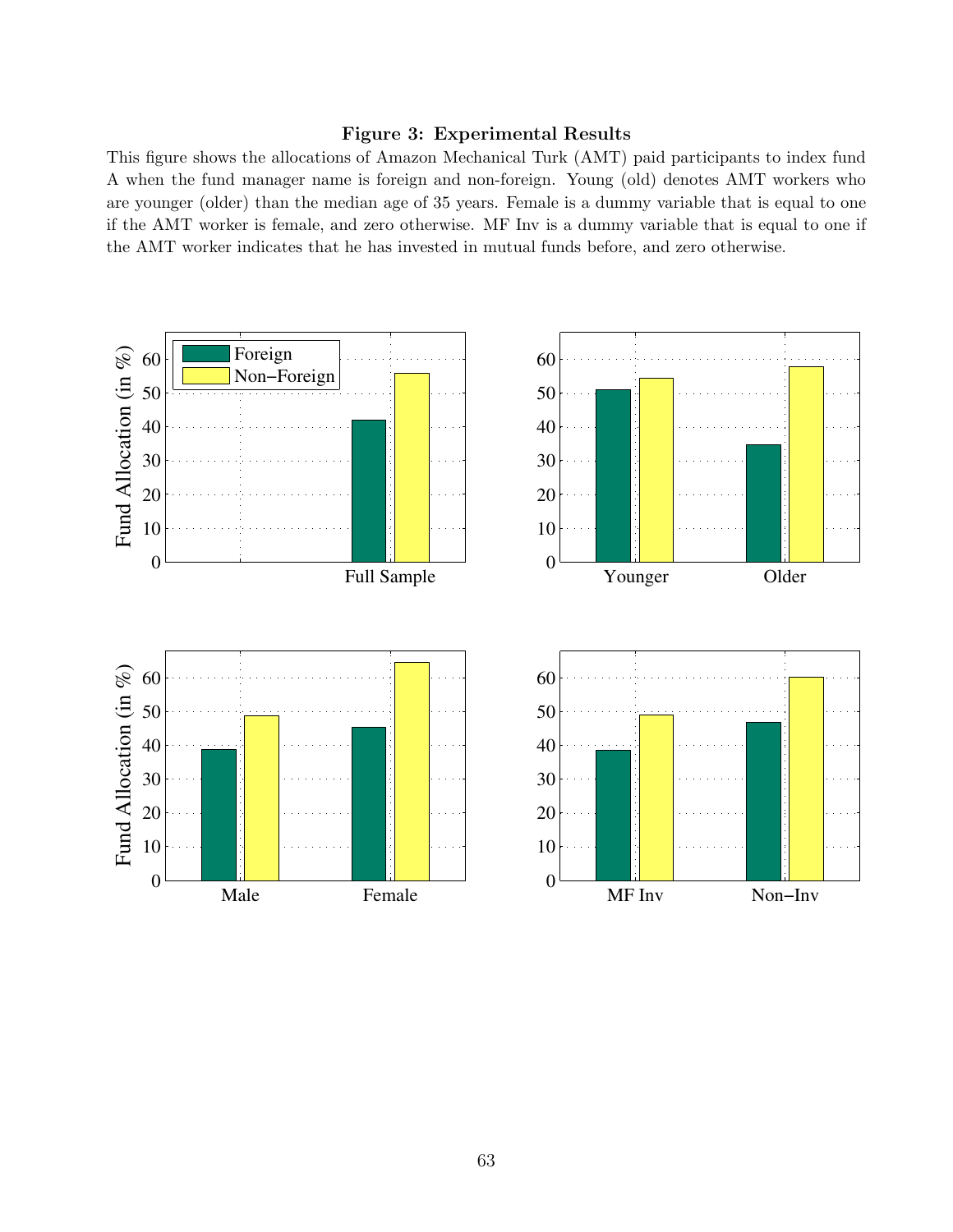# Appendices

### A Brief Definitions and Sources of Main Variables

This table briefly defines the main variables used in the empirical analysis. The data sources are:

- (i) CRSP: CRSP Survivorship Bias Free Mutual Fund Database
- (ii) ARDA: Association of Religion Data Archives,
- (iii) GSS: General Social Survey,
- (iv) Brokerage: Large U.S. discount brokerage,
- (v) Estimated: Estimated by the authors,
- (vi) AMT: Amazon Mechanical Turk,
- (vi) PT: http://www.petajisto.net/data.html,
- (vii) Census: U.S. Census County Files,
- (viii) KF: Kenneth French Data Library,
- (ix) David Leip: www.uselectionatlas.org,
- (x) ANES: American National Election Studies,
- (xi) MS: Morningstar Database, and
- (xii) HC: Hand-collected by the authors.

| Variable Name | Description                                                                                                                                                                                      | Source                  |
|---------------|--------------------------------------------------------------------------------------------------------------------------------------------------------------------------------------------------|-------------------------|
| Fund Flow     | Computed as $(TNA_{i,t}-TNA_{i,t-1})/TNA_{i,t-1}-r_{i,t}$ where $TNA_{i,t}$<br>denotes fund i's total net assets in year t and $r_t$ denotes fund i's<br>return in year $t$ as reported in CRSP. | CRSP, esti-<br>mated    |
| LN(Inflows)   | Logarithm of absolute USD inflows into fund $i$ by household $h$ in<br>year $t$ .                                                                                                                | Brokerage,<br>Estimated |
| LN(Outflows)  | Logarithm of absolute USD money withdrawals from fund $i$ by<br>household $h$ in year $t$ .                                                                                                      | Brokerage,<br>Estimated |
| Net Flows     | Inflows <sub>i.h.t</sub> minus Outflows <sub>i.h.t</sub> .                                                                                                                                       | Brokerage.<br>Estimated |

Panel A: Main Dependent Variables

|  |  | Panel B: Main Independent Variables |  |
|--|--|-------------------------------------|--|
|--|--|-------------------------------------|--|

| Variable Name         | Description                                                                                                                                       | Source |
|-----------------------|---------------------------------------------------------------------------------------------------------------------------------------------------|--------|
| Foreign <sup>75</sup> | Dummy variable equal to one if at least 75% of respondents in- AMT<br>dicated that the fund manager's name sounds foreign, and zero<br>otherwise. |        |
| Foreign               | Dummy variable equal to one if any respondent indicated that the AMT<br>fund manager's name sounds foreign, and zero otherwise.                   |        |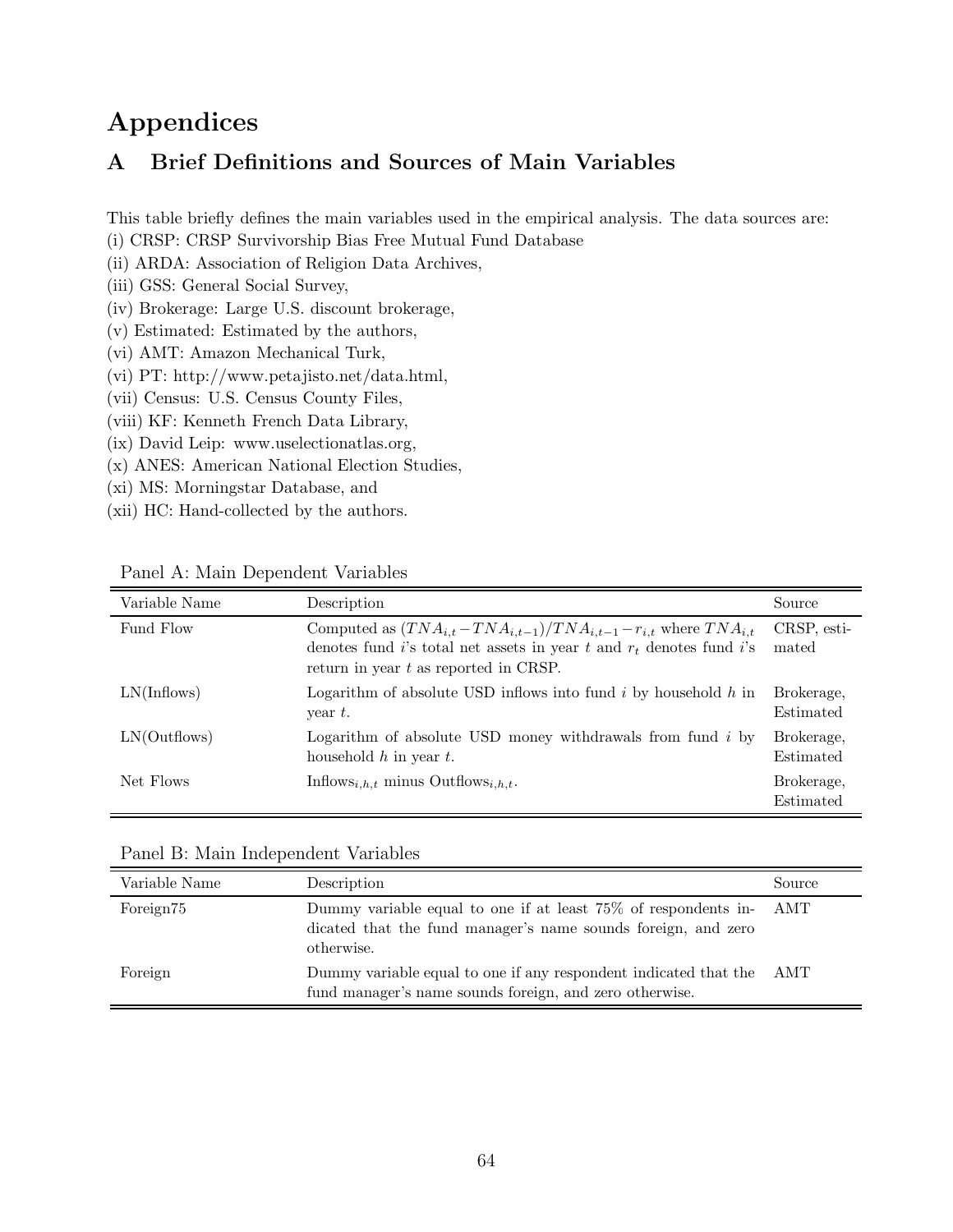Panel C: Other Measures

| Variable Name               | Description                                                                 | Source           |
|-----------------------------|-----------------------------------------------------------------------------|------------------|
| <b>Fund Characteristics</b> |                                                                             |                  |
| Return                      | Annual fund return.                                                         | <b>CRSP</b>      |
| Fund Size                   | Logarithm of a fund's total net assets.                                     | <b>CRSP</b>      |
| Turnover                    | A fund's annual turnover ratio in $\%$ .                                    | <b>CRSP</b>      |
| Expense Ratio               | A fund's annual expense ratio in $\%$ .                                     | CRSP             |
| Fund Risk                   | A fund's annualized standard deviation based on twelve monthly              | CRSP, Es-        |
|                             | fund returns.                                                               | timated          |
| Fund Age                    | Logarithm of a fund's age computed from the date a fund was first           | CRSP, Es-        |
|                             | offered (variable $first\_offer\_dt$ ).                                     | timated          |
| Segment Flow                | Computed as $(TNA_{j,t}-TNA_{j,t-1})/TNA_{j,t-1}-r_{j,t}$ where $TNA_{j,t}$ | CRSP, Es-        |
|                             | denotes segment j's total net assets in year $t$ and $r_{j,t}$ denotes seg- | timated          |
|                             | ment j's equal weighted return in year $t$ .                                |                  |
| Family Flow                 | Computed as $(TNA_{f,t}-TNA_{f,t-1})/TNA_{f,t-1}-r_{f,t}$ where $TNA_{f,t}$ | CRSP, Es-        |
|                             | denotes fund company f's total net assets in year t and $r_{f,t}$ denotes   | timated          |
|                             | fund company $f$ 's equal weighted return in year $t$ .                     |                  |
| <b>Active Share</b>         | A fund's active share in $\%$ as computed in Petajisto (2010).              | PT               |
| <b>Tracking Error</b>       | A fund's active share in $\%$ as computed in Petajisto (2010).              | PT               |
| <b>Location Data</b>        |                                                                             |                  |
| HHAge                       | Age of the household.                                                       | <b>Brokerage</b> |
| <b>HHGender</b>             | Dummy variable equal to one for male investors.                             | <b>Brokerage</b> |
| <b>HHEducation</b>          | Proportion of residents in investor's zip code with a Bachelor's or         | Brokerage,       |
|                             | higher educational degree.                                                  | Census           |
| <b>HHForeign</b>            | Proportion of foreign born residents in the investor's zip code.            | Brokerage,       |
|                             |                                                                             | Census           |
| Small MSA                   | Dummy equal to one for a fund located in one of the ten largest             | Census           |
|                             | MSAs based on the population in the year 2000: New York, Los                |                  |
|                             | Angeles, Chicago, Miami, Philadelphia, Dallas, Boston, San Fran-            |                  |
|                             | cisco, Detroit, and Houston.                                                |                  |
| Republican State            | dummy that is one for funds located in a state that voted for the           | David Leip       |
|                             | Republican presidential candidate in the most recent presidential           |                  |
|                             | election.                                                                   |                  |
| Rural Area                  | Proportion of MSA residents living in rural areas.                          | Census           |
| Old Population              | Dummy equal to one if fund is located in county with above-median           | Census           |
|                             | average age in the sample.                                                  |                  |
| Church Attendance           | Dummy variable equal to one if share of people in a state who go            | <b>GSS</b>       |
|                             | to church at least once a week is larger than median share of people        |                  |
|                             | across all states, and zero otherwise. The survey is conducted every        |                  |
|                             | second year. We use interpolated values for years in which no               |                  |
|                             | survey was conducted.                                                       |                  |
| <b>PCRATIO</b>              | Ratio of Protestant population to Catholic population in a county.          | <b>ARDA</b>      |
| <b>Black Stereotype</b>     | Dummy based on average rating assigned to Blacks divided by the             | <b>ANES</b>      |
|                             | average number assigned to whites in the question "Blacks (whites)          |                  |
|                             | are " on a scale from one (intelligent) to (unitelligent).                  |                  |
| Asian Stereotype            | Dummy based on average rating assigned to Asians divided by the             | <b>ANES</b>      |
|                             | average number assigned to whites in the question "Asians (whites)          |                  |
|                             | are " on a scale from one (intelligent) to (unitelligent).                  |                  |
|                             |                                                                             |                  |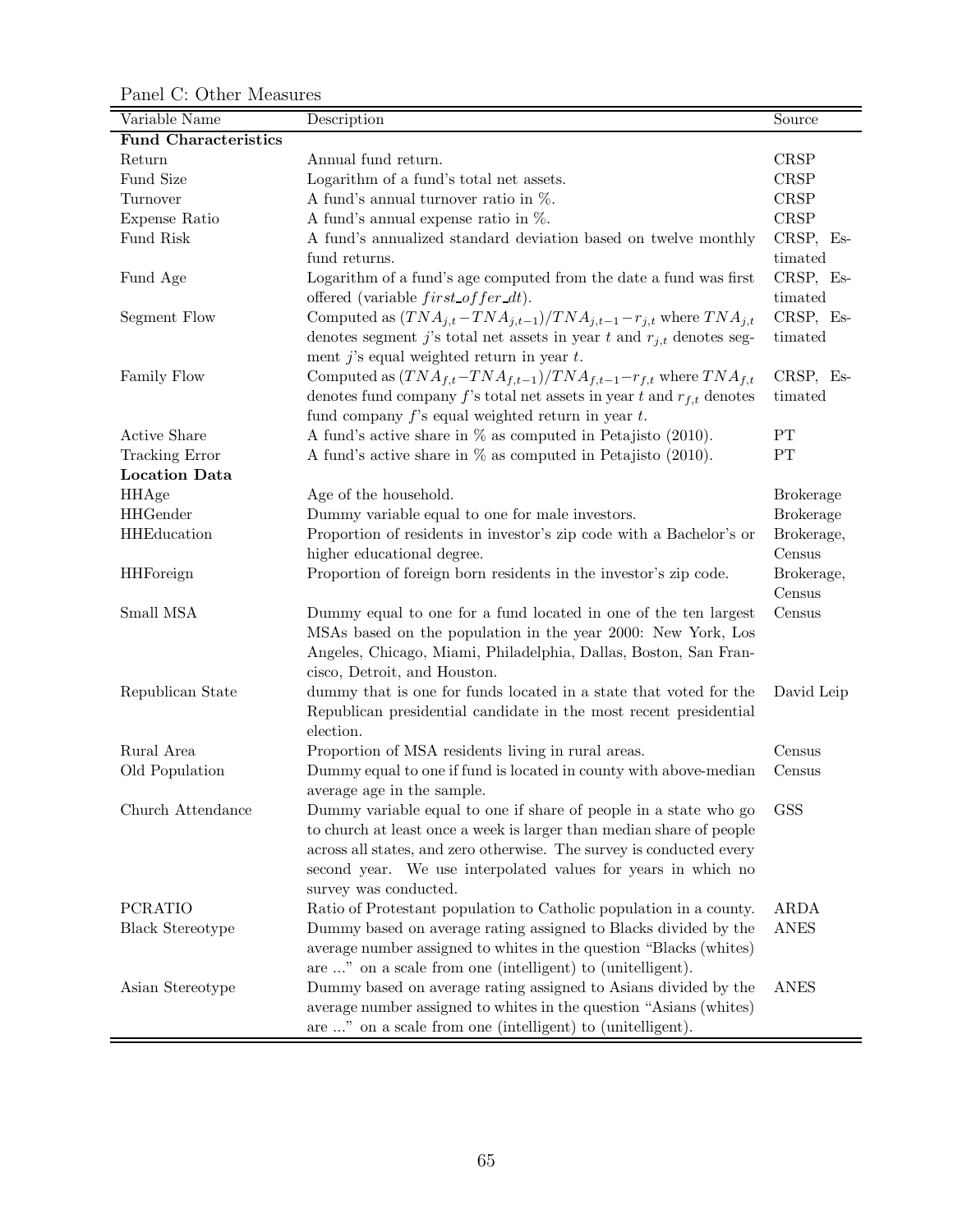Variable Name Description **Description** Source Performance Measures CAPM Alpha Performance alpha from a market model estimated for one year of monthly returns. CRSP, KF, Estimated CAPM Beta Loading on the market portfolio from a market model estimated for one year of monthly returns. CRSP, KF, Estimated 3-Factor Alpha Performance alpha from a Fama-French 3-factor model estimated for one year of monthly returns. CRSP, KF, Estimated SMB Loading on the SMB portfolio. CRSP, KF, Estimated HML Loading on the HML portfolio. CRSP, KF, Estimated 4-Factor Alpha Performance alpha from a Fama-French 3-factor model augmented by the Carhart factor estimated for one year of monthly returns. CRSP, KF, Estimated MOM Loading on the momentum factor. CRSP, KF, Estimated Idiosyncratic Risk A fund's unsystematic risk, estimated as the standard deviation from a market model estimated using one year of monthly returns. CRSP, KF, Estimated AR A fund's 4-factor alpha divided by idiosyncratic risk as defined above. CRSP, KF, Estimated SR A fund's excess annual return divided by the annualized return standard deviation. CRSP, Estimated PRank Performance rank of a fund based on its annual return relative to its market segment in a given year. This variable is bound between zero and one. CRSP, Estimated PRank<sup>2</sup> Squared performance rank of a fund based on its annual return relative to its market segment in a given year. This variable is bound between zero and one. CRSP, Estimated PQuintile 1 Computed as min(Perf. Rank; 0.2). CRSP, Estimated PQuintiles 2 to 4 Computed as min(PRank-PQuintile 1; 0.8). CRSP, Estimated PQuintile 5 Computed as min(PRank-(PQuintile 1+PQuintiles 2 to 4)). CRSP, Estimated Fund Manager Characteristics Age  $\alpha$  Age of a fund manager in years. MS, HC Gender **Dummy variable equal to one if fund manager is female, and zero** otherwise. MS, HC Bachelor's Dummy variable equal to one if fund manager holds a Bachelor degree, and zero otherwise. MS, HC MBA Dummy variable equal to one if fund manager holds an MBA degree, and zero otherwise. MS, HC PhD Dummy variable equal to one if fund manager holds a PhD degree, and zero otherwise. MS, HC Prof Education Dummy variable equal to one if fund manager holds a CFA (or equivalent), and zero otherwise. MS, HC Fund Tenure Tenure of manager at specific fund, computed as difference between current year and year in which the manager started working for this fund. CRSP, Estimated Industry Experience The difference between the current year and the year a manager CRSP, Es-

| Panel C: Other Measures (Continued) |  |
|-------------------------------------|--|
|-------------------------------------|--|

first appeared in the CRSP mutual fund database.

timated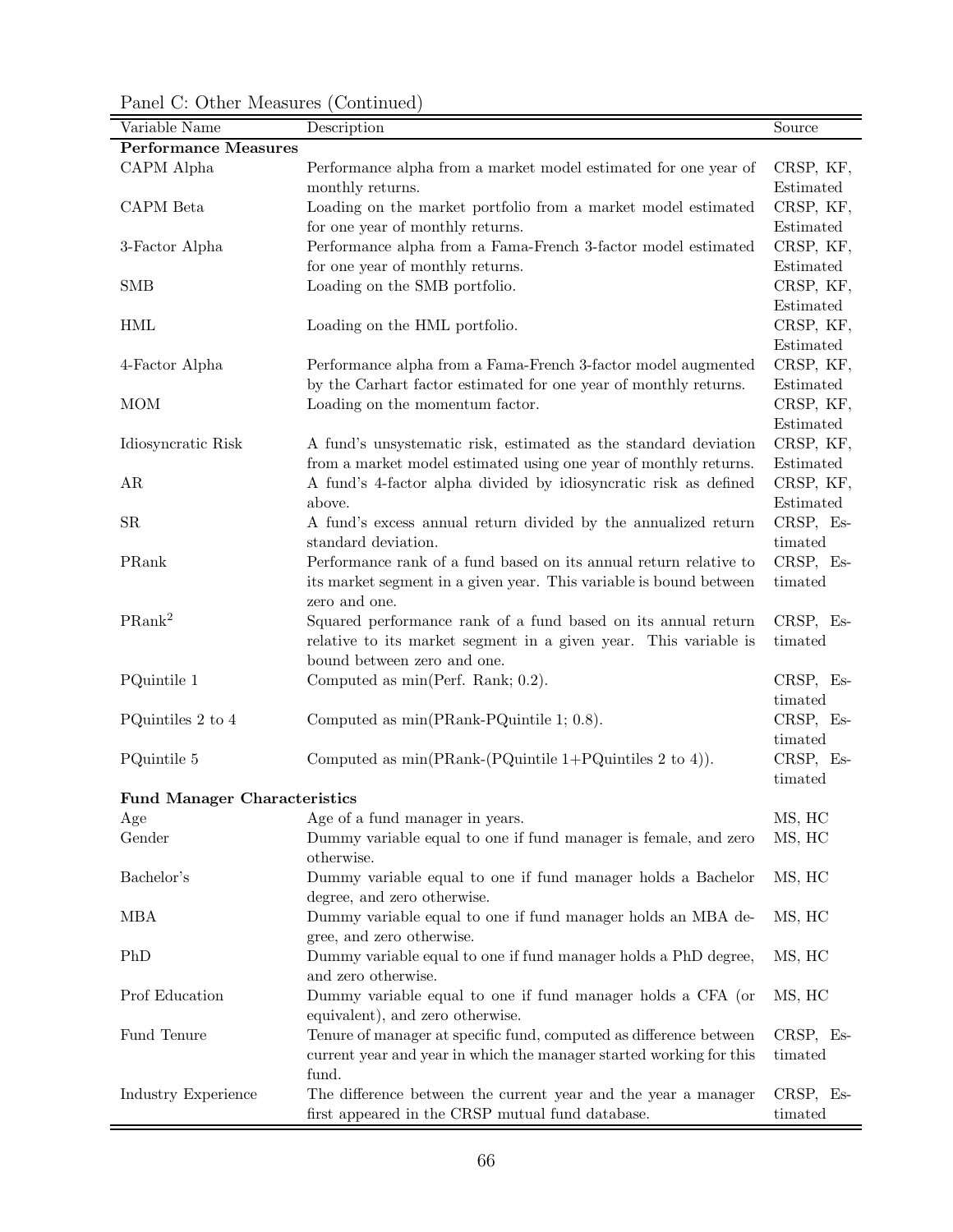# B Mutual Fund Managers with Foreign-Sounding Names

South Asian and Middle-Eastern names are identified using an asterisk mark.

| A Rama Krishna*         | Hao-Hung (Peter) Liao   | Rajiv Jain*          |
|-------------------------|-------------------------|----------------------|
| Acquico Wen             | Harish Kumar*           | Ralf Oberbannscheidt |
| Adeline Ko              | Hiroshi Motoki          | Ram Kolluri*         |
| Agus Tandiono           | Hitesh (John) P. Adhia* | Ramesh Jhaveri*      |
| Agustin J Fleites       | Hokeun Chung            | Ramin Arani*         |
| Ajit Dayal*             | Huachen Chen            | Ramona Persaud*      |
| Amit Khandwala*         | Hyun Jong Nan           | Remy Trafelet        |
| Anh Lu                  | Ilario Di Bon           | Ren Y. Cheng         |
| Anmol Mehra*            | Ira L. Unschuld         | Renaud Saleur        |
| Antonio Intagliata      | Ivka Kalus-Bystricky    | Rimmy Malhotra*      |
| Arjun Divecha*          | Ivo Kovachev            | Rohit Sah*           |
| Armon Bar-Tur           | Iwao Komatsu            | Rudolph Kluiber      |
| Arnab Kumar Banerji*    | James D. Oelschlager    | Rupal J. Bhansali*   |
| Arpad Pongracz          | Jean-Pierre Conreur     | S. Irfan Ali*        |
| Arsen Mrakovcic         | Jolanta Wysocka         | Saker Nusseibeh*     |
| Arvind K Sachdeva*      | June-Yon Kim            | Sal Diaz-Verson Jr   |
| Ashi Parikh*            | Kara Than Bhala         | Samir Mehta*         |
| Ashutosh Sinha*         | Kenji Chihara           | Sandip A. Bhagat*    |
| Aziz Hamzaogullari*     | Klaus Kaldemordgen      | Sandip Bjagat*       |
| B. Padmanabha Pai*      | Kooi Cho Yu             | Sandor Cseh          |
| Bala Iyer*              | Kunihiko Sugio          | Sanjeev Makan*       |
| Benedict E Capaldi      | Lauriann Kloppenburg    | See Wee Tan          |
| Beso Sikharulidze       | Liaquat Ahamed*         | Seung Kwak           |
| Bin Shi                 | Liu-Er Chen             | Seung Miinn          |
| Boaz Rahav              | Lon Schreue             | Shahreza Yusof*      |
| Boniface A. Zaino       | Loris Muzzatti          | Shigeki Makino       |
| <b>Bruno Desforges</b>  | Luca Parmeggiani        | Shigemi Takagi       |
| Chetan Joglekar*        | Madhav Dhar*            | Shiv Mehta*          |
| Christopher Matyszewski | Magali Azema-Barac      | Siew-Hua Thio        |
| Conrad Saldanha         | Manind V. Govil*        | Sonu Kalra*          |
| Constantinos G. Mokas   | Manraj Sekhon           | Sonya Thadhani*      |
| Craigh A. Cepukenas     | Marcel Houtzager        | Spiros Sig Segalas   |
| Daizo Motoyoshi         | Maurits E Edersheim     | Stavros Koutsantonis |
| Daniel Tranchita        | Miki Sugimoto           | Sudhir Nanda*        |
| David Y. S. Chiueh      | Minyoung Sohn           | Suhas Kundapoor*     |
| Dirk H Van Dijk         | Mitzi Malevich          | Sujatha R. Avutu*    |
| Domenic Colasacco       | Morris B. Ajzenman      | Suresh L. Bhirud*    |
| Dutch Handke            | Morty Schaja            | Taizo Ishida         |
| Duy Nguyen              | Mustafa Sagun*          | Takeo Nakamura       |
| Ean Wah Chin            | Narayan Ramachandran*   | Telis D. Bertsekas   |
| Emilio Bassini          | Nitin Mehta*            | Tetsuya Itoh         |
| Fabrizio Pierallini     | Noor Kamruddin*         | Thierry Wuilloud     |
| Farha-Joyce Haboucha    | Olessia Denissiouk      | Thyra Zerhusen       |
| Fariba Talebi $^\ast$   | Olivier Rudigoz         | Tin Y. Chan          |
| Fayez Sardfim*          | Ophelia Barsketis       | Toshihiko Tsuyusaki  |
| Feng Chang              | Oscar Vermeulen         | Venkat Chidambaram*  |
| Fernando Garip          | Paolo Vassalli          | Victor Filatov       |
| FIJ-Joseph Tse          | Patrice Conxicoeur      | Vik Mehrotra*        |
| George Gianarikas       | Pavlos Alexandrakis     | Vikram J. Kuriyan*   |
| Giampaolo G Guarnieri   | Pedro Verdu             | Wolodymyr Wrsonskyj  |
| Gijs Dorresteijn        | Piergaetano Iaccarino   | Yi Zhang             |
| Giri Bogavelli          | Pratima Abichandani*    | Yoko Ishibashi       |
| Giri Devulapally        | Prayeen Abichandani*    | Yosawadee Polchareon |
| Guido Guzzetti          | Praveen K Gottipalli*   | Yun Jae Chung        |
| Guru M. Baliga*         | Rajeev Bhaman*          | Yun-Min Chai         |
| Hans Van den Berg       | Rajendra Prasad*        | Zaheer Sitabjhan*    |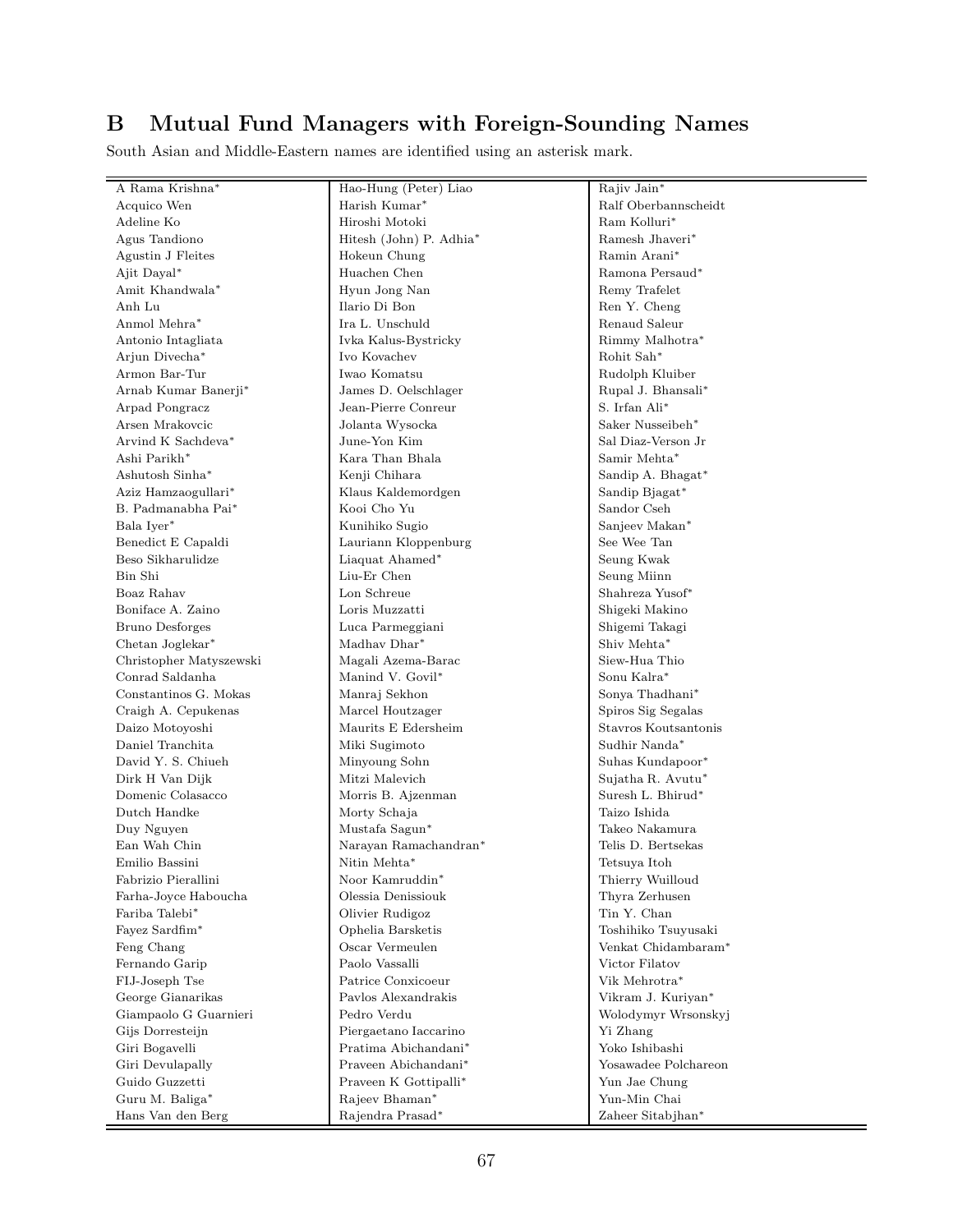### C Managers with Non-Foreign-Sounding Names (Incomplete List)

Aaron Harris Ed Makin John L. Keeley, Jr. Richard Kost Adrian Holmes Ellen R. Harris John M. Chambers<br>Al Stewart Eric N. Perkins John Morton Al Stewart **Eric N. Perkins John Morton Richard P. Howard R. Equilibrity** Richard P. Howard Richard P. Howard R. Equilibrity P. Robinson Richard R. Equilibrity P. Robinson Alexander Denner Francis D. Gannon John P. Robinson Richard R. Foulkes<br>Alfred Harrison Frank Holmes John Porter Richard T. Whitne Alfred Harrison Frank Holmes John Porter Richard T. Whitney<br>Alison Larkin Frank Jolley John S. Force Richard Williams Alison Larkin Frank Jolley John S. Force Richard Williams<br>Allan Conway Fred Meserve Jonathan D. Coleman Robert B. Cameron Allan Conway Fred Meserve Jonathan D. Coleman Robert B. Came<br>Andrew Brown Frederrick Moran Jonathan F. Weed Robert Corbett Andrew Brown Frederrick Moran Jonathan F. Weed<br>Andrew Jenner G. Paul Matthews Jonathan Neil Andrew Jenner G. Paul Matthews Jonathan Neil Robert Gardiner<br>Andrew Mason G. Rusty Johnson III Joseph C. Ford Robert H. Bergson Andrew Mason G. Rusty Johnson III Joseph C.<br>Andrew Parry Gardner Jackson Julie Hale Andrew Parry Gardner Jackson Julie Hale (Robert J. Mancuso Andrew Preston Garry M. Allen Justin Thomson Robert J. Rhodes Andrew Preston Garry M. Allen Justin Thomson Robert J. Rho<br>Andy Hood Gary Craven Karen E McGrath Robert J. Vile Anthony R Gray Gary Sandel (Gray Gary Sandel Katherine Buck Robert Levy Robert Levy Robert Levy Robert M. Mitchell Arthur Q. Johnson | George Foster | Kathryn L. Langridge | Roger E. King B. J. Willingham George Roche Kelli K. Hill Roger Ellis Barbara Knapp Gerald J. Moran | Kelly Cardwell Roger J. Sit<br>Barbara L. Bowles | Gerald R. Sparrow | Kenneth G Mertz II | Ron Weiss Bernard Zimmerman Gerald Reid Jordan Kenneth L. Abr<br>Beth Cotner Gerry Bennett Kevin L Wenck Beth Cotner Gerry Bennett (Gerry Bennett Kevin L Wenck Samuel H. Baker<br>Betsy Palmer Greg A McCrickard L. Gordon Croft Scott Scatterwhite Betsy Palmer Greg A. McCrickard L. Gordon Croft Scott Scattery<br>Bill Fries Greg A. McGrickard Leslie Ferris Shawn Ridley Bill Fries Greg A. McGrickard Leslie Ferris Shawn Ridley<br>Bill Hickes Greg Johnson Lynda Johnstone Sheldon Simon Bill Hickes Greg Johnson Lynda Johnstone Bill Maher Greg Ratte Narcus Smith Bill Maher Greg Ratte Greg Ratte Marcus Smith Stephen C. Rogers Bill McAdams Guy W. Pope Margaret Reynolds Stephen J. Cohen Bill McAdams Guy W. Pope Margaret Reynolds Stephen J. Col<br>Bill Whitlow Hank Hermann Maria McCormack Stephen Jones Bill Whitlow Hank Hermann Maria McCormack Bob Thompson Harry D. Cohen Mark A. Coffelt Bob Thompson Harry D. Cohen Mark A. Coffelt Stephen Peterson Stephen Peterson Helen Degenger Mark A. Coffelt Stephen S. Peters Brad Greenleaf Helen Degenger Mark Corbett Stephen S. Petersen Brad Snyder Helen Potter Mark F. Trautman Stephen Watson Brad Snyder Helen Potter Mark F. Trautman Stephen Watsons Stephen Watsons Stephen Watsons Stephen Watsons Stephen Watsons Stephen Watsons Stephen Watsons Stephen Watsons Stephen Watsons Stephen Watsons Stephen Watsons Step Bret W. Stanley Hilary R. Woods Mark Fawcett C. K. Lawson Irene D. O'Neill Mark Goldstein C. K. Lawson Irene D. O'Neill Mark Goldstein Steve Reynolds<br>
C. Thomas Clapp Irving Levine Mark J. Beckwith Steven Sinclair C. Thomas Clapp Irving Levine Mark J. Beckwith Cameron Hinds J. Randy Valentine Mark Johnson Cameron Hinds J. Randy Valentine Mark Johnson Cathy Dudley<br>Jack McCue Mark Mitchell Charles G Watson Jack Orben Mark Westman Susan French (Susan French)<br>Charles T. Happel Jackie M. Benson Martin C. Schulz (Thomas A. Frank Charles T. Happel Jackie M. Benson Martin C. Schulz Thomas A. Frank<br>Charlie Fish James A. MacMillan Matthew Chevney Thomas Christopher Charlie Fish James A. MacMillan Matthew Cheyney Thomas Christopl<br/> Charlie Jacklin James Behrmann Matthew G<br/> Thomas Connelly Thomas Connelly Charlie Jacklin James Behrmann Matthew G Thomsom Cheryl Smith James Burns Matthew Hart Cheryl Smith James Burns Matthew Hart Thomas Hudson<br>Chris Turner James C. Perkins, Jr. Matthew S. Wright Thomas Maguire Christine M Baxter James H. Gibson Michael Cowan Thomas Michael Christopher D. Brown James L. Savage Michael Crowe Thomas P. Callan Christopher D. Brown James L. Savage Michael Crowe Christopher Faber James Margard Michael J. Donnelly Christopher M.V Jones James P. Craig Michael J. Hogan Thomas Sweeney Chuck Craig James Tilton Michael Landry Timothy Clift Chuck Craig James Tilton Michael Landry Timothy Clift Courtney Smith Jane P. Lucas Nichael P. Bradshaw Timothy R. H. Love Craig J. Hardy Jason D. Weiner Michael R. Hamilton Timothy Woods Courtney Smith Jane P. Lucas Michael P. Bradshaw Timothy R. H. Love Craig J. Hardy Jason D. Weiner Michael R. Hamilton Timothy Woods Curtiss Scott Jason S. Maxwell Michael T. Carmen Todd Sanders D. Gary Richardson Jay Morley Michael T. Kennedy Tom Hesslein Dale Nicholls Jean Ledford Michael W. Holton Tom Jones Dan Cantor Jeffrey G Morris Nate Carter Tom Laming Dan Rice **Jeffrey L. Knight** Nathan A. Chapman, Jr. Tracy McCormick Daniel L. Jacobs Jenny B. Jones Norman Fidel Trevor Forbes<br>Daniel Lew Jocelin A. Reed Pamela R. Holding Valerie Larson Daniel P. Brown Joe Huber Patty McKenna Walter C. Price Daryl Weber Joe Stocke Paul M. McMahon Dave Bagby Johathan White Paul McEntire Dave Bagby Johathan White Paul McEntire William C. Field David A. Semple John B. Leo Paul Michael Frank William F. Gadsden  $\begin{tabular}{|l|c|c|c|} \hline \textbf{David D. Basten} & \textbf{John Bailey} & \textbf{Paul T. Cook} \\ \hline \textbf{David D. Triple} & \textbf{John C. Knox} & \textbf{Peter E. Robbins} \end{tabular}$ David D. Tripple John C. Knox Peter E. Robbins William M. Hughes<br>
Debbie McCabe John C. Maxwell Peter J. Wilby William M. Berger Debbie McCabe John C. Maxwell Peter J. Wilby William M. Berger Dennis P. Lynch John Church Peter Welles<br>Donald Jones John D. Avery R. Scott Berg Donald Jones John D. Avery Donna Baggerly John Dowd  $\begin{tabular}{|l|l|} Domain Baagerly & John Dowd & Ralph E. Whittman  
Donna M. Calder & John E. Steiner & Rand L. Alexander \end{tabular}$ Doris Kelley-Watkins John G. Marsha<br>Douglas M. Larson John J. Geewax Douglas M. Larson John J. Geewax Richard A. Begun

John Christopher Whitaker Peter Mitchels<br>John Church Peter Welles John E. Steiner Rand L. Alexander<br> John G. Marshall Raymond Haines

Andy Hood Gary Craven Karen E McGrath Robert J. Vile Art McQueen George F. Foley Kathleen T Millard Robert M. Mitchell Gerald R. Sparrow Kenneth G Mertz II Ron Weiss<br>
Ronald Steele Kenneth L. Abrams Ronald Steele Cathy Dudley Jack McCue Mark Mitchell Susan D. Everly James C. Perkins, Jr. Matthew S. Wright Thomas Maguire<br>
James H. Gibson Michael Cowan Thomas Michael James Margard Michael J. Donnelly Thomas S Henderson James P. Craig Michael J. Hogan Thomas S Weeney Jocelin A. Reed Pamela R. Holding Valerie Larson<br>
De Huber C. Price Patty McKenna  $\begin{array}{|l|c|c|}\n\hline \text{John B. Leo} & \text{Paul Michael Frank} & \text{William F. Gads} \\
\hline \text{John Bailey} & \text{Paul T. Cook} & \text{William Landers} \\
\hline \end{array}$ Richard J. Gessner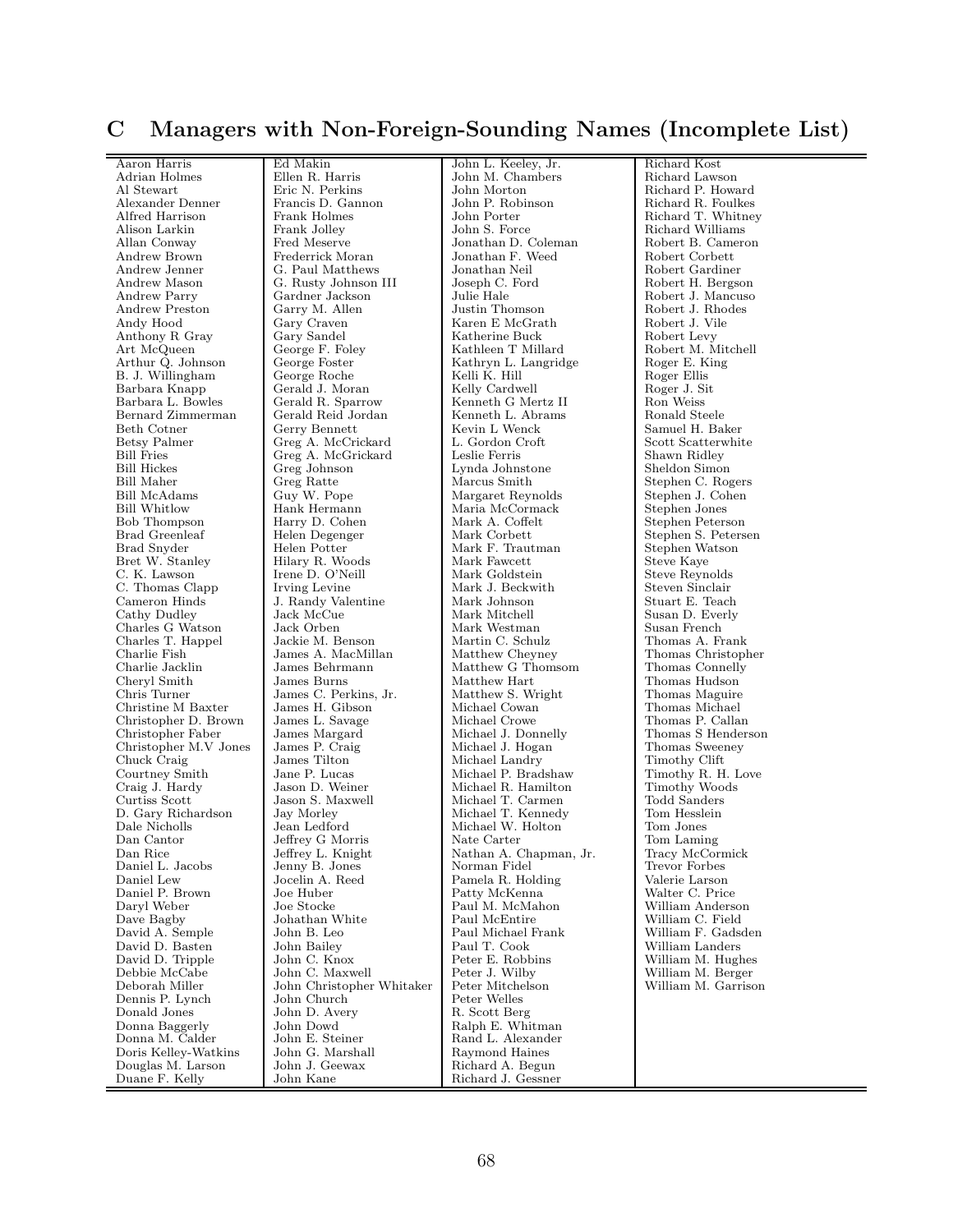# D Task Description

The Amazon Mechanical Turk Workers were provided with the following set of instructions.

# **Name classification**

- Go to the following website: https://docs.google.com/leaf? id=0B1pB2izBAbyTMDJIMTU5NjgtYTM0Zi00M2RmLWExNzYtZGNhMGU1YWQ1MGM1&hl=en&authkey=Cl
- Download the Excel file and save it on your computer.
- Open the Excel file.
- For each name in the list, indicate whether from the perspective of a United States resident, this name sounds foreign to you or not. Indicate your classification by inserting an "x" or "yes" into the corresponding column. If you are unsure, insert "unsure", do not leave any names unclassified.
- Save your classification and email the completed Excel file to foreignnames@gmail.com
- · Please note: The classification has to be done carefully. Any pattern (such as providing the same classification for all names) indicating that you classified the names randomly will not be paid.

Please indicate that you have read and agree to the previous text:

agree

o don't agree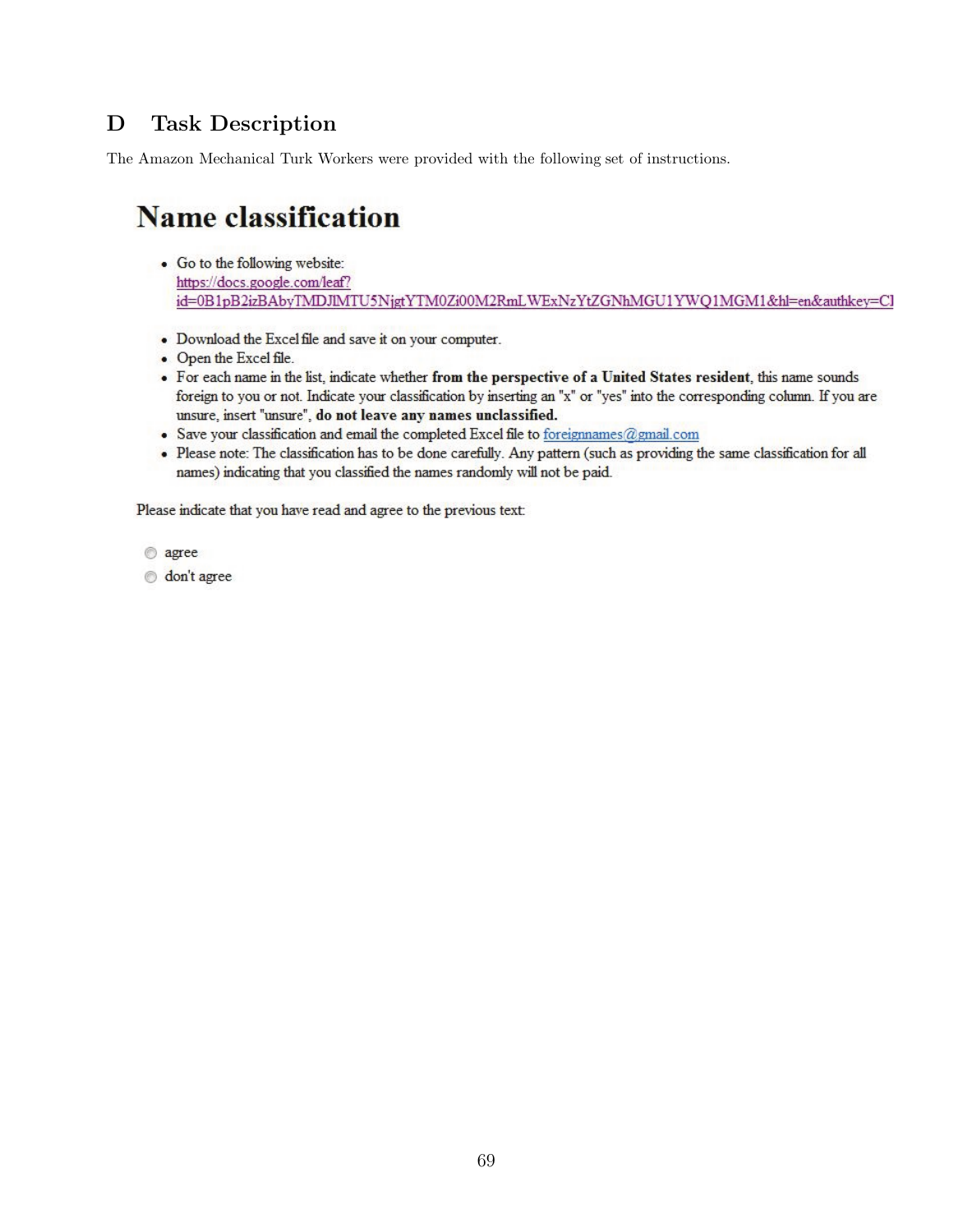### E Salience of Fund Manager Names – Fidelity Example

Mutual fund manager names are salient and easily accessible information for investors. Below is an example of a fund description obtained from http://fundresearch.fidelity.com/mutual-funds/summary/316138106. The fund manager name is displayed on the first page of the fund description.

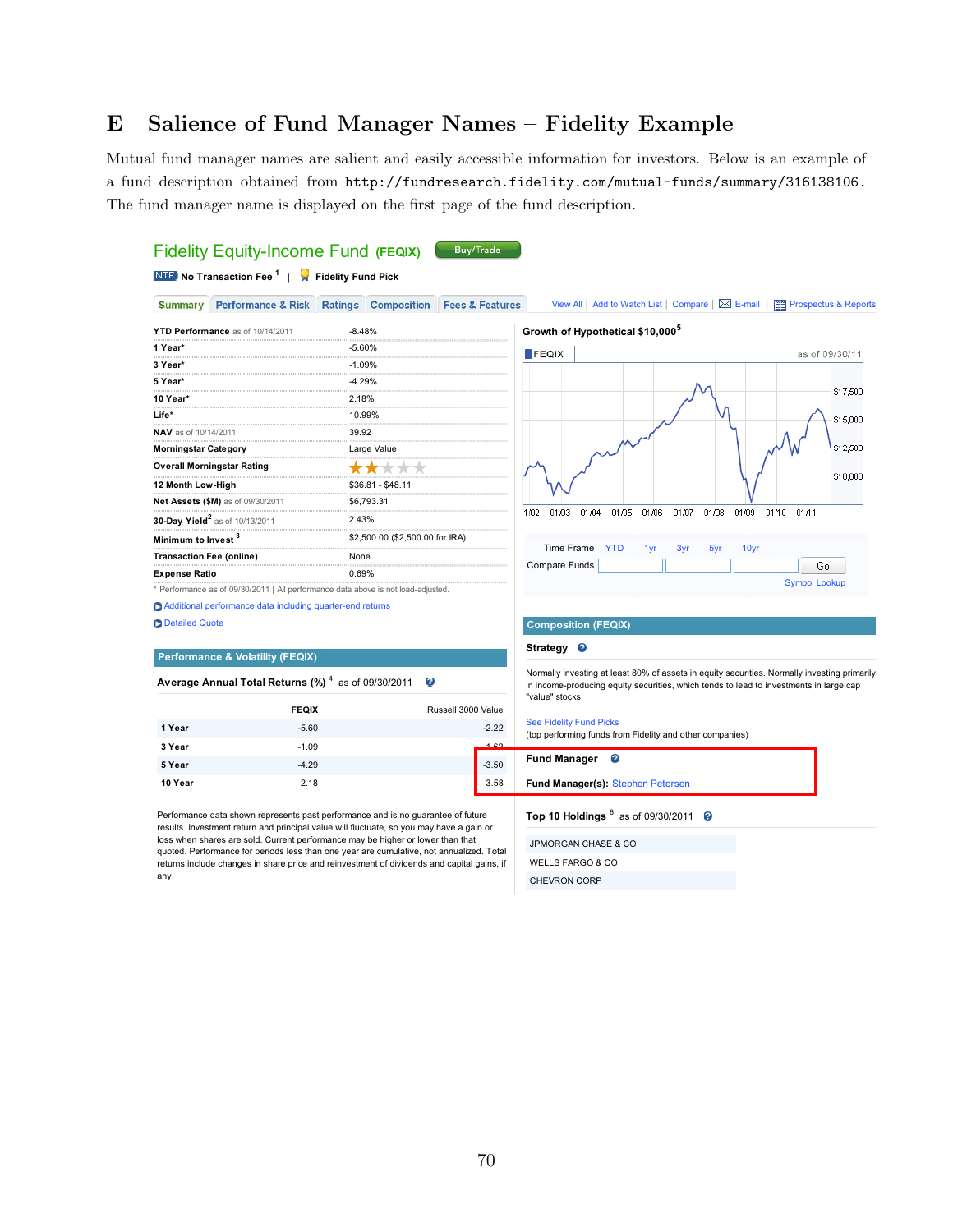# F Online Survey: Importance of Fund and Managerial Attributes

We asked 100 AMT workers to evaluate the importance of different fund and managerial attributes in their investment decisions. Ratings were provided on a 5 point Likert Scale ranging from very important to unimportant. Two questions only had the possibility of a Yes or No response. Respondents could skip an attribute if they were unsure about its meaning. We report the results from this survey below.

|                                 | $\sim$ |        |
|---------------------------------|--------|--------|
|                                 | Yes    | No     |
| Important to know fund manager  | 64\%   | $36\%$ |
| Typically know the fund manager | $57\%$ | 43\%   |

Panel A: Awareness of Fund Manager

#### Panel B: Importance of Fund and Managerial Attributes

|                                                | Very Imp | Imp    | Moderately | Little | Unimp |
|------------------------------------------------|----------|--------|------------|--------|-------|
|                                                |          |        | Imp        | Imp    |       |
| <b>Fund Attributes</b>                         |          |        |            |        |       |
| Historical Fund Performance                    | 45%      | 44%    | $9\%$      | $2\%$  | $0\%$ |
| Fees and expenses                              | 50%      | 38%    | 12%        | $0\%$  | $0\%$ |
| Fund risk                                      | 68%      | 22%    | $7\%$      | $2\%$  | $0\%$ |
| Fund manager                                   | $20\%$   | $39\%$ | 28%        | 13%    | $0\%$ |
| Price per share                                | 21\%     | $33\%$ | $26\%$     | 14%    | $5\%$ |
| Types of securities held by fund               | $29\%$   | 44%    | 24%        | $3\%$  | $0\%$ |
| Tax consequences                               | 32%      | 37%    | 20%        | $8\%$  | $1\%$ |
| Minimum investment                             | $20\%$   | 31%    | 32%        | 14%    | $2\%$ |
| Company offering the fund                      | 21\%     | 28%    | 34%        | 16%    | $0\%$ |
| Investment objectives                          | 38%      | 33%    | 22%        | $6\%$  | $1\%$ |
| Portfolio turnover rate                        | 15%      | 34%    | $35\%$     | 12%    | $2\%$ |
| Fund's rating from rating services             | $33\%$   | 45%    | 18%        | $4\%$  | $0\%$ |
| <b>Fund Manager Characteristics</b>            |          |        |            |        |       |
| Education                                      | 31%      | 41%    | 19%        | 8%     | $1\%$ |
| Age                                            | $2\%$    | 14%    | 35%        | $35\%$ | 14%   |
| National origin                                | $2\%$    | $3\%$  | $9\%$      | $39\%$ | 47%   |
| Race/Ethnicity                                 | $0\%$    | $1\%$  | 9%         | 26%    | 64%   |
| Gender                                         | $1\%$    | $1\%$  | 6%         | 26%    | 65%   |
| Industry experience                            | $59\%$   | 29%    | 10%        | $1\%$  | $0\%$ |
| Length of time manager is responsible for fund | 34%      | 41%    | 22%        | $2\%$  | $0\%$ |
| Works with a team when managing the fund       | 17%      | 45%    | 19%        | 16%    | $3\%$ |
| Other funds this manager currently manages     | $22\%$   | 37%    | 33%        | $6\%$  | $2\%$ |